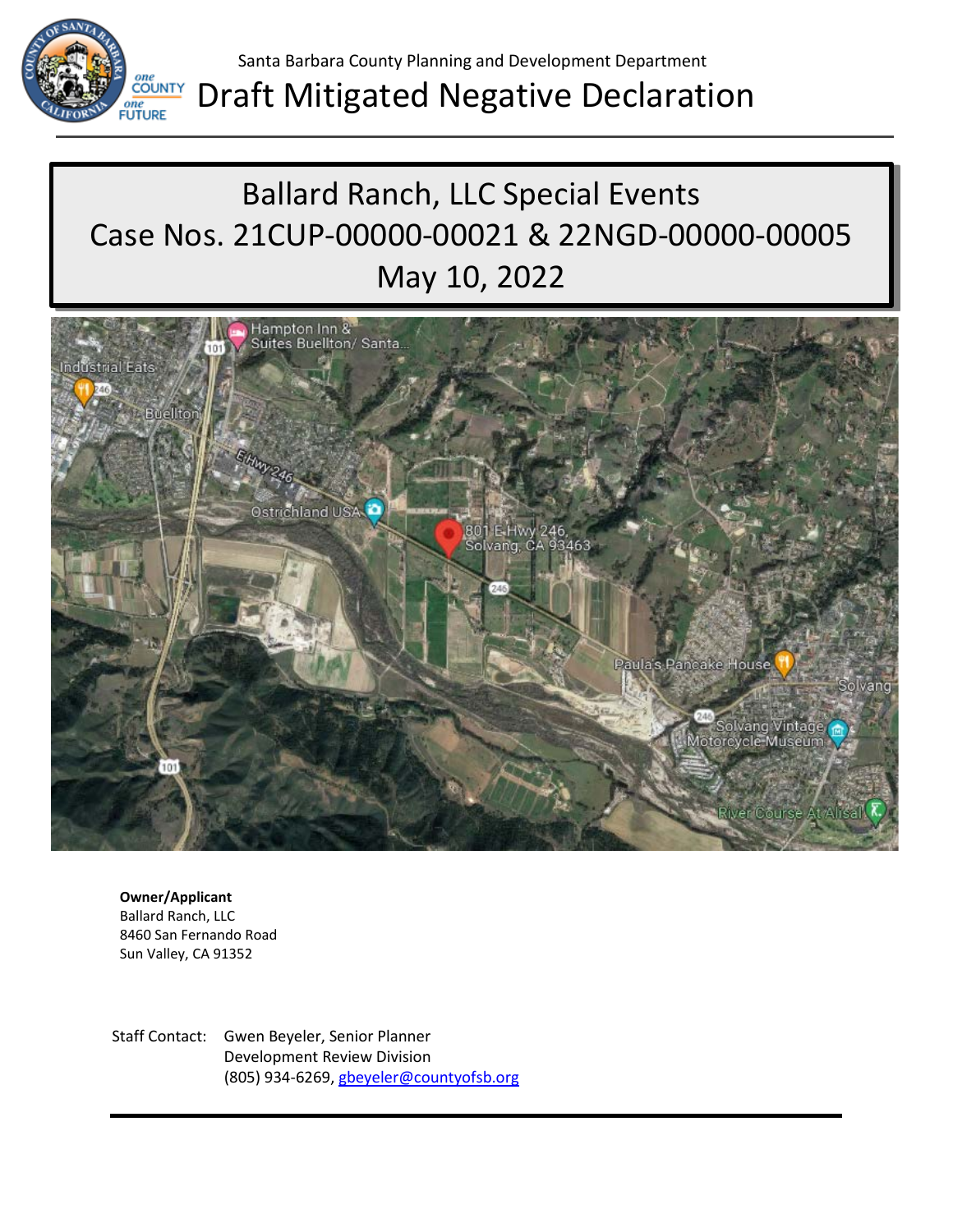# **1.0 REQUEST/PROJECT DESCRIPTION**

The Proposed Project is a request for a Minor Conditional Use Permit to permit twelve commercial special events per calendar year with each special event limited to 150 guests. The special events will be held on a maximum of twelve days per year between 1:00 p.m. to 10:00 p.m. with no more than two events per month. No new permanent structures are proposed as part of the Proposed Project. All facilities for the special events will be portable and temporary in nature, including but not limited to an event tent, portable catering amenities, a rental dance floor, rental dining tables & seating, temporary lighting, and temporary sound equipment.

All temporary exterior lighting will be fully shielded and directed downward in compliance with the Outdoor Lighting Regulations for the Santa Ynez Valley Community Plan Area. Food will be prepared onsite in licensed food trucks or mobile kitchens. All noise-generating activities related to equipment set up and cleanup will be limited to the hours of 8:00 a.m. to 5:00 p.m. Amplified music will not exceed an average of 65 decibels at the property line. All amplified noise will end by 10:00 p.m. and lighting will be turned off by 11:00 p.m. to allow staff and guests to exit the property safely. Set up for special events will be conducted after 8:00 a.m. on the days preceding the special event, and cleanup will be completed within 48 hours of 10:00 p.m. on the day of the special event.

An existing 4,160 sq. ft. arena area will be demolished and converted into a parking area resurfaced with a pervious material. The parking area will consist of 12 marked parking spaces available onsite for employees, handicapped guests, and special guests. The parking area will be lit using temporary lighting after sunset. One space will be ADA compliant. Each event will require up to eight employees, including catering, DJ, and event personnel, with staff leaving the property by 11:00 p.m. on the day of the special event.

A designated Parking Coordinator will be present onsite during special events attended by 100 or more persons. Guests will arrive and depart via shuttle service from local hotels. Shuttle services will be contracted with licensed and insured companies with trained, professional drivers, including but not limited to Santa Barbara Airbus, Limo Link Transportation, and Jump on the School Bus, LLC. The shuttle will drop off guests at the reception area. The last shuttle and all guests will leave the property by 10:20 p.m. on the evening of a special event. The Parking Coordinator and event planners will coordinate the shuttles for each special event. Guests departing in shuttles from local hotel parking lots will stay at those local hotels. Guests who are arriving from the surrounding local area will use the local public parking lots in order to access the event shuttles.

The following permitted development onsite will remain:

- One 2,261-sq.-ft. single family dwelling with a 168-sq.-ft. porch and 562-sq.-ft. garage
- One 1,456-sq.-ft. horse breeding facility and office that will be used for the special events
- One 30,000-gallon underground cistern
- One 5,206-sq.-ft. horse stable
- One 2,666-sq.-ft. six-stall horse stable
- One 5,722-sq.-ft. 24-stall horse stable
- One 9,454-sq.-ft. pole barn with stalls with one 2,180-sq.-ft. four-stall addition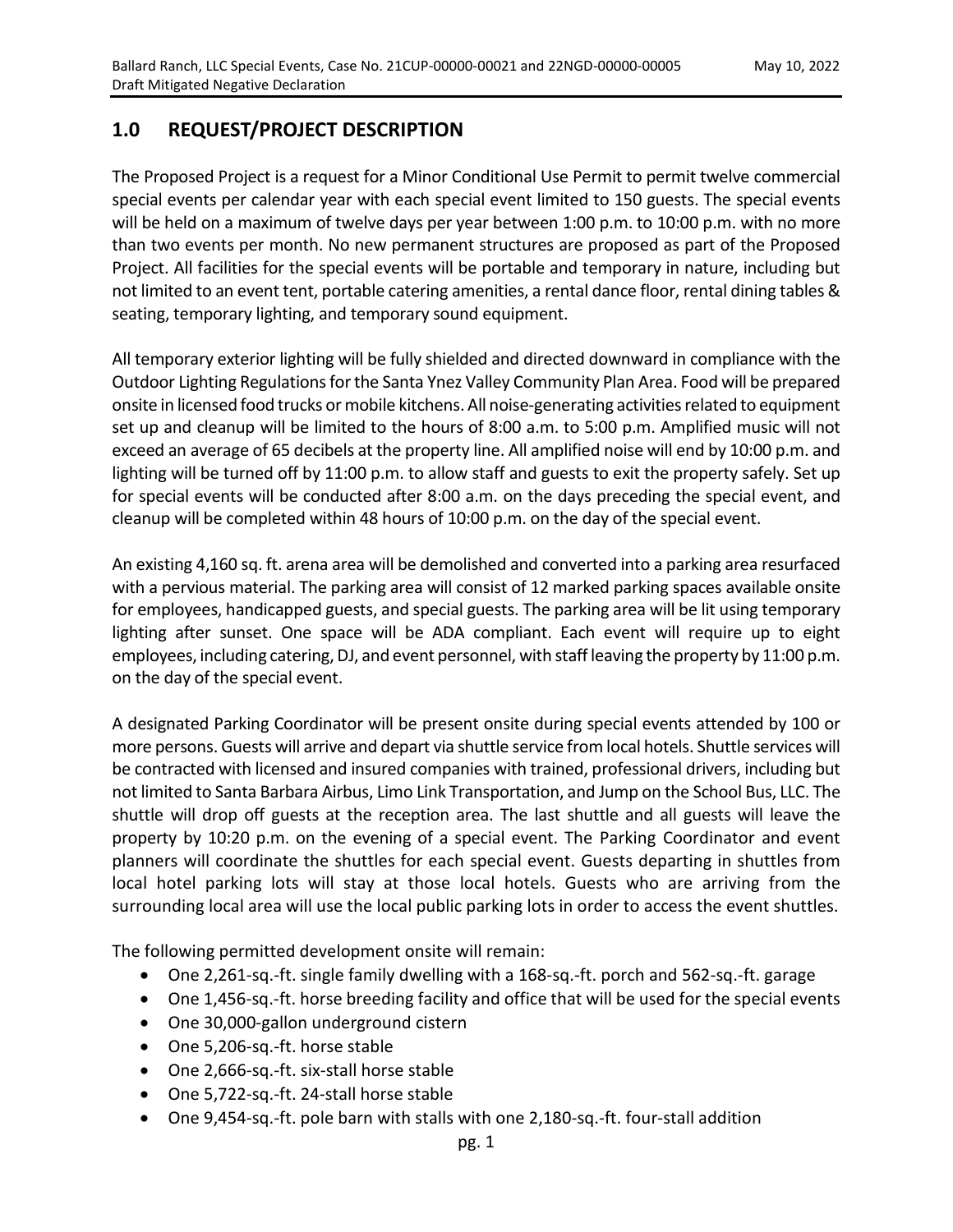- One 832-sq.-ft. five-stall horse barn
- One 2,043-sq.-ft. round training arena

The following as-built development will be permitted:

- One 430-sq.-ft. agricultural storage shed
- One 590-sq.-ft. agricultural storage shed
- One 1,775-sq.-ft. agricultural storage shed
- One 720-sq.-ft. agricultural storage shed

Access to the property is provided via an existing 20-ft.-wide concrete private driveway from Highway 246. Water for the special events will be provided by temporary, portable sanitation and bottled water provided for each special event. Wastewater will be contained temporarily onsite by portable toilets and treated at an appropriate facility. Power will be provided by existing PG&E connections. Fire protection will be provided by the Santa Barbara County Fire Department. Law enforcement will be provided by the Santa Barbara County Sheriff's Office. The Proposed Project is located on a 51.71-acre parcel zoned AG-I-40 at 801 E. Highway 246, shown as APN 137-250-069, in the Solvang area of the Santa Ynez Community Plan area, Third Supervisorial District.

# **2.0 PROJECT LOCATION**

The Proposed Project is located at 801 E. Highway 246, on APN 137-250-069, in the Solvang area, Third Supervisorial District.

| 2.1 Site Information       |                                                                                  |  |  |  |  |  |
|----------------------------|----------------------------------------------------------------------------------|--|--|--|--|--|
| Comprehensive Plan         | Commercial Agriculture (AC), Rural, Inland, A-I-40 (minimum parcel size of 40    |  |  |  |  |  |
| Designation                | acres), Santa Ynez Valley Community Plan                                         |  |  |  |  |  |
| Zoning District, Ordinance | AG-I-40, LUDC                                                                    |  |  |  |  |  |
| Site Size                  | 51.71 acres                                                                      |  |  |  |  |  |
| Present Use &              | The property is developed with an office, barns, stables, arenas and sheds       |  |  |  |  |  |
| Development                | associated with the onsite horse breeding and boarding facility. There is also a |  |  |  |  |  |
|                            | single family dwelling onsite.                                                   |  |  |  |  |  |
| Surrounding Uses/Zoning    | North: AG-I-20; single family dwellings, residential accessory structures, small |  |  |  |  |  |
|                            | scale row crop cultivation, agricultural accessory structures, pastures          |  |  |  |  |  |
|                            | South: AG-I-40; pastures, single family dwellings, residential accessory         |  |  |  |  |  |
|                            | structures, small scale row crop cultivation, agricultural accessory structures, |  |  |  |  |  |
|                            | equestrian accessory structures and riding arenas                                |  |  |  |  |  |
|                            | East: AG-I-40; riding track, single family dwellings, residential accessory      |  |  |  |  |  |
|                            | structures, small scale row crop cultivation, agricultural accessory structures  |  |  |  |  |  |
|                            | West: AG-I-40 and AG-I-20 pasture, grazing land, riding arenas, agricultural     |  |  |  |  |  |
|                            | accessory structures, agricultural employee dwellings, single family dwellings   |  |  |  |  |  |
| Access                     | Direct access is provided by a private driveway from Highway 246                 |  |  |  |  |  |
| <b>Public Services</b>     | Water Supply: Private onsite well with portable water for special events         |  |  |  |  |  |
|                            | Sewage: Private onsite wastewater treatment system with portable sanitation      |  |  |  |  |  |
|                            | for special events                                                               |  |  |  |  |  |
|                            | Fire: Santa Barbara County Fire Department, Stations #30 and #31                 |  |  |  |  |  |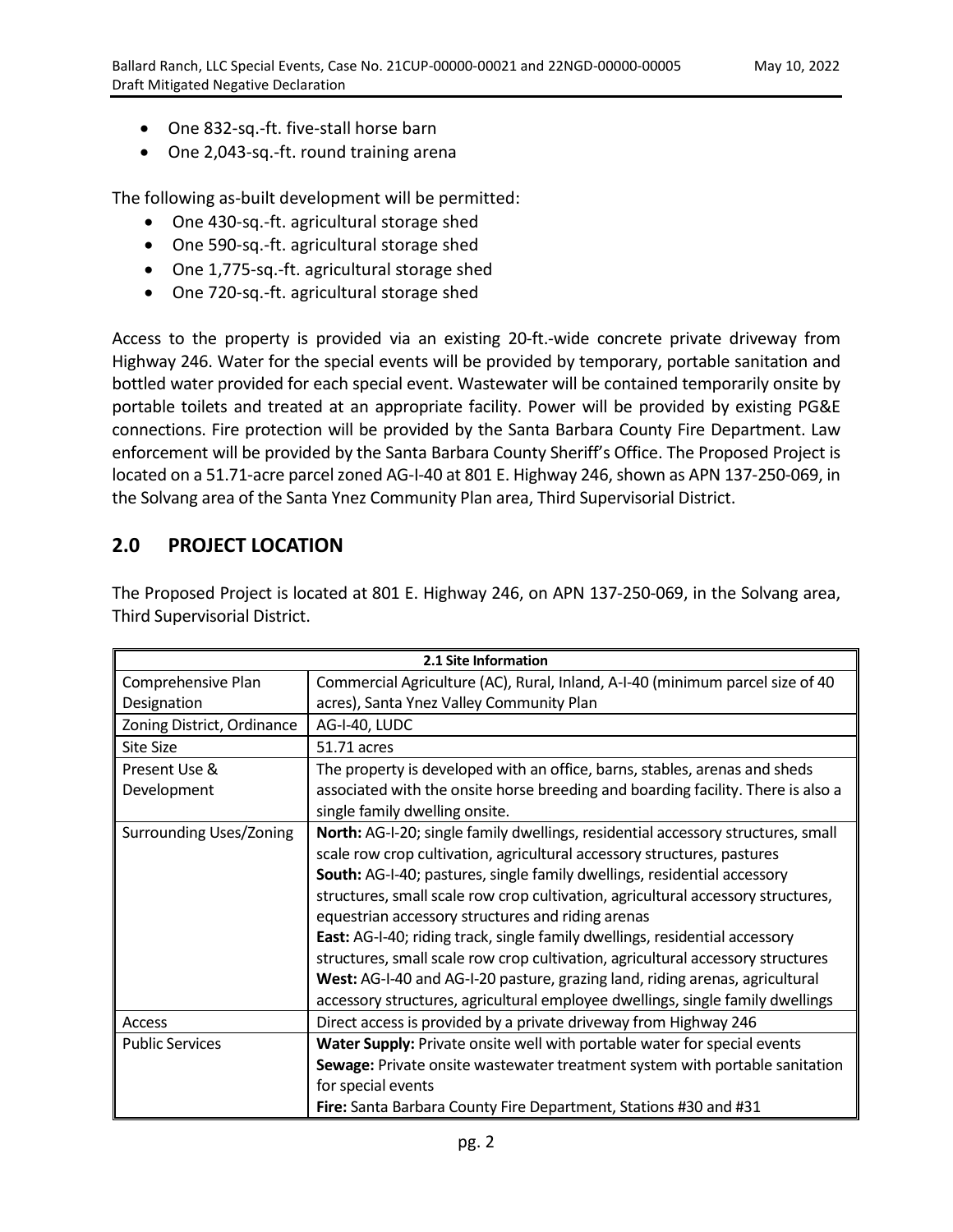#### **Law Enforcement:** Santa Barbara County Sheriff's Office

The Proposed Project will take place in the central region of the subject property as shown below in Figure 1.



*Figure 1. Site Plan showing the two proposed reception areas labeled as Reception Area #1 and Reception Area #2.*

# **3.0 ENVIRONMENTAL SETTING**

## **3.1 PHYSICAL SETTING**

**Slope/Topography:** The topography of the subject parcel is primarily flat. The approximate maximum slope on the parcel is less than 5 percent, with the Proposed Project site located in the center of the parcel in an area with slopes of less than 5 percent.

**Fauna:** The Proposed Project site is located outside of any mapped presumed extant of special status animal species in the California Natural Diversity Database (June 2019). Additionally, event uses are confined to areas that have been cleared and tilled per agricultural standards.

**Flora:** The Proposed Project site contains primarily Sycamore trees and cultivated grasses, as well as ornamental shrubs and trees.

**Archaeological Sites:** There are no known archaeological sites located on the subject parcel. No structural development or ground disturbance is proposed.

**Soils:** The soils on the Proposed Project site are classified as corralitos loamy sand with 0 to 2 percent slopes, terrace escarpments, and chamise shaly loam with 15 to 45 percent slopes per the Soil Conservation Service soil mapping classifications. This soil consists of a mix of loamy sand and shaly clay loam.

**Surface Water Bodies (including wetlands, riparian areas, ponds, springs, creeks, rivers, lakes, and estuaries):** No surface water bodies exist on the subject parcel. The nearest water body is the Santa Ynez River approximately half of a mile south of the parcel.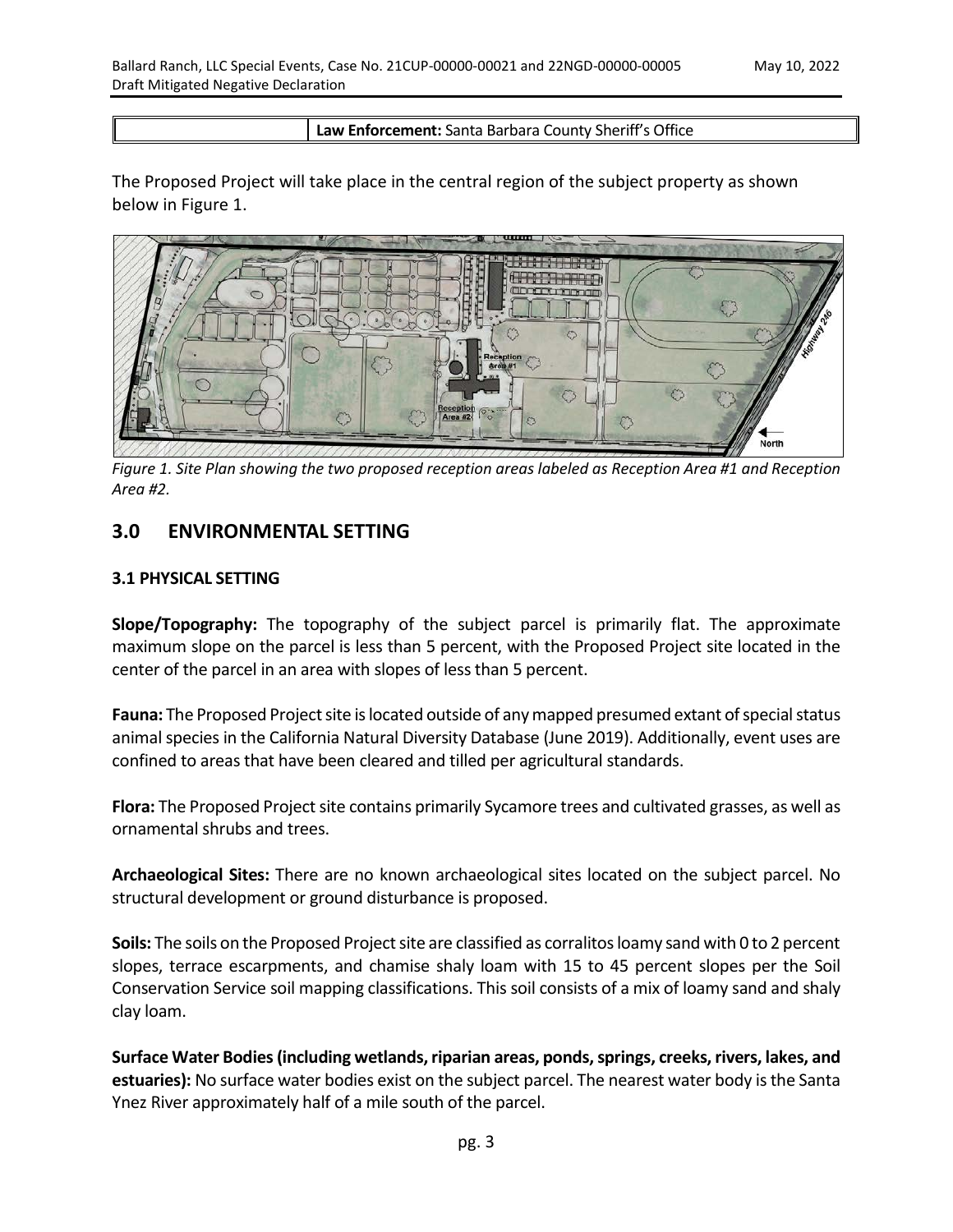**Surrounding Land Uses:** The subject parcel is located near other agriculturally zoned parcels. Surrounding parcels contain land uses similar to existing development on the subject parcel, including single family dwellings, residential accessory structures, agricultural accessory structures, vineyards, pastures, and equestrian structures and riding areas.

In the Santa Ynez region, including the Solvang, Buellton, and Los Olivos areas, there are 17 approved permits that allow special events. The number of approved special events at each property ranges from two to 48 annually. These permits consist of six permits for solely special events as well as 11 permits for wineries or equestrian centers that allow special events. Planning and Development is currently processing three applications for proposed special events permits, including the Proposed Project. Within five miles of the Proposed Project, there are seven approved permits and one proposed application. Figure 2 below shows the location of the Proposed Project (red), two applications for proposed special events permits (yellow), approved special events permits (blue) and approved wineries or equestrian facilities with special events (green).



*Figure 2. Map showing all approved and proposed applications for special events. The Proposed Project is shown in red, two applications for proposed special events permits are shown in yellow, approved special*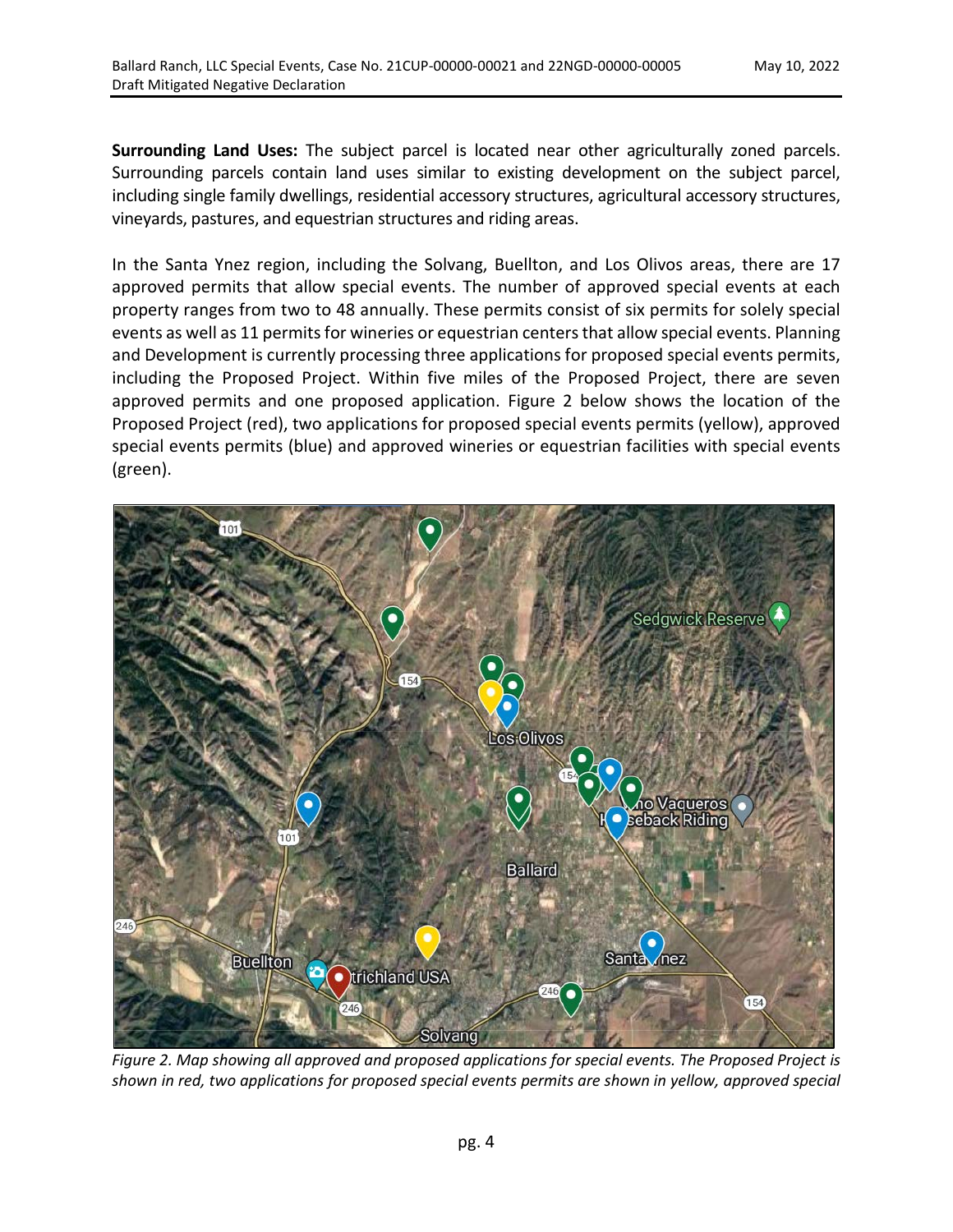*events permits are shown in blue, and approved wineries or equestrian facilities with special events are shown in green.*

**Existing Structures:** The subject parcel contains the following permitted development: a single family dwelling, a horse breeding facility with an office, a 24-stall barn with a four-stall addition, a five-stall barn, a round training arena, and one 30,000-gallon cistern.

## **3.2 ENVIRONMENTAL BASELINE**

The environmental baseline from which the Proposed Project's impacts are measured consists of the physical environmental conditions in the vicinity of the Proposed Project, as described above.

# **4.0 POTENTIALLY SIGNIFICANT EFFECTS CHECKLIST**

The following checklist indicates the potential level of impact and is defined as follows:

**Potentially Significant and Unavoidable Impact:** A fair argument can be made, based on the substantial evidence in the file, that an effect may be significant.

**Significant but Mitigable:** Incorporation of mitigation measures has reduced an effect from a Potentially Significant Impact to a Less Than Significant Impact.

**Insignificant Impact:** An impact is considered adverse but does not trigger a significance threshold.

**No Impact:** There is adequate support that the referenced information sources show that the impact simply does not apply to the Proposed Project.

**Beneficial Impact:** There is a beneficial effect on the environment resulting from the project.

**Reviewed Under Previous Document:** The analysis contained in a previously adopted/certified environmental document addresses this issue adequately for use in the current case and is summarized in the discussion below. The discussion should include reference to the previous documents, a citation of the page(s) where the information is found, and identification of mitigation measures incorporated from the previous documents.

## **4.1 AESTHETICS/VISUAL RESOURCES**

|    | Will the proposal result in:                                                                                                                 | Potent.<br>Signif.<br>and<br>Unavoid. | <b>Significant</b><br>but<br><b>Mitigable</b> | Insignif. | No.<br>Impact /<br><b>Beneficial</b><br>Impact | <b>Reviewed</b><br>Under<br><b>Previous</b><br><b>Document</b> |
|----|----------------------------------------------------------------------------------------------------------------------------------------------|---------------------------------------|-----------------------------------------------|-----------|------------------------------------------------|----------------------------------------------------------------|
| а. | The obstruction of any scenic vista or view open to<br>the public or the creation of an aesthetically offensive<br>site open to public view? |                                       |                                               | Χ         |                                                |                                                                |
| b. | Change to the visual character of an area?                                                                                                   |                                       |                                               |           |                                                |                                                                |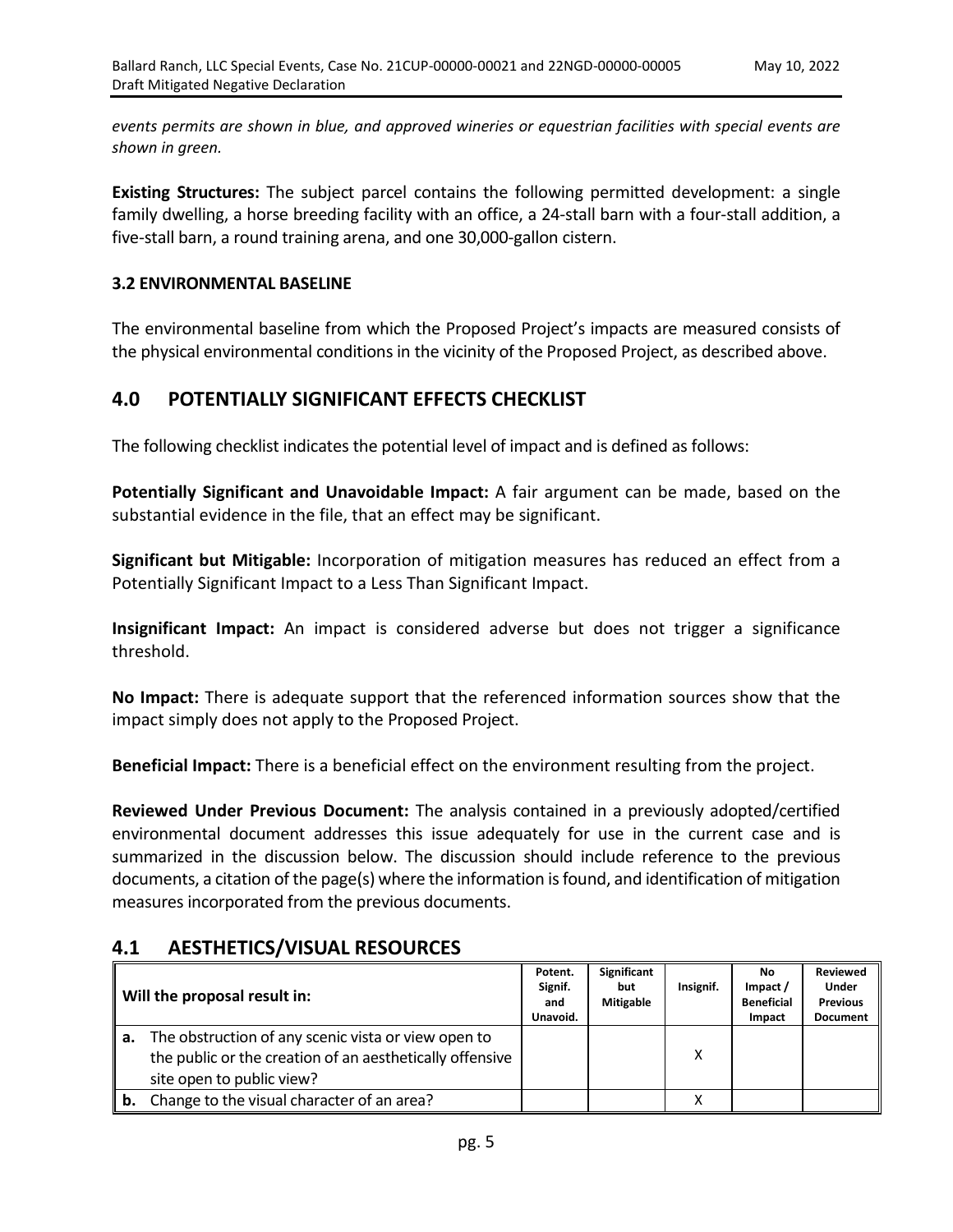|    | Will the proposal result in:                                 | Potent.<br>Signif.<br>and<br>Unavoid. | <b>Significant</b><br>but<br><b>Mitigable</b> | Insignif. | No<br>Impact /<br><b>Beneficial</b><br>Impact | <b>Reviewed</b><br>Under<br><b>Previous</b><br><b>Document</b> |
|----|--------------------------------------------------------------|---------------------------------------|-----------------------------------------------|-----------|-----------------------------------------------|----------------------------------------------------------------|
|    | Glare or night lighting which may affect adjoining<br>areas? |                                       |                                               |           |                                               |                                                                |
| d. | Visually incompatible structures?                            |                                       |                                               |           | x                                             |                                                                |

#### **Existing Setting:**

Solvang is one of six communities located within the Santa Ynez Valley. Solvang is within the Santa Ynez Valley Community Plan (SYVCP) area, the Santa Ynez Valley Rural Region, and the County's Inner-Rural area. The area is characterized as a semi-rural region and is bounded by the Santa Ynez Mountains to the south, the San Rafael Mountains to the north and east, and the Purisma Hills to the west. The landscape of the Santa Ynez Valley is generally defined by rolling topography, natural patterns of oak woodlands, riparian areas and grasslands, and mountains to the north and south. Numerous creeks and streams are found throughout the region and generally drain to the Santa Ynez River, which flows in an east-west direction along the southern portion of the SYVCP area.

The subject property is within the Design Control Overlay and is a Community Seperator. To ensure special protection of the aesthetic resources of the Valley, including Township Gateways, Valley Gateways, and Community Separators, a Design Control Overlay is applied to certain sections of the Santa Ynez Valley Community planning area. The overlay is an existing tool in the Land Use & Development Code. The intent is to foster well designed and sited developments that protect scenic qualities, property values, and neighborhood character. The application of the Design Control Overlay in the Santa Ynez Valley Community plan enables County Board of Architectural Review review of discretionary or ministerial projects. The Design Control Overlay designation requires that non-exempt development be reviewed by the County Board of Architectural Review. Since the Proposed Project does not include any permanent structures, review by the County Board of Architectural Review is not required.

Land use throughout the Santa Ynez Valley includes agriculture, commercial, residential, and rural, with most of the development occurring in the communities of Los Olivos, Santa Ynez, Ballard, Solvang and Buellton, and on the Santa Ynez Band of Chumash Reservation. A defining visual characteristic of the Santa Ynez Valley is the compact and unique form of its communities, which are separated by expanses of agricultural lands and open space. Throughout portions of the Valley, there are scattered ranches and ranchettes. Agricultural uses, such as vineyards, dry grazing, and equestrian facilities are noticeable throughout the region.

The Proposed Project site is located approximately 1,150 feet north of Highway 246. Events will take place in one of two designated reception areas located near the northwest and southeast corners of the center barn. The reception area at the northwest corner of the barn will be located approximately 92 feet from the western property line and the reception area at the southeast corner of the barn will be located approximately 350 feet from the eastern property line. The nearest single family dwelling is located approximately 820 feet away from the reception area,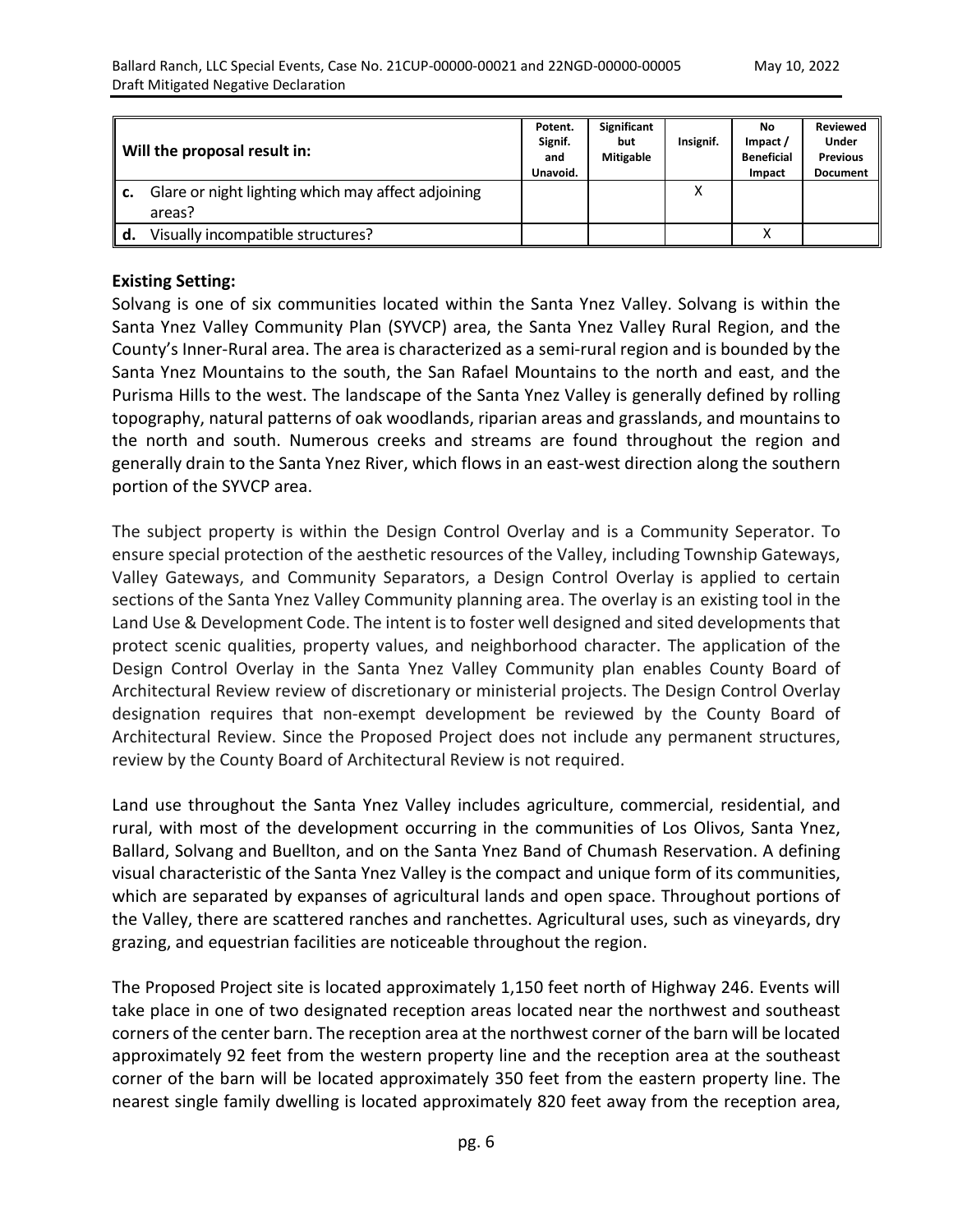on the property directly to the east. The reception area will be viewable from neighboring properties as well as from Highway 246 at the southern end of the property.

#### **County Environmental Thresholds.**

The County's Visual Aesthetics Impact Guidelines classify coastal and mountainous areas, the urban fringe, and travel corridors as "especially important" visual resources. A project may have the potential to create a significantly adverse aesthetic impact if (among other potential effects) it will impact important visual resources, obstruct public views, remove significant amounts of vegetation, substantially alter the natural character of the landscape, or involve extensive grading visible from public areas. The guidelines address public, not private views.

## **Impact Discussion:**

(a-c) Insignificant. The parking spaces designated for event use are at the center of the parcel, approximately 0.25 miles from Highway 246. They are blocked from views along Highway 246 by a dense row of trees at the southern parcel edge along Highway 246 as well as by several trees and shrubs around the Barn area. The two event spaces are framed by trees and shrubs and will not require the removal of vegetation. No permanent structural development is proposed. All facilities for events will be portable and temporary in nature, including but not limited to an event tent, portable restrooms, portable catering amenities, a rental dance floor, rental dining tables, rental seating, temporary lighting, and temporary sound equipment. Rental tents will be subject to a 35-foot height limitation, consistent with AG-I zone district requirements and other structures in the surrounding area. Temporary facilities in the interior of the subject parcel will be event-specific and in place for up to 12 events annually, and will not significantly obstruct any scenic vista or public view from Highway 246 due to the impermanent nature of the facilities. Currently, night lighting within the subject parcel is mostly related to the existing single family dwelling and horse breeding area, including exterior lighting near entries, limited security lighting, and interior illumination. No street lights are found in the vicinity of the Proposed Project, and lighting from residences in the surrounding community are part of the nighttime view. Impacts will be **insignificant**.

(d) No Impact/Beneficial Impact. No permanent structural development is proposed. All facilities for events will be portable and temporary in nature, including but not limited to an event tent, portable restrooms, portable catering amenities, a rental dance floor, rental dining tables, rental seating, temporary lighting, and temporary sound equipment. Rental tents will be subject to a 35-foot height limitation, consistent with AG-I zone district requirements and other structures in the surrounding area. Temporary facilities in the interior of the subject parcel will be eventspecific and in place for up to 12 events annually, and will not significantly obstruct any scenic vista or public view from Highway 246 due to the impermanent nature of the facilities.

The Proposed Project will include temporary exterior lighting to provide light in designated areas for parking and event receptions. Pursuant to Santa Ynez Valley Community Plan requirements, outside illumination that is not fully shielded is prohibited between 9:00 p.m. and sunrise. Lighting serving events which continue from 9:00 p.m. to 10:00 p.m. must be fully shielded and down-lit to reduce light spill-over; alternatively, the host of a single event may apply for a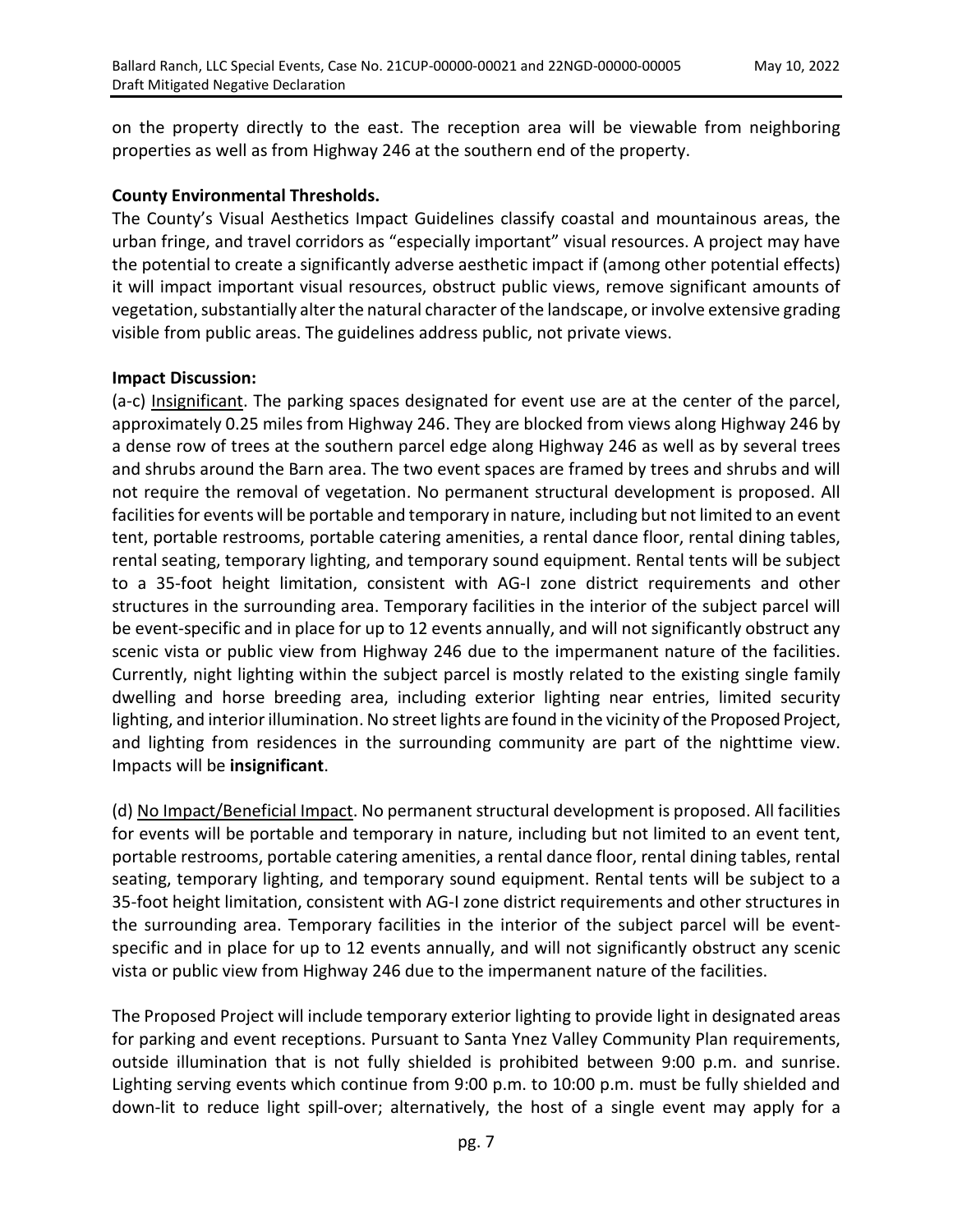temporary exemption in accordance with the Outdoor Lighting Regulations for the Santa Ynez Valley Community Plan Area. Adherence to existing Santa Ynez Valley Community Plan policies and the Outdoor Lighting Regulations for the Santa Ynez Valley Community Plan Area will effectively mitigate any impacts associated with increased lighting from the proposed event use, including avoidance of excessive lighting and glare. The project will have **no impact**.

## **Cumulative Impacts**:

The County's Environmental Thresholds were developed, in part, to define the point at which a project's contribution to a regionally significant impact constitutes a significant effect at the project level. In this instance, the Proposed Project has been found not to exceed the significance criteria for aesthetics and visual resources.

As described under Section 3.1 Physical Setting, there are 17 approved permits for special events and three applications for proposed special events. Eleven of those approved permits include winery or equestrian uses and six are solely for special events. The Proposed Project includes 12 special events annually with a maximum of two per month. All facilities associated with the proposed special events will be temporary, including lighting, decorations, and restrooms. The implementation of the Proposed Project is not anticipated to result in any substantial change in the aesthetic character of the area, because no structural development is proposed and event lighting will be subject to the Santa Ynez Valley Community Plan requirements to limit impacts to surrounding areas. Therefore, the Proposed Project's contribution to regionally significant aesthetics and visual resources is not cumulatively considerable, and its cumulative effect is **insignificant**.

## **Mitigation and Residual Impact:**

With the implementation of existing policy, impacts will be less than significant. Therefore, no mitigation is necessary and residual impacts will be **insignificant**.

|    | Will the proposal result in:                                                                                                                                                             | Potent.<br>Signif.<br>and<br>Unavoid. | Significant<br>but<br><b>Mitigable</b> | Insignif. | No.<br>Impact /<br><b>Beneficial</b><br>Impact | <b>Reviewed</b><br><b>Under</b><br><b>Previous</b><br><b>Document</b> |
|----|------------------------------------------------------------------------------------------------------------------------------------------------------------------------------------------|---------------------------------------|----------------------------------------|-----------|------------------------------------------------|-----------------------------------------------------------------------|
|    | a. Convert prime agricultural land to non-agricultural<br>use, impair agricultural land productivity (whether<br>prime or non-prime) or conflict with agricultural<br>preserve programs? |                                       |                                        | χ         |                                                |                                                                       |
| b. | An effect upon any unique or other farmland of State<br>or Local Importance?                                                                                                             |                                       |                                        | χ         |                                                |                                                                       |

# **4.2 AGRICULTURAL RESOURCES**

## **Existing Setting:**

Agricultural lands play a critical economic and environmental role in Santa Barbara County. Agriculture continues to be Santa Barbara County's major producing industry with a gross production value of over \$1.4 billion (Santa Barbara County Agricultural Production Report, 2015).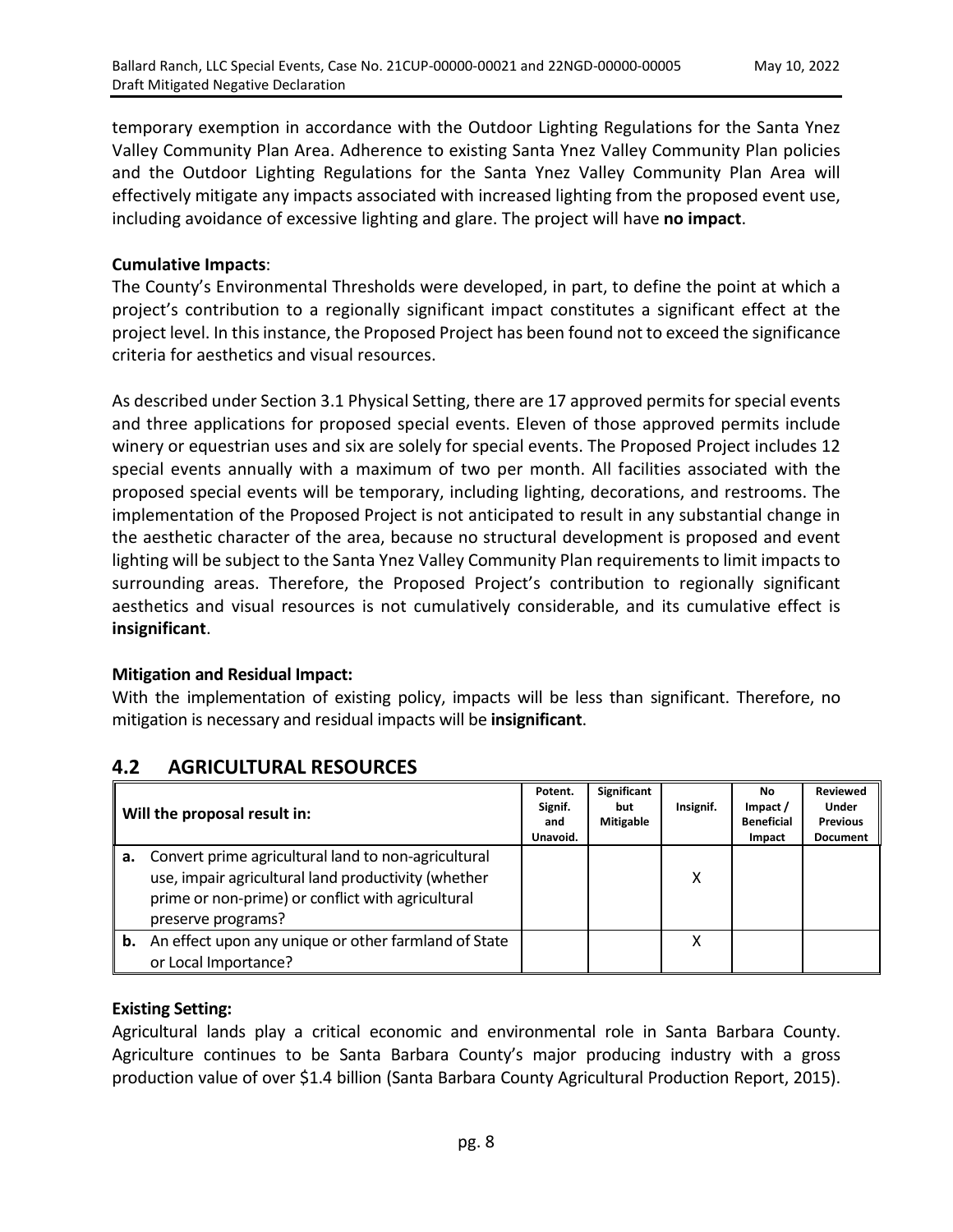In addition to the creation of food, jobs, and economic value, farmland provides valuable open space and maintains the County's rural character.

The subject property is Agricultural Preserve Contract 16AP-017 pursuant to the Williamson Act. As such, the Proposed Project was reviewed by the Agricultural Preserve Advisory Committee. The Agricultural Preserve Advisory Committee determined that the Proposed Project is consistent with the Williamson Act Uniform Rules.

## *Physical*

The existing 51.71-acre parcel currently supports a horse breeding and boarding operation. The property adjoins agricultural parcels ranging from approximately 19 to 67 acres; these neighboring properties are used to support single family residences with small-scale pastureland and equestrian facilities for personal use. Approximately 20 percent of the soils on the 51.71-acre parcel are Class II prime soils according to imagery from the California Soil Resource Center at UC Davis. The remainder of the parcel contains soils that are all nonprime.

## *Regulatory* – *County Thresholds Manual*

The County's Agricultural Resources Guidelines (approved by the Board of Supervisors, August 1993) provide a methodology for evaluating agricultural resources. These guidelines utilize a weighted point system to serve as a preliminary screening tool for determining significance. The tool assists planners in identifying whether a previously viable agricultural parcel could potentially be subdivided into parcels that are not considered viable after division. A project which will result in the loss or impairment of agricultural resources will create a potentially significant impact. The Point System is intended to measure the productive ability of an existing parcel as compared to proposed parcels. The tool compares availability of resources and prevalent uses that benefit agricultural potential but does not quantifiably measure a parcel's actual agricultural production.

Initial Studies are to use this Point System in conjunction with any additional information regarding agricultural resources. The Initial Study assigns values to nine particular characteristics of agricultural productivity of a site. These factors include parcel size, soil classification, water availability, agricultural suitability, existing and historic land use, comprehensive plan designation, adjacent land uses, agricultural preserve potential, and combined farming operations. If the tabulated points total 60 or more, that parcel is considered viable for the purposes of analysis. The project will be considered to have a potentially significant impact if the division of land of a viable parcel will result in parcels that did not either score over 60 in themselves or resulted in a score with a significantly lower score than the existing parcel. Any loss or impairment of agricultural resources identified using the Point System could constitute a potentially significant impact and warrants additional sitespecific analysis.

#### **Impact Discussion:**

(a-b) Insignificant. Because the existing parcel does not reach the required threshold value of 60 or more points, it is not considered viable for an independently productive agricultural operation onsite. The Proposed Project site is confined to a portion of the subject parcel which is already landscaped. The Proposed Project does not contain any structural development and will not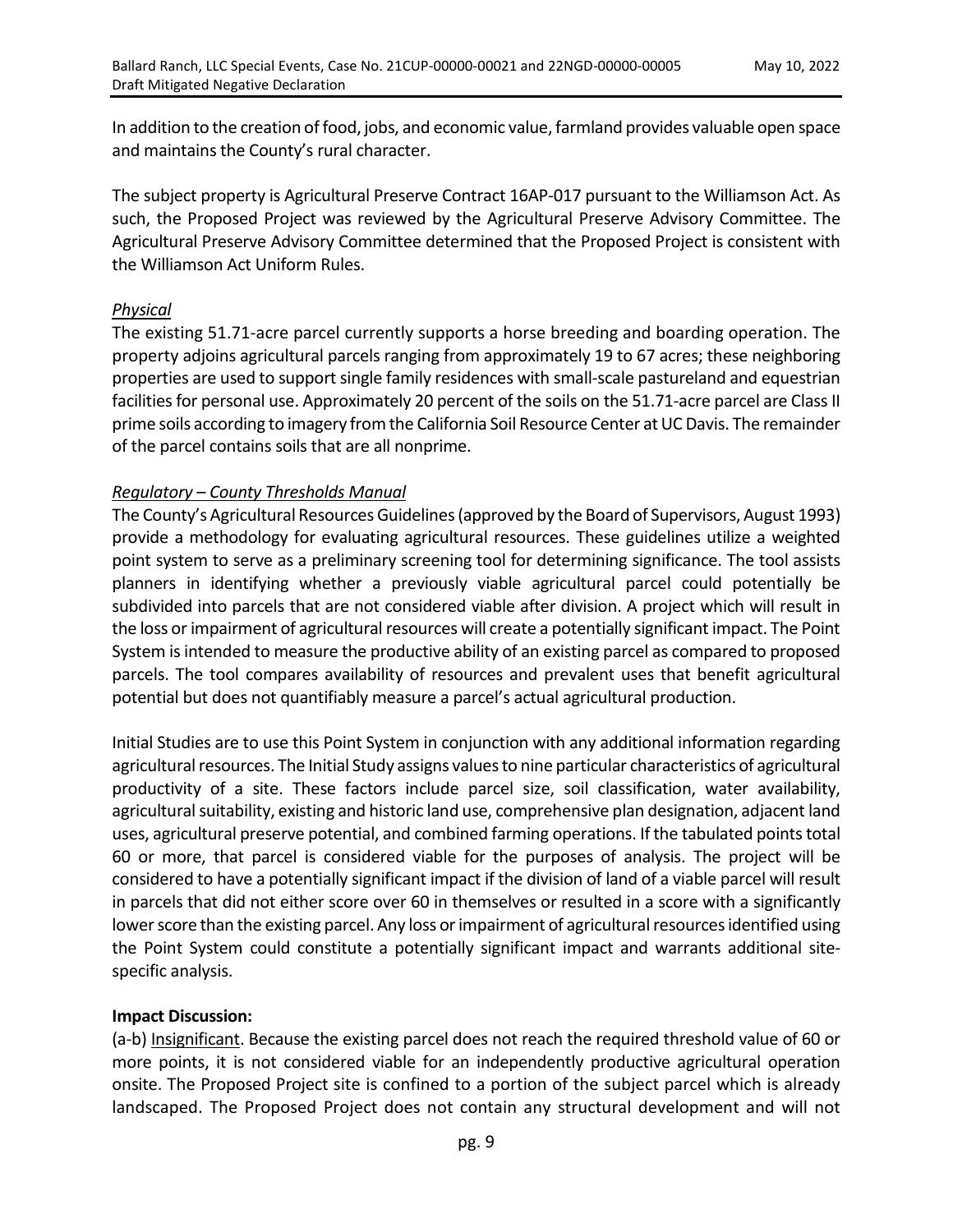impact the existing equestrian uses onsite. While a portion of the Proposed Project site is classified as prime farmland, the acreage of the area (approximately 5 acres) does not render the site an important agricultural resource. Additionally, this acreage will not be structurally developed and the uses proposed are temporary in nature, thus no conversion of prime agricultural land will occur. The site will not impact any neighboring residentially developed parcels with small-scale agricultural development. According to the points analysis, the Proposed Project will not result in the loss or impairment of viable agricultural land. Impacts will be **insignificant**.

|           | Agricultural Suitability and Productivity                                       | Current |
|-----------|---------------------------------------------------------------------------------|---------|
|           | <b>Parcel size</b>                                                              | 8       |
|           | Less than 5 acres: 0-3                                                          |         |
| $\bullet$ | 5-10 acres: 4-6                                                                 |         |
|           | 10-40 acres: 7-8                                                                |         |
|           | Soil classification                                                             | 11      |
| $\bullet$ | Class I: 14-15                                                                  |         |
| $\bullet$ | Class II: 11-13                                                                 |         |
|           | Class VII: 1-5                                                                  |         |
|           | <b>Water availability</b>                                                       | 11      |
| $\bullet$ | Adequate supply: 12-14                                                          |         |
|           | May be marginal: 8-11                                                           |         |
|           | <b>Agricultural Suitability (crops)</b>                                         | 6       |
| $\bullet$ | Highly suitable for irrig. crops: 8-10                                          |         |
| $\bullet$ | Highly suitable for irrig. ornamentals, pasture, dry farming: 6-8               |         |
| $\bullet$ | Moderately suitable for irrig. crops: 4-5                                       |         |
|           | Low suitability for any crops: 1-3                                              |         |
|           | <b>Existing and Historic Land Use</b>                                           | 4       |
| $\bullet$ | Active ag. Production: 5                                                        |         |
| $\bullet$ | Maintained range: 5                                                             |         |
| $\bullet$ | Unmaintained, productive within last 10 years: 3-5                              |         |
| $\bullet$ | Vacant: 1-3                                                                     |         |
|           | <b>Comprehensive Plan Designation</b>                                           | 4       |
| $\bullet$ | $A-II: 5$                                                                       |         |
|           | $A-I: 4$                                                                        |         |
|           | <b>Adjacent Land Uses</b>                                                       | 7       |
|           | Surrounded by ag. Operations w/ adequate support uses: 9-10                     |         |
|           | Surrounded by ag. Operations w/o adequate support uses: 7-8                     |         |
|           | <b>Agricultural Preserve Potential</b>                                          | 2       |
| $\bullet$ | Can qualify for prime agricultural preserve by itself, or is in a preserve: 5-7 |         |
| $\bullet$ | Can qualify for non-prime agricultural preserve by itself: 2-4                  |         |
| $\bullet$ | Can qualify for prime agricultural preserve with adjacent parcels: 3-4          |         |
| $\bullet$ | Can qualify for non-prime agricultural preserve with adjacent parcels: 1-3      |         |
|           | Cannot qualify: 0                                                               |         |
|           | <b>Combined Farming Operations</b>                                              | O       |

**Table 1 – Agricultural Suitability and Productivity Analysis**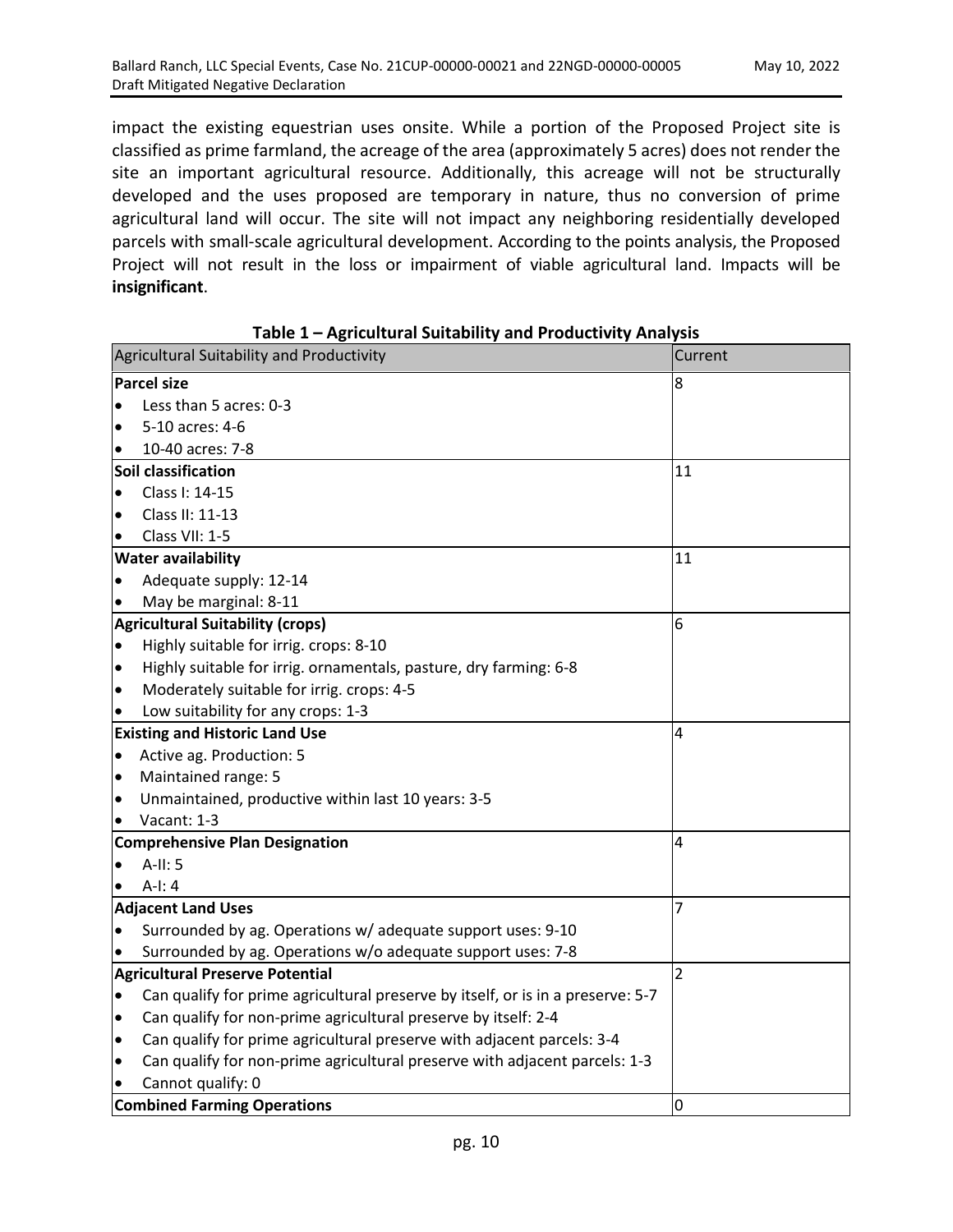| Agricultural Suitability and Productivity                                | <b>Current</b> |
|--------------------------------------------------------------------------|----------------|
| Provides a significant component of a combined farming operation: 5      |                |
| Provides an important component of a combined farming operation: 3<br>lo |                |
| Provides a small component of a combined farming operation: 3            |                |
| No combined operation: 0                                                 |                |
| <b>TOTAL</b>                                                             |                |

## **Cumulative Impacts**:

The County's Environmental Thresholds were developed, in part, to define the point at which a project's contribution to a regionally significant issue constitutes a significant effect at the project level. In this instance, the Proposed Project has been found not to exceed the threshold of significance for agricultural resources. As described under Section 3.1 Physical Setting, there are 17 approved permits for special events and three applications for proposed special events. Eleven of those approved permits include winery or equestrian uses, and of the six that are solely for special events, many will continue to be used for agriculture, such as grazing, orchards, or vineyards, simultaneously with the approved special events. The subject property will continue to be used for equine agriculture. For these reasons, the Proposed Project's contribution to the regionally significant loss of agricultural resources is not considerable, and its cumulative effect on regional agriculture is **insignificant**.

## **Mitigation and Residual Impact:**

Impacts are **insignificant**. No mitigations are necessary.

| 4.3a AIR QUALITY |  |  |
|------------------|--|--|
|------------------|--|--|

|    | Will the proposal result in:                                                                                                                                                                                                                                                              | Potent.<br>Signif.<br>and<br>Unavoid. | Significant<br>but<br><b>Mitigable</b> | Insignif. | No.<br>Impact /<br><b>Beneficial</b><br>Impact | <b>Reviewed</b><br>Under<br><b>Previous</b><br><b>Document</b> |
|----|-------------------------------------------------------------------------------------------------------------------------------------------------------------------------------------------------------------------------------------------------------------------------------------------|---------------------------------------|----------------------------------------|-----------|------------------------------------------------|----------------------------------------------------------------|
| а. | The violation of any ambient air quality standard, a<br>substantial contribution to an existing or projected air<br>quality violation, or exposure of sensitive receptors to<br>substantial pollutant concentrations (emissions from<br>direct, indirect, mobile and stationary sources)? |                                       |                                        | х         |                                                |                                                                |
| b. | The creation of objectionable smoke, ash or odors?                                                                                                                                                                                                                                        |                                       |                                        | χ         |                                                |                                                                |
| c. | Extensive dust generation?                                                                                                                                                                                                                                                                |                                       |                                        | x         |                                                |                                                                |

## **County Environmental Threshold:**

Chapter 5 of the Santa Barbara County Environmental Thresholds and Guidelines Manual (as revised in July 2015) addresses the subject of air quality. The thresholds provide that a project will not have a significant impact on air quality if operation of the project will:

- Emit (from all project sources, mobile and stationary), less than the daily trigger for offsets for any pollutant (currently 55 pounds per day for NOx and ROC, and 80 pounds per day for  $PM_{10}$ ;
- Emit less than 25 pounds per day of oxides of nitrogen (NOx) or reactive organic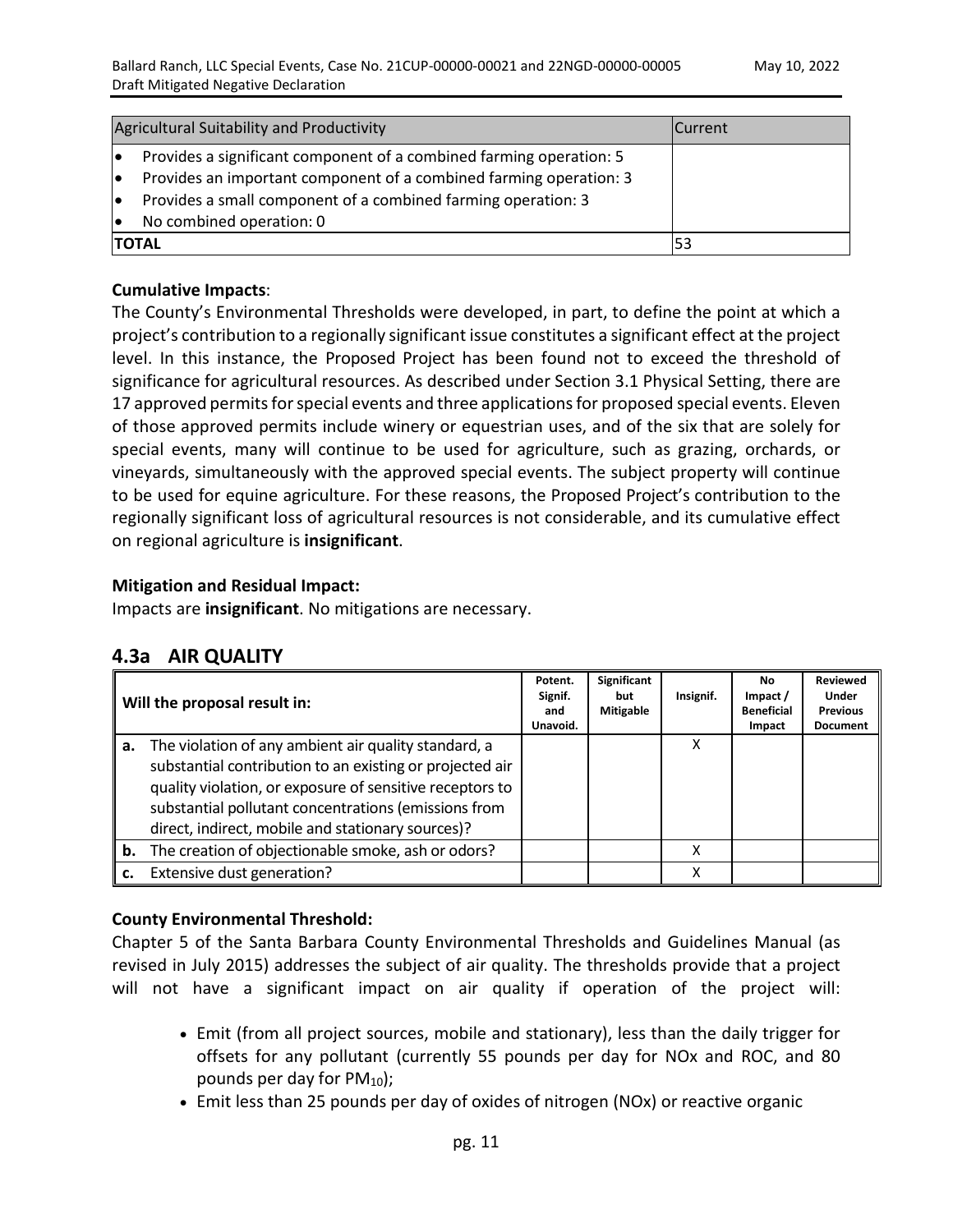compounds (ROC) from motor vehicle trips only;

- Not cause or contribute to a violation of any California or National Ambient Air Quality Standard (except ozone);
- Not exceed the APCD health risk public notification thresholds adopted by the APCD Board; and
- Be consistent with the adopted federal and state Air Quality Plans.

No thresholds have been established for short-term impacts associated with construction activities. However, the County's Grading Ordinance requires standard dust control conditions for all projects involving grading activities. Long-term/operational emissions thresholds have been established to address mobile emissions (i.e., motor vehicle emissions) and stationary source emissions (i.e., stationary boilers, engines, and chemical or industrial processing operations that release pollutants).

## **Impact Discussion:**

(a-c) Insignificant. The Proposed Project will not result in significant new vehicle emissions (i.e., new vehicular trips to or from the site will be fewer than 100). It will not involve new stationary sources (i.e., equipment, machinery, hazardous materials storage, industrial or chemical processing, etc.) that will increase the amount of pollutants released into the atmosphere. The Proposed Project will also not generate additional smoke, ash, odors, or long-term dust after demolition activities which include preparing the parking area.

#### *Short-Term Construction Impacts*

Project-related construction activities will not require grading, earth moving operations, or construction. No structural development is proposed.

## *Long-Term Operation Emissions*

Long-term emissions are typically estimated using the CalEEMod computer model program. However, as discussed above and in Section 4.3b of this document (incorporated herein by reference), the Proposed Project does not include structural development, and is below threshold levels for significant air quality impacts, pursuant to the screening table maintained by the Santa Barbara County APCD. The use of shuttles to transport guests and the requirement for offsite parking will limit the number of trips and the amount of dust generated by 12 events a year to a less than significant level. Therefore, the Proposed Project's impacts will be **insignificant**  on air quality.

## **Cumulative Impacts**:

The County's Environmental Thresholds were developed, in part, to define the point at which a project's contribution to a regionally significant impact constitutes a significant effect at the project level. In this instance, the Proposed Project has been found not to exceed the significance criteria for air quality. As described under Section 3.1 Physical Setting, there are 17 approved permits for special events and three applications for proposed special events. Many of these projects include trip reduction methods like shuttles and do not require permanent buildings, thereby reducing emissions. Emissions from the Proposed Project will be less than significant,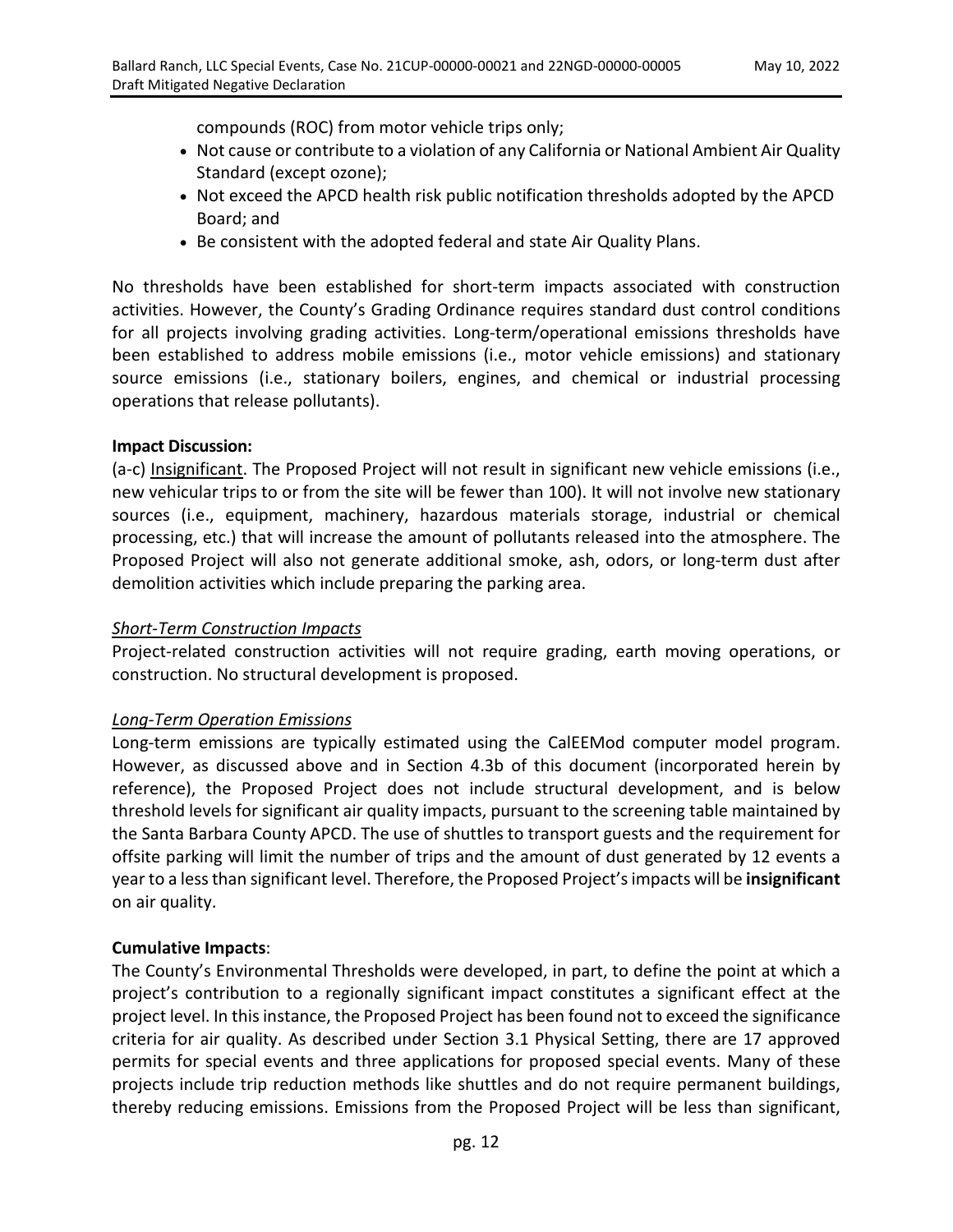because guests will travel to the site using shuttles, no construction is proposed, and all facilities will be temporary. For these reasons, the Proposed Project's contribution to regionally significant air pollutant emissions is not cumulatively considerable, and its cumulative effect is **less than significant**.

#### **Mitigation and Residual Impact:**

Impacts are **insignificant**. No mitigations are necessary.

## **4.3b AIR QUALITY - GREENHOUSE GAS EMISSIONS**

| <b>Greenhouse Gas Emissions - Will the project:</b>                                                                                           | Potent.<br>Signif.<br>and<br>Unavoid. | Significant<br>but<br><b>Mitigable</b> | Insignif. | No.<br>Impact /<br><b>Beneficial</b><br>Impact | <b>Reviewed</b><br><b>Under</b><br><b>Previous</b><br><b>Document</b> |
|-----------------------------------------------------------------------------------------------------------------------------------------------|---------------------------------------|----------------------------------------|-----------|------------------------------------------------|-----------------------------------------------------------------------|
| a. Generate greenhouse gas emissions, either directly<br>or indirectly, that may have a significant impact on<br>the environment?             |                                       |                                        | х         |                                                |                                                                       |
| <b>b.</b> Conflict with an applicable plan, policy or regulation<br>adopted for the purpose of reducing the emissions<br>of greenhouse gases? |                                       |                                        |           | x                                              |                                                                       |

## **Existing Setting:**

Greenhouse gases (GHG) include carbon dioxide (CO<sub>2</sub>), methane (CH<sub>4</sub>), nitrous oxide (N<sub>2</sub>O), hydrofluorocarbons (HFCs), perfluorocarbons (PFCs), sulfur hexafluoride (SF $_6$ ), and nitrogen trifluoride (NF<sub>3</sub>) (California Health and Safety Code, § 38505(g)). These gases create a blanket around the earth that allows light to pass through but traps heat at the surface, preventing its escape into space. While this is a naturally occurring process known as "the greenhouse effect," human activities have accelerated the generation of GHG emissions above pre-industrial levels (U.S. Global Change Research Program 2018). The global mean surface temperature increased by approximately 1.8°F (1°C) in the past 80 years, and is likely to reach a 2.7°F (1.5°C) increase between 2030 and 2050 at current global emission rates (IPCC 2018).

The largest source of GHG emissions from human activities in the United States is from fossil fuel combustion for electricity, heat, and transportation. Specifically, the *In*ve*ntory of U.S. Greenhouse Gasses and Sinks: 1990-2017* (U.S. Environmental Protection Agency 2019) states that the primary sources of GHG emissions from fossil fuel combustion in 2017 included electricity production (35%), transportation (36.5%), industry (27%), and commercial and residential end users (17-19%, respectively). Factoring in all sources of GHG emissions, the energy sector accounts for 84% of total emissions in addition to agricultural (8%), industrial processes (5.5%), and waste management (2%) sources.

The County of Santa Barbara's Final Environmental Impact Report (EIR) for the Energy and Climate Action Plan (ECAP) (PMC, 2015) and the *2016 Greenhouse Gas Emissions Inventory Update and Forecast* (County of Santa Barbara Long Range Planning Division, 2018) contain a detailed description of the Proposed Project's existing regional setting as it pertains to GHG emissions. Regarding non-stationary sources of GHG emissions within Santa Barbara County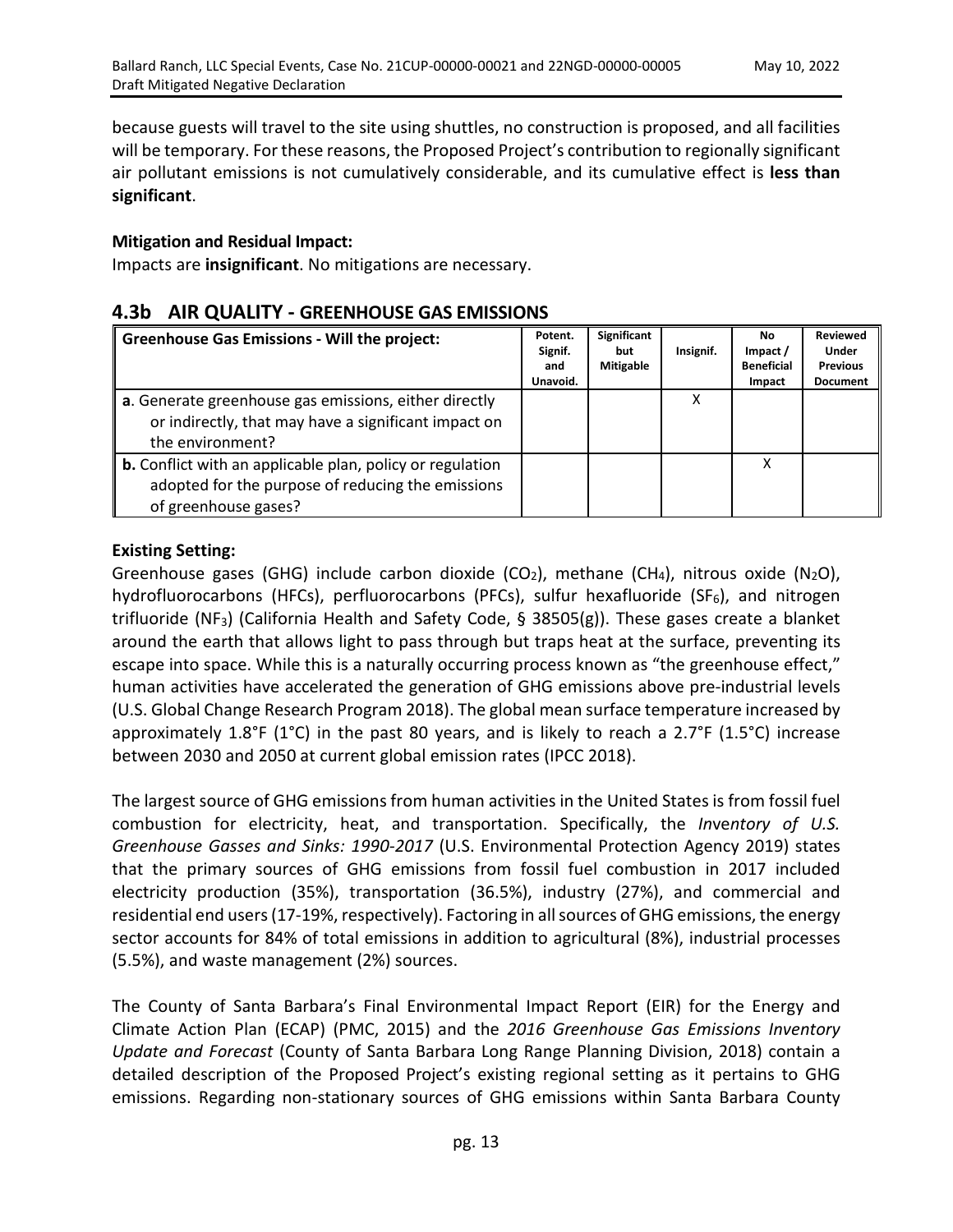specifically, the transportation sector produces 38% of the total emissions, followed by the building energy (28%), agriculture (14%), off-road equipment (11%), and solid waste (9%) sectors (County of Santa Barbara Long Range Planning Division 2018).

The overabundance of GHG in the atmosphere has led to a warming of the earth and has the potential to substantially change the earth's climate system. More frequent and intense weather and climate-related events are expected to damage infrastructure, ecosystems, and social systems across the United States (U.S. Global Change Research Program 2018). California's Central Coast, including Santa Barbara County, will be affected by changes in precipitation patterns, reduced foggy days, increased extreme heat days, exacerbated drought and wildfire conditions, and acceleration of sea level rise leading to increased coastal flooding and erosion (Langridge, Ruth 2018).

Global mean surface warming results from GHG emissions generated from many sources over time, rather than emissions generated by any one project (IPCC 2014). As defined in CEQA Guidelines Section 15355, and discussed in Section 15130, "'Cumulative impacts' refers to two or more individual effects which, when considered together, are considerable or which compound or increase other environmental impacts." Therefore, by definition, climate change under CEQA is a cumulative impact.

CEQA Guidelines Section 15064.4(b) states that a lead agency "should focus its analysis on the reasonably foreseeable incremental contribution of the project's [GHG] emissions to the effects of climate change." A project's individual contribution may appear small but may still be cumulatively considerable. Therefore, it is not appropriate to determine the significance of an individual project's GHG emissions by comparing against state, local, or global emission rates. Instead, the Governor's Office of Planning and Research recommends using an established or recommended threshold as one method of determining significance during CEQA analysis (OPR 2008, 2018). A lead agency may determine that a project's incremental contribution to an existing cumulatively significant issue, such as climate change, is not significant based on supporting facts and analysis [CEQA Guidelines Section 15130(a)(2)].

## **Environmental Threshold:**

Santa Barbara County adopted the Energy and Climate Action Plan (ECAP) in 2015 as a qualified GHG emission reduction plan. By the end of 2020, the County either initiated or completed 41 out of 53 (77%) ECAP emission reduction measures and achieved 44% of the target emission reductions needed to meet the County's 2020 goal. The County is currently working on its 2030 Climate Action Plan (CAP), with an ultimate goal of achieving carbon neutrality by 2045 or sooner. The 2030 CAP is expected to be adopted in 2023. Therefore, at this time, a significance threshold is more appropriate for project-level GHG emission analysis, rather than tiering off the ECAP's Environmental Impact Report (EIR).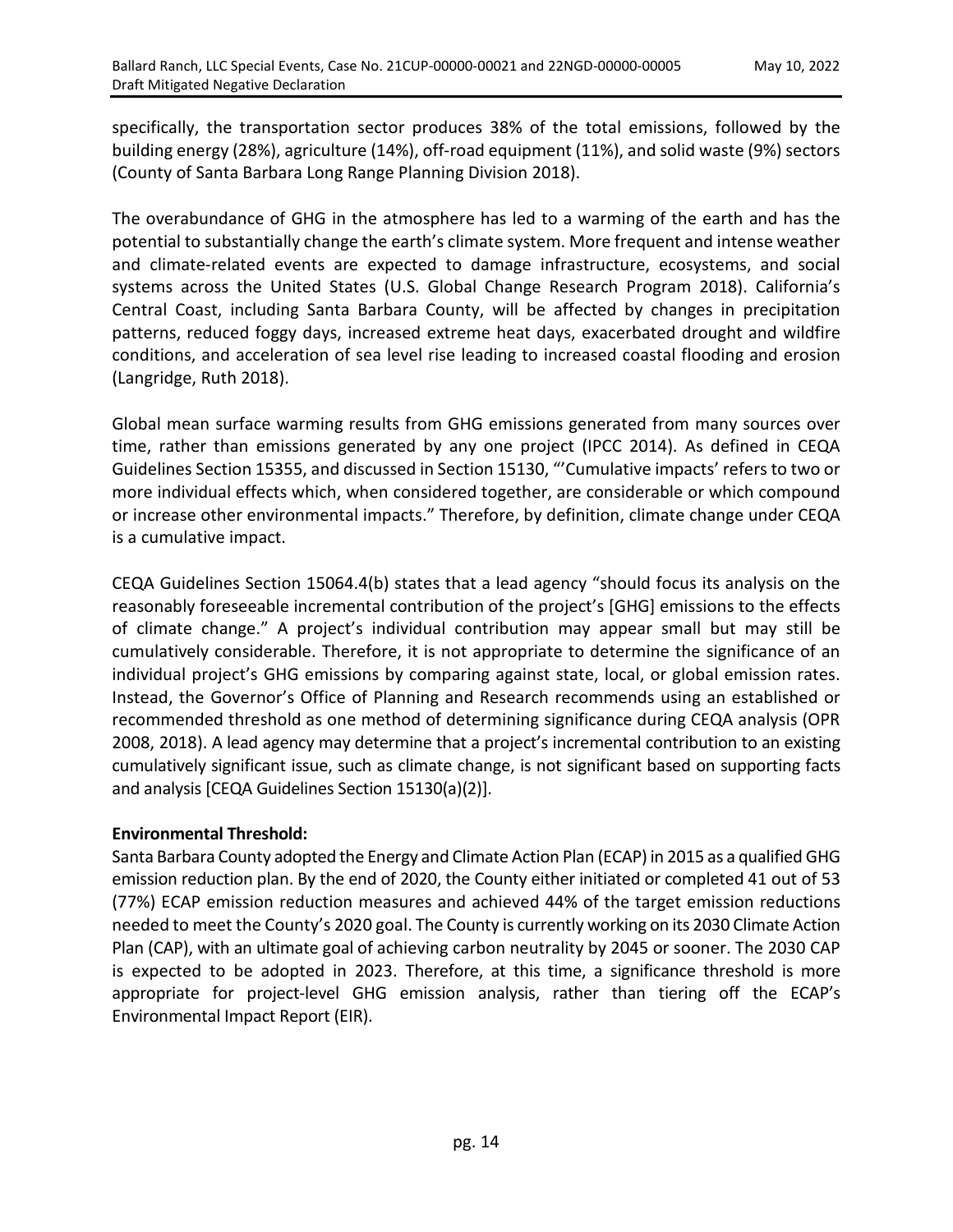CEQA Guidelines Section 15064.4(a) states "A lead agency should make a good-faith effort, based to the extent possible on scientific and factual data, to describe, calculate or estimate the amount of GHG emissions resulting from a project." CEQA Guidelines Section 15064.4(b) further states,

A lead agency should consider the following factors, among others, when assessing the significance of impacts from greenhouse gas emissions on the environment:

(1) The extent to which the project may increase or reduce greenhouse gas emissions as compared to the existing environmental setting;

(2) Whether the project emissions exceed a threshold of significance that the lead agency determines applies to the project . . .

The County of Santa Barbara does not have an adopted GHG emission significance threshold for sources other than industrial stationary sources. Therefore, significance thresholds from other California jurisdictions or agencies can be appropriately applied to land use projects within Santa Barbara County, as long as substantial evidence is provided to describe why the selected threshold is appropriate (CEQA Guidelines, § 15064.7(d)).

A numeric significance threshold is applicable to development projects of various land use types, such as residential, commercial, and mixed-use. The numeric threshold is the emissions level below which a project's incremental contribution to global climate change is less than "cumulatively considerable" and, therefore, the project would have an insignificant impact.

In 2012, San Luis Obispo County Air Pollution Control District (APCD) established an annual significance threshold of 1,150 metric tons of carbon dioxide equivalent ( $MTCO<sub>2</sub>e/yr$ ). This significance threshold is approximately equivalent to the operational GHG emissions associated with a 70- unit residential subdivision in an urban setting (49- unit rural development) or a 40,000 sq. ft. strip mall in an urban setting (San Luis Obispo County APCD 2012). Santa Barbara County selected the San Luis Obispo County APCD threshold of  $1,150$  MTCO<sub>2</sub>e/yr as the most appropriate threshold to determine significance of cumulative impacts from GHG emissions for this Proposed Project. The rationale for applying the San Luis Obispo County APCD GHG emissions significance threshold is discussed below.

## *Threshold Applicability*

- The threshold applies to GHG emissions that are not industrial stationary sources, but that are subject to discretionary approvals by the County, where the County is the CEQA lead agency.
- The threshold was developed to be consistent with Assembly Bill 32 (the California Global Warming Solutions Act of 2006), which established the State of California's 2020 GHG emissions reduction goal.
- The selected threshold considers GHG emissions comprehensively by measuring in annual metric tons of carbon dioxide equivalent.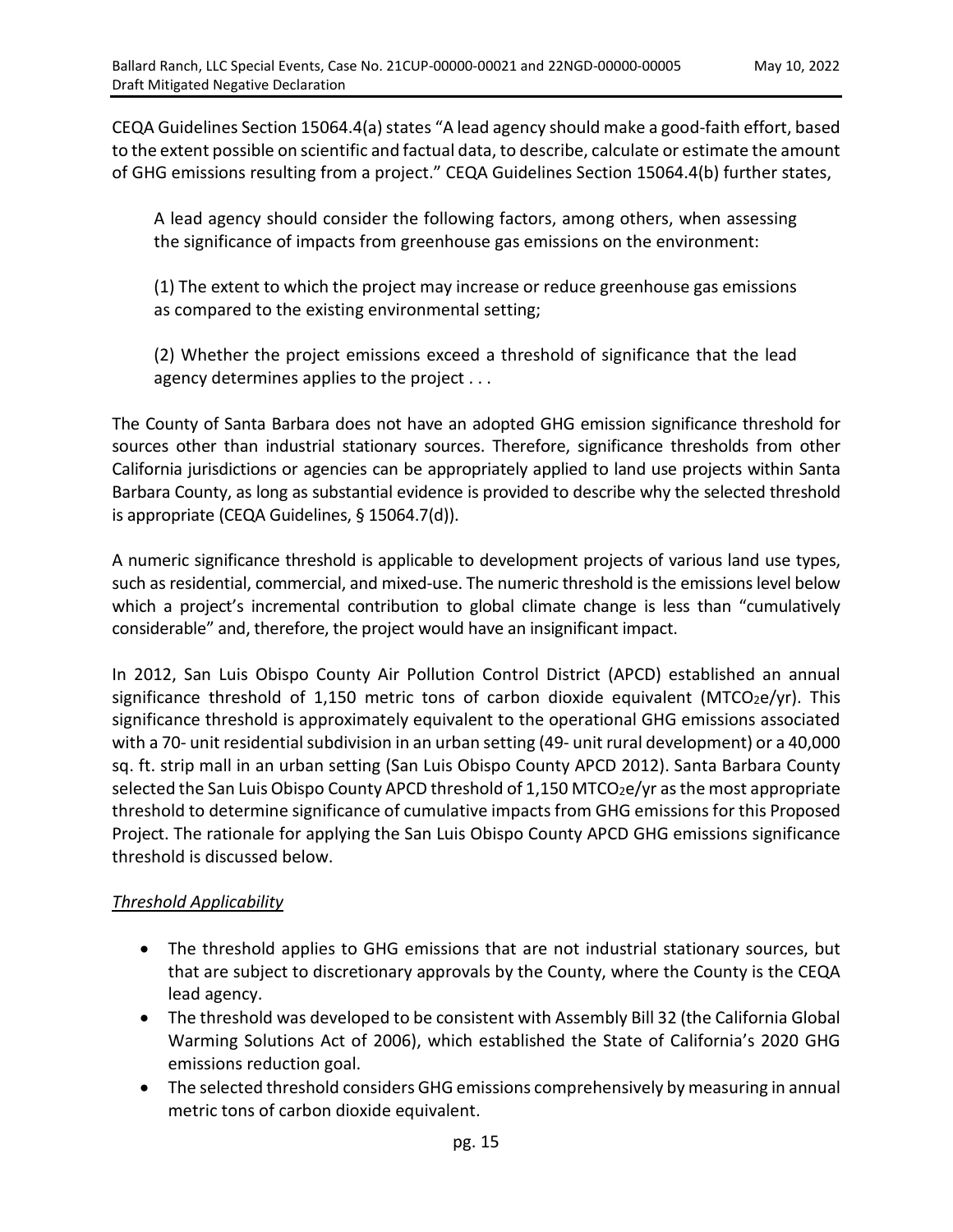- The threshold assessed historical and potential future land use development trends in San Luis Obispo County to establish the significance threshold. San Luis Obispo and Santa Barbara Counties have similar historical and potential future land use development trends.
- The threshold applies to GHG emissions from residential and commercial land use projects.
- The threshold assumes that construction emissions will be amortized over the life of a project and added to the operational emissions.
- The threshold does not apply to GHG that are emitted throughout the life cycle of products that a project may produce or consume.

## **Impact Discussion:**

(a) Insignificant. The Proposed Project is for up to 12 temporary special events annually, which will utilize a shuttle service to minimize guest trip generation; 12 parking spaces will be provided onsite for staff and special guests. Each event of the 12 events will include approximately 25 new trips (15-20 from special guests, staff, and deliveries, and 4-8 from shuttles), for a total of up to approximately 300 new trips annually, which is fewer total trips than a new single family dwelling. No new structural development is proposed. GHG emissions from direct, indirect, and mobile sources associated with the site will not substantially increase. Therefore, the Proposed Project's emissions will not exceed the San Luis Obispo County APCD's numeric GHG emissions significance threshold of 1,150 MTCO<sub>2</sub>e/year, which is equivalent to the operational GHG emissions associated with a 70-unit residential subdivision in an urban setting, and the impact will be **insignificant**.

(b) No Impact. The Proposed Project will not conflict with an applicable plan, policy or regulation adopted for the purpose of reducing the emissions of greenhouse gases and will therefore have **no impact**.

#### **Cumulative Impacts**:

While climate change impacts cannot result from a particular project's GHG emissions, the Proposed Project's incremental contribution of GHG emissions combined with all other sources of GHGs may have a significant impact on global climate change. The Proposed Project's total greenhouse gas emissions will be less than the applicable threshold. Therefore, the Proposed Project's incremental contribution to a cumulative effect is not cumulatively considerable, and the Proposed Project's impact on greenhouse gas emissions will be **insignificant**.

#### **Mitigation and Residual Impact:**

Since the Proposed Project will not have a significant impact on the environment, no mitigation is necessary. Therefore, residual impacts will be **insignificant**.

#### **References:**

California Air Resources Board, *Climate Change Scoping Plan*, December 2008.

County of Santa Barbara Long Range Planning Division, *Energy and Climate Action Plan*, May 2015.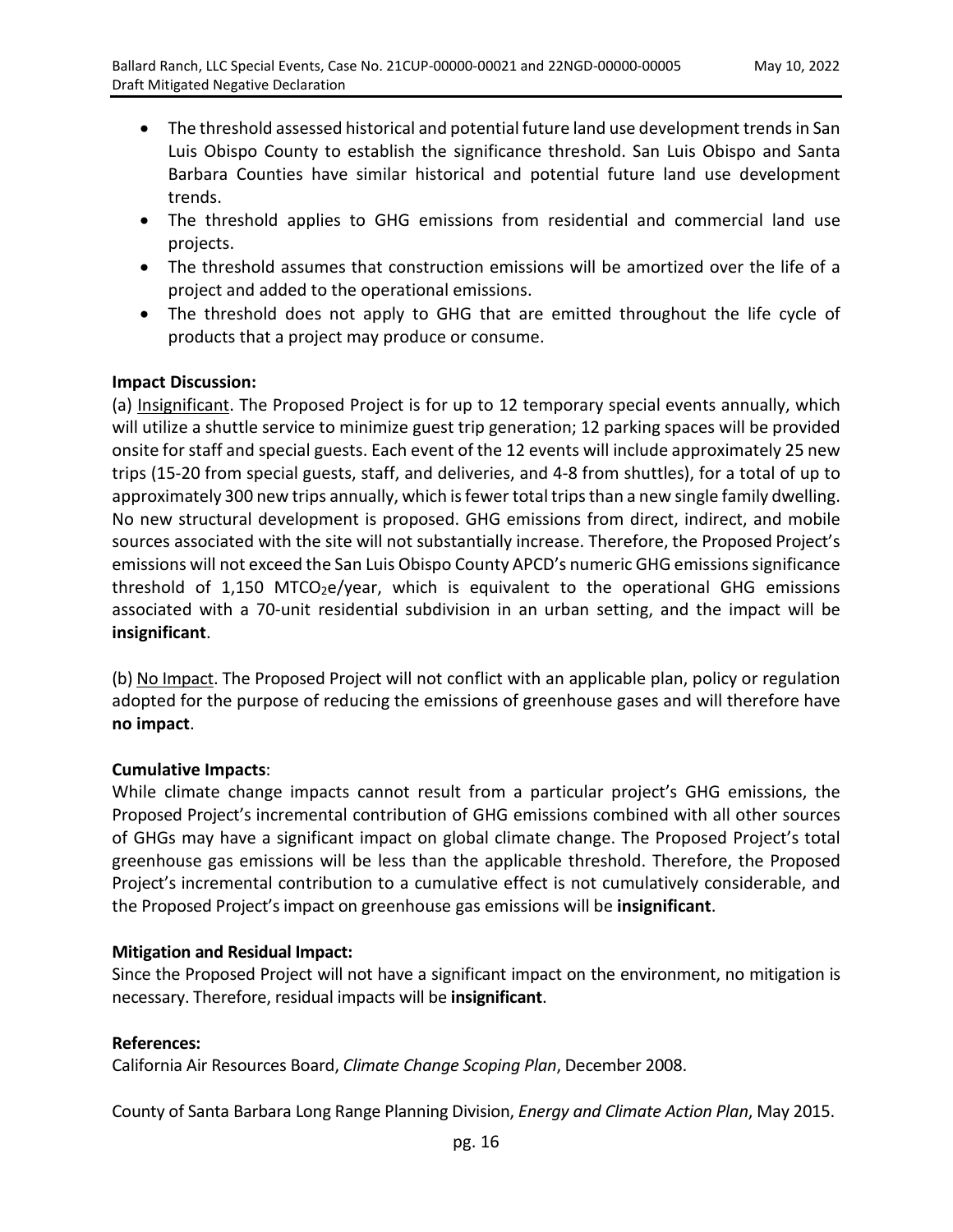County of Santa Barbara Long Range Planning Division, *2016 Greenhouse Gas Emissions Inventory Update and Forecast*, June 2018.

County of Santa Barbara Planning and Development, *Environmental Thresholds and Guidelines Manual*, October 2008 (Revised July 2015).

Governor's Office of Planning and Research (OPR), *CEQA and Climate Change: Addressing Climate Change Through California Environmental Quality Act (CEQA) Review,* June 2008.

Governor's Office of Planning and Research (OPR), *CEQA and Climate Change Advisory, Discussion Draft,* December 2018.

Intergovernmental Panel on Climate Change (IPCC), *Climate Change 2014: Synthesis Report. Contribution of Working Groups I, II, and III to the Firth Assessment report of the Intergovernmental Panel on Climate Change* [Core Writing Team, R.K. Pachauri and L.A. Mayer (eds.)]. IPCC, Geneva, Switzerland, 151 pp.

IPCC 2018, *Special Report: Global Warming of 1.5°C, Summary for Policymakers.* IPCC, Geneva, Switzerland, 32 pp.

Langridge, Ruth (University of California, Santa Cruz). California's Fourth Climate Change Assessment, Central Coast Summary Report, September 2018.

PMC, *Final Environmental Impact Report for the Energy and Climate Action Plan*, May 2015.

U.S. Environmental Protection Agency*, Draft Inventory of U.S. Greenhouse Gasses and Sinks: 1990-2017*, February 2017.

U.S. Global Change Research Program, *Fourth National Climate Assessment, Volume II*: Impacts, Risks, and Adaptation in the United States, 2018.

## **4.4 BIOLOGICAL RESOURCES**

| Will the proposal result in: |                                                        | Potent.<br>Signif.<br>and<br>Unavoid. | <b>Significant</b><br>but<br><b>Mitigable</b> | Insignif. | <b>No</b><br>Impact /<br><b>Beneficial</b><br>Impact | <b>Reviewed</b><br>Under<br><b>Previous</b><br><b>Document</b> |
|------------------------------|--------------------------------------------------------|---------------------------------------|-----------------------------------------------|-----------|------------------------------------------------------|----------------------------------------------------------------|
| <b>Flora</b>                 |                                                        |                                       |                                               |           |                                                      |                                                                |
| а.                           | A loss or disturbance to a unique, rare or threatened  |                                       |                                               |           | x                                                    |                                                                |
|                              | plant community?                                       |                                       |                                               |           |                                                      |                                                                |
| b.                           | A reduction in the numbers or restriction in the range |                                       |                                               |           | x                                                    |                                                                |
|                              | of any unique, rare or threatened species of plants?   |                                       |                                               |           |                                                      |                                                                |
|                              | c. A reduction in the extent, diversity, or quality of |                                       |                                               |           | X                                                    |                                                                |
|                              | native vegetation (including brush removal for fire    |                                       |                                               |           |                                                      |                                                                |
|                              | prevention and flood control improvements)?            |                                       |                                               |           |                                                      |                                                                |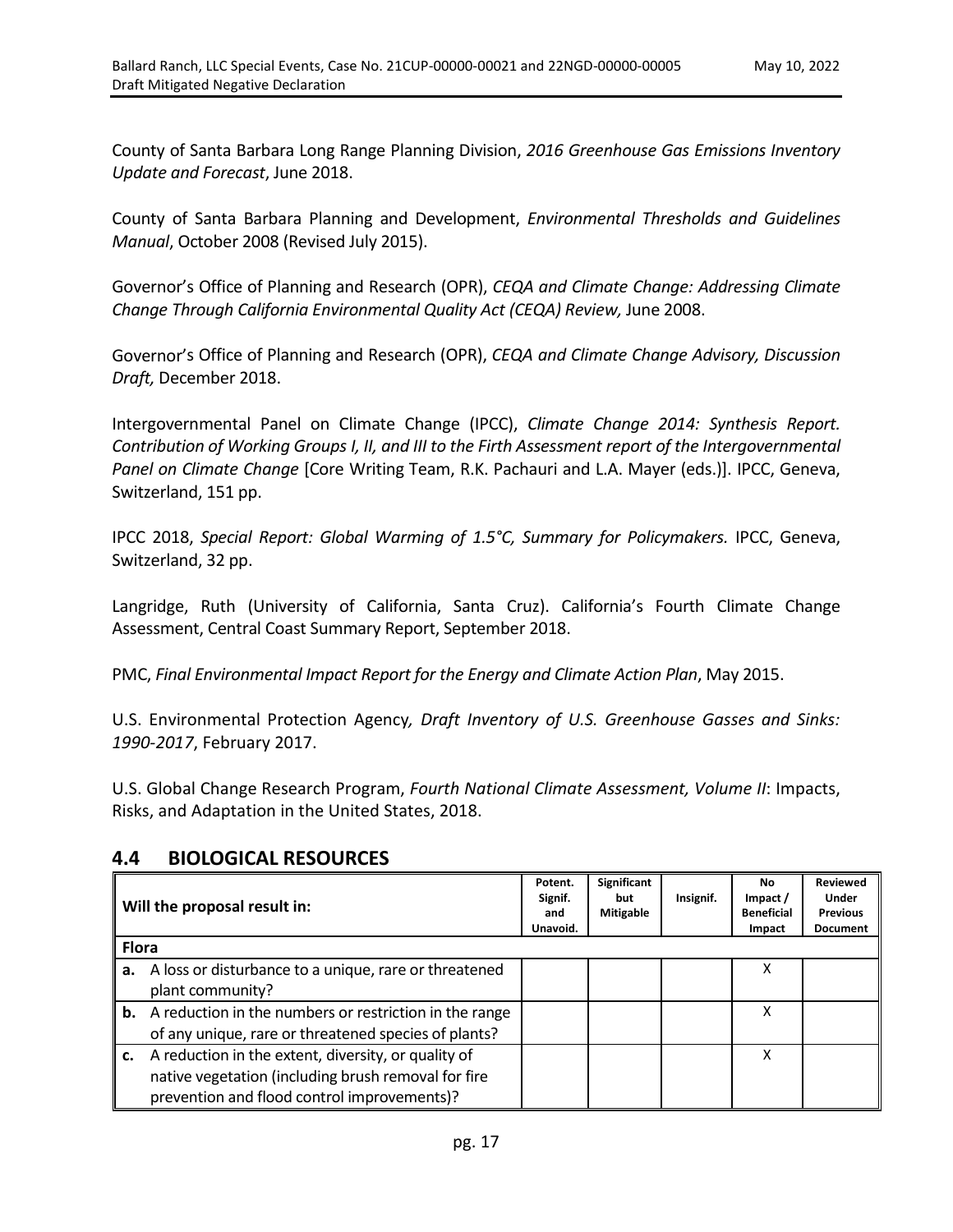|    | Will the proposal result in:                              | Potent.<br>Signif.<br>and<br>Unavoid. | <b>Significant</b><br>but<br><b>Mitigable</b> | Insignif. | <b>No</b><br>Impact /<br><b>Beneficial</b><br>Impact | <b>Reviewed</b><br>Under<br><b>Previous</b><br><b>Document</b> |
|----|-----------------------------------------------------------|---------------------------------------|-----------------------------------------------|-----------|------------------------------------------------------|----------------------------------------------------------------|
| d. | An impact on non-native vegetation whether                |                                       |                                               |           | X                                                    |                                                                |
|    | naturalized or horticultural if of habitat value?         |                                       |                                               |           |                                                      |                                                                |
| e. | The loss of healthy native specimen trees?                |                                       |                                               |           | X                                                    |                                                                |
| f. | Introduction of herbicides, pesticides, animal life,      |                                       |                                               | X         |                                                      |                                                                |
|    | human habitation, non-native plants or other factors      |                                       |                                               |           |                                                      |                                                                |
|    | that will change or hamper the existing habitat?          |                                       |                                               |           |                                                      |                                                                |
|    | Fauna                                                     |                                       |                                               |           |                                                      |                                                                |
| g. | A reduction in the numbers, a restriction in the range,   |                                       |                                               |           | X                                                    |                                                                |
|    | or an impact to the critical habitat of any unique,       |                                       |                                               |           |                                                      |                                                                |
|    | rare, threatened or endangered species of animals?        |                                       |                                               |           |                                                      |                                                                |
|    | h. A reduction in the diversity or numbers of animals     |                                       |                                               |           | X                                                    |                                                                |
|    | onsite (including mammals, birds, reptiles,               |                                       |                                               |           |                                                      |                                                                |
|    | amphibians, fish or invertebrates)?                       |                                       |                                               |           |                                                      |                                                                |
| i. | A deterioration of existing fish or wildlife habitat (for |                                       |                                               |           | X                                                    |                                                                |
|    | foraging, breeding, roosting, nesting, etc.)?             |                                       |                                               |           |                                                      |                                                                |
| j. | Introduction of barriers to movement of any resident      |                                       |                                               |           | X                                                    |                                                                |
|    | or migratory fish or wildlife species?                    |                                       |                                               |           |                                                      |                                                                |
| k. | Introduction of any factors (light, fencing, noise,       |                                       |                                               | X         |                                                      |                                                                |
|    | human presence and/or domestic animals) which             |                                       |                                               |           |                                                      |                                                                |
|    | could hinder the normal activities of wildlife?           |                                       |                                               |           |                                                      |                                                                |

## **Existing Setting:**

#### *Background and Methods*

Santa Barbara County has a wide diversity of habitat types, including chaparral, oak woodlands, wetlands and beach dunes. These are complex ecosystems and many factors are involved in assessing the value of the resources and the significance of project impacts. For the Proposed Project, no structural development is proposed and the site for 12 special events annually is confined to the interior of the parcel, which is landscaped and has been previously disturbed.

## *Flora and Fauna*

The 51.71-acre site consists primarily of grassy, open pastures, cultivated grasses, Sycamore trees and ornamental shrubs and trees. No special status plants are expected to occur in the area. The Proposed Project site is located outside of any mapped presumed extant of special status plant and animal species in the California Natural Diversity Database (June 2019). Additionally, event uses are confined to areas that have been cleared and tilled per agricultural standards. No wildlife species are expected to inhabit the Proposed Project site. No sensitive plant or animal species are known or expected to occur on the Proposed Project site.

#### **Thresholds:**

Santa Barbara County's Environmental Thresholds and Guidelines Manual (2008) includes guidelines for the assessment of biological resource impacts. The following thresholds are applicable to the Proposed Project: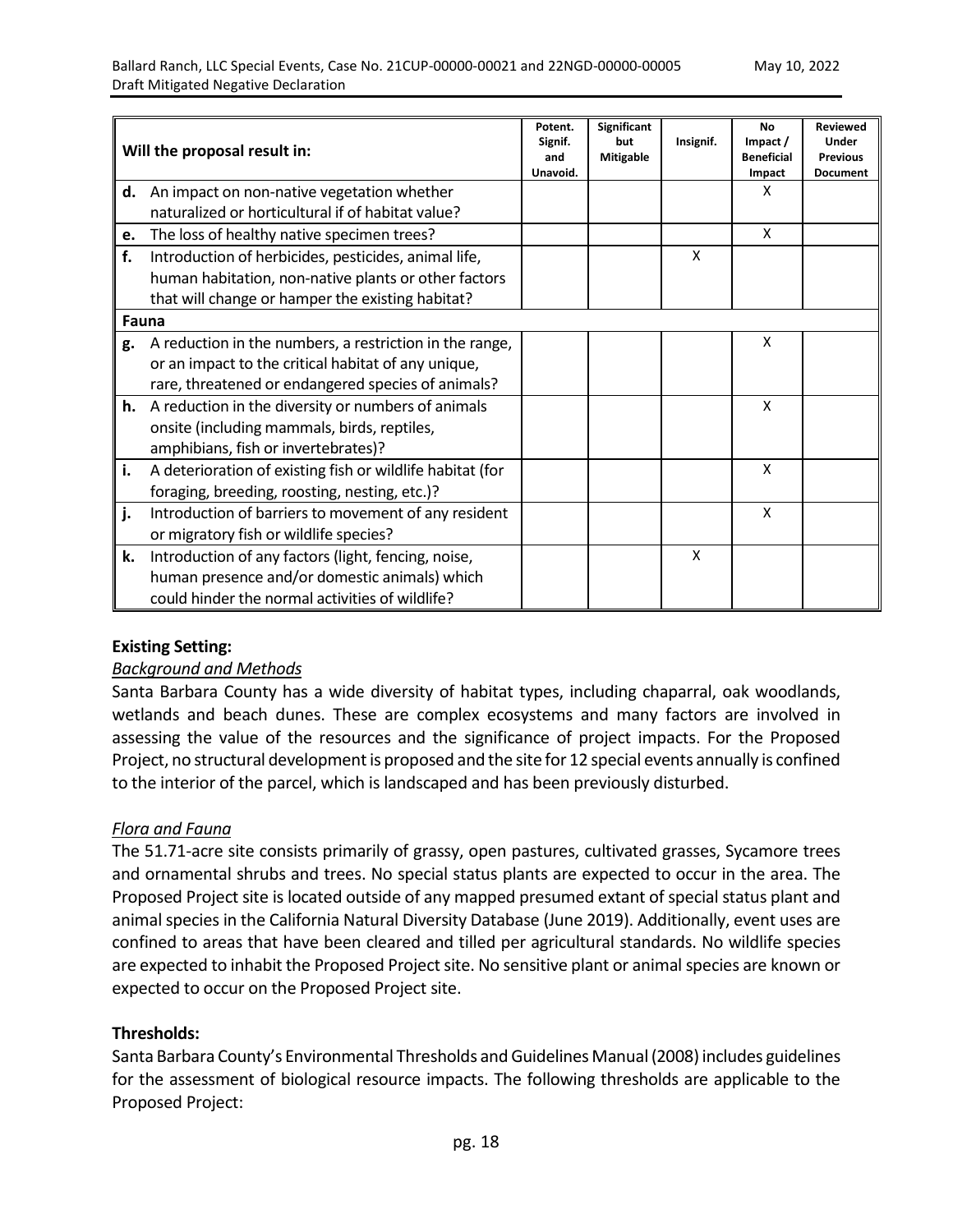#### *Native Grasslands*

In general, project-created impacts to native grasslands may be considered significant if they involve removal of or severe disturbance to a patch or a combined patch area of native grasses that is greater than one-quarter acre in size. The grassland must contain at least 10 percent relative cover of native grassland species (based on a sample unit) to be considered a patch. Impacts to patch areas less than one-quarter acre in size that are clearly isolated and not part of a significant native grassland or an integral component of a larger ecosystem are usually considered insignificant.

## *Individual Native Trees*

Project-created impacts may be considered significant due to the loss of 10% or more of the trees of biological value on a project site.

#### **Impact Discussion**:

(a-e, g-j) No Impact. The Proposed Project will not result in: the loss of or disturbance to a unique, rare or threatened plant community; a reduction in the numbers or restriction in the range of any unique, rare or threatened species of plants; an impact on non-native vegetation of habitat value; or a reduction in native grasslands or individual native trees. Similarly, the Proposed Project will not result in: a reduction in the numbers, restriction in the range, or impacts to critical habitat of any rare or special status animal species; a reduction in the diversity or numbers of animals onsite; deterioration of existing fish or wildlife habitat; or introduction of barriers to movement of any resident or migratory fish or wildlife species. No structural development is proposed. The Proposed Project site for the 12 events annually will be confined to an area of non-native, previously disturbed grassland. The patch area is not a significant native grassland or integral component of a larger ecosystem and the disturbed area will be less than the one-quarter acre threshold for significance. No tree removal is proposed. Therefore, there will be **no impact**.

(f, k) Insignificant. The Proposed Project site and surrounding area are currently subject to human disturbance from homeowners and tenants in existing residences. Additionally, the site is currently exposed to moderate levels of noise and night lighting from traffic on Highway 246. The Proposed Project will introduce additional noise, night lighting and human activity to the site on a temporary basis up to 12 times a year. This limited increase as a result of the Proposed Project will occur a few times a year and will have a **insignificant** adverse effect on habitat and normal activities of wildlife.

## **Cumulative Impacts**:

The Proposed Project will not have a cumulatively considerable effect on the County's biological resources, because the Proposed Project will have a **insignificant** impact on biological resources onsite

## **Mitigation and Residual Impact:**

Impacts are **insignificant**. No mitigations are necessary.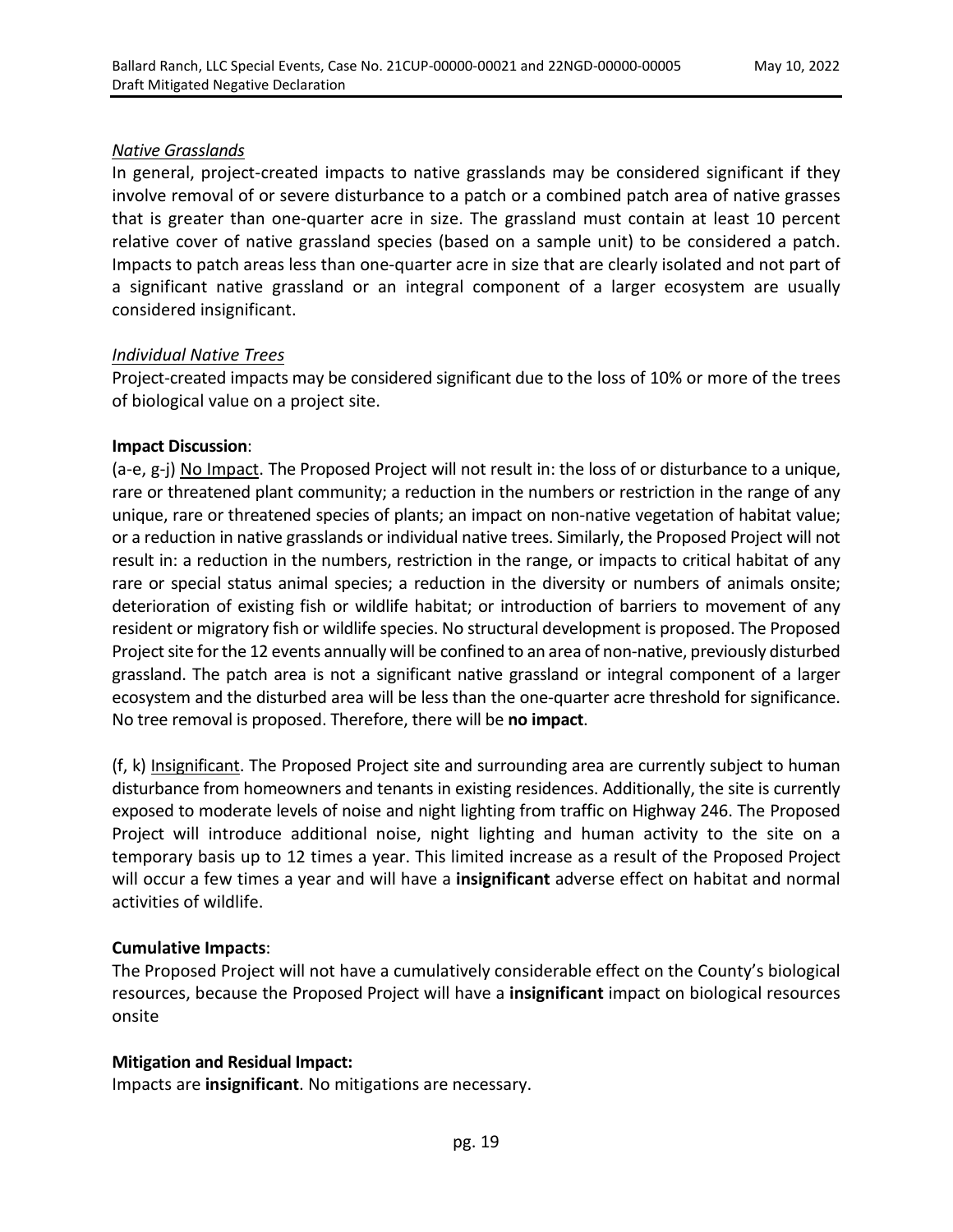# **4.5 CULTURAL RESOURCES**

|    | Will the proposal:                                                                  | Potent.<br>Signif.<br>and<br>Unavoid. | Significant<br>but<br><b>Mitigable</b> | Insignif. | No<br>Impact /<br><b>Beneficial</b><br>Impact | Reviewed<br>Under<br><b>Previous</b><br><b>Document</b> |
|----|-------------------------------------------------------------------------------------|---------------------------------------|----------------------------------------|-----------|-----------------------------------------------|---------------------------------------------------------|
| а. | Cause a substantial adverse change in the significance                              |                                       |                                        |           | X                                             |                                                         |
|    | of any object, building, structure, area, place, record,                            |                                       |                                        |           |                                               |                                                         |
|    | or manuscript that qualifies as a historical resource as                            |                                       |                                        |           |                                               |                                                         |
|    | defined in CEQA Section 15064.5?                                                    |                                       |                                        |           |                                               |                                                         |
| b. | Cause a substantial adverse change in the significance                              |                                       |                                        |           | X                                             |                                                         |
|    | of a prehistoric or historic archaeological resource                                |                                       |                                        |           |                                               |                                                         |
|    | pursuant to CEQA Section 15064.5?                                                   |                                       |                                        |           |                                               |                                                         |
| c. | Disturb any human remains, including those located<br>outside of formal cemeteries? |                                       |                                        |           | X                                             |                                                         |
| d. | Cause a substantial adverse change in the significance                              |                                       |                                        |           | X                                             |                                                         |
|    | of a tribal cultural resource, defined in the Public                                |                                       |                                        |           |                                               |                                                         |
|    | Resources Code Section 21074 as either a site,                                      |                                       |                                        |           |                                               |                                                         |
|    | feature, place, cultural landscape that is                                          |                                       |                                        |           |                                               |                                                         |
|    | geographically defined in terms of the size and scope                               |                                       |                                        |           |                                               |                                                         |
|    | of the landscape, sacred place, or object with cultural                             |                                       |                                        |           |                                               |                                                         |
|    | value to a California Native American tribe, and that                               |                                       |                                        |           |                                               |                                                         |
|    | is:                                                                                 |                                       |                                        |           |                                               |                                                         |
|    | 1) Listed or eligible for listing in the California                                 |                                       |                                        |           |                                               |                                                         |
|    | Register of Historical Resources, or in a local                                     |                                       |                                        |           |                                               |                                                         |
|    | register of historical resources as defined in Public                               |                                       |                                        |           |                                               |                                                         |
|    | Resources Code section 5020.1(k), or                                                |                                       |                                        |           |                                               |                                                         |
|    | 2) A resource determined by the lead agency, in its                                 |                                       |                                        |           |                                               |                                                         |
|    | discretion and supported by substantial evidence,                                   |                                       |                                        |           |                                               |                                                         |
|    | to be significant pursuant to criteria set forth in                                 |                                       |                                        |           |                                               |                                                         |
|    | subdivision (c) of Public Resources Code Section                                    |                                       |                                        |           |                                               |                                                         |
|    | 5024.1. In applying the criteria set forth in                                       |                                       |                                        |           |                                               |                                                         |
|    | subdivision (c) of Public Resource Code Section                                     |                                       |                                        |           |                                               |                                                         |
|    | 5024.1, the lead agency shall consider the                                          |                                       |                                        |           |                                               |                                                         |
|    | significance of the resource to a California Native                                 |                                       |                                        |           |                                               |                                                         |
|    | American tribe.                                                                     |                                       |                                        |           |                                               |                                                         |

## **County Environmental Thresholds**:

Chapter 8 of the Santa Barbara County Environmental Thresholds and Guidelines Manual (2008, revised February 27, 2018) contains guidelines for the identification, significance evaluation, and mitigation of impacts to cultural resources, including archaeological, historic, and tribal cultural resources. In accordance with the requirements of CEQA, these guidelines specify that if a resource cannot be avoided, it must be evaluated for importance under specific CEQA criteria. CEQA Section 15064.5(a)(3)A-D contains the criteria for evaluating the importance of archaeological and historic resources. Generally, a resource shall be considered by the lead agency to be "historically significant" if the resource meets the significance criteria for listing in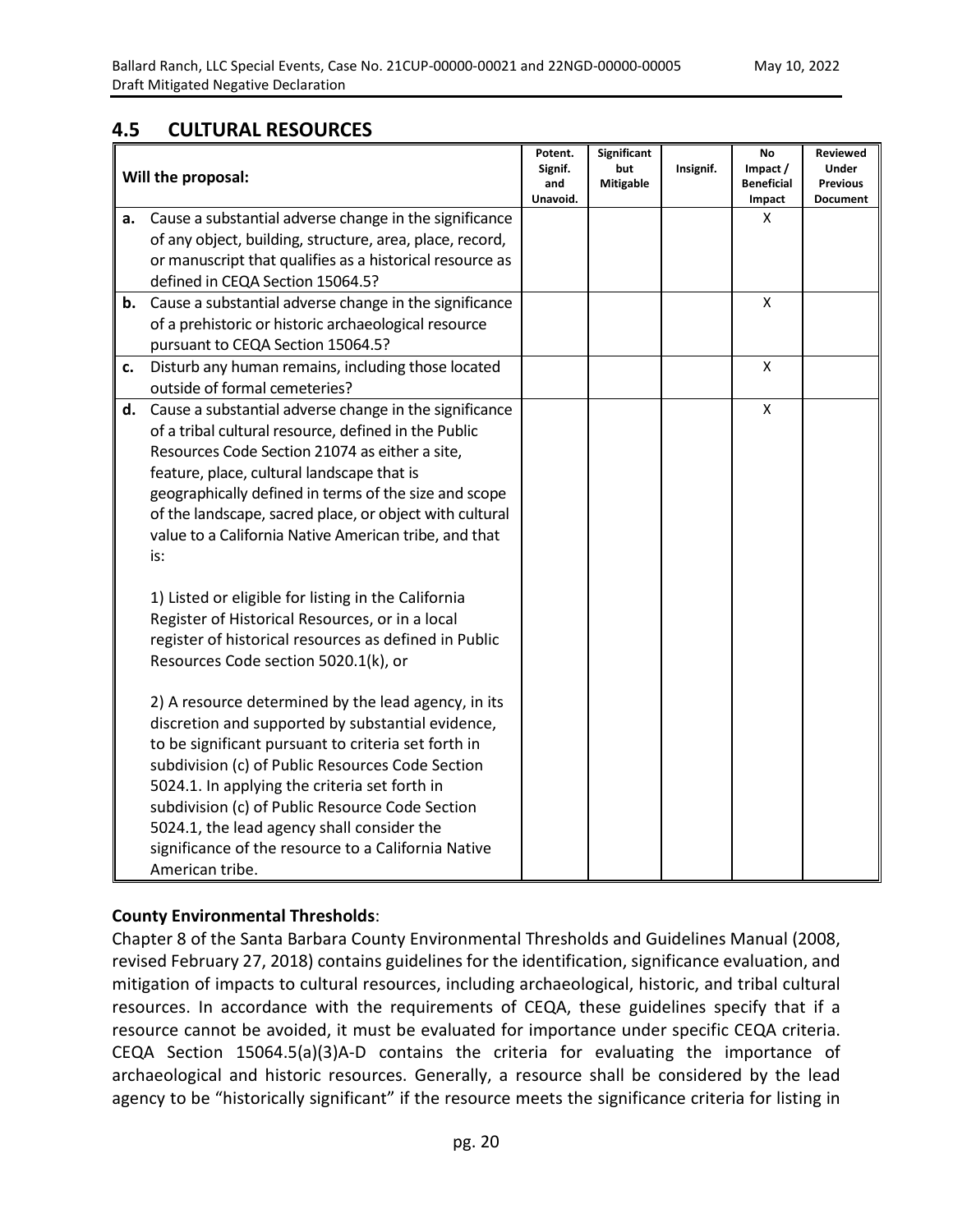the California Register of Historical Resources: (A) Is associated with events that have made a significant contribution to the broad patterns of California's history and cultural heritage; (B) Is associated with the lives of persons important in our past; (C) Embodies the distinctive characteristics of a type, period, region, or method of construction, or represents the work of an important creative individual, or possesses high artistic values; or (D) Has yielded, or may be likely to yield, information important in prehistory or history. The resource also must possess integrity of at least some of the following: location, design, setting, materials, workmanship, feeling, and association. For archaeological resources, the criterion usually applied is (D).

CEQA calls cultural resources that meet these criteria "historical resources". Specifically, a "historical resource" is a cultural resource listed in, or determined to be eligible for listing in, the California Register of Historical Resources, or included in or eligible for inclusion in a local register of historical resources, as defined in subdivision (k) of Section 5020.1, or deemed significant pursuant to criteria set forth in subdivision (g) of Section 5024.1. As such, any cultural resource that is evaluated as significant under CEQA criteria, whether it is an archaeological resource of historic or prehistoric age, a historic built environment resource, or a tribal cultural resource, is termed a "historical resource".

CEQA Guidelines Section 15064.5(b) states that "a project that may cause a substantial adverse change in the significance of an historical resource is a project that may have a significant effect on the environment." As defined in CEQA Guidelines Section 15064.5(b), substantial adverse change in the significance of an historical resource means physical demolition, destruction, relocation, or alteration of the resource or its immediate surroundings such that the significance of an historical resource will be materially impaired. The significance of an historical resource is materially impaired when a project: (1) demolishes or materially alters in an adverse manner those physical characteristics of an historical resource that convey its historical significance and that justify its inclusion in, or eligibility for, inclusion in the California Register of Historical Resources; (2) demolishes or materially alters in an adverse manner those physical characteristics that account for its inclusion in a local register of historical resources; or (3) demolishes or materially alters in an adverse manner those physical characteristics of a historical resource that convey its historical significance and that justify its eligibility for inclusion in the California Register of Historical Resources as determined by a lead agency for purposes of CEQA.

For the built environment, a project that follows the Secretary of the Interior's Standards for the Treatment of Historic Properties with Guidelines for Preserving, Rehabilitating, Restoring, and Reconstructing Historic Buildings or the Secretary of the Interior's Standards for Rehabilitation and Guidelines for Rehabilitating Historic Buildings (Weeks and Grimmer 1995), is generally considered as mitigated to a less than a significant impact level on the historical resource.

## **Impact Discussion:**

(a-d) No Impact. No structural development or ground disturbance is proposed on the subject parcel. As a result, the Proposed Project will not cause a substantial adverse change in the significance of any historical resource, cause a substantial adverse change in the significance of a prehistoric or historic archaeological resource, disturb any human remains, or cause a substantial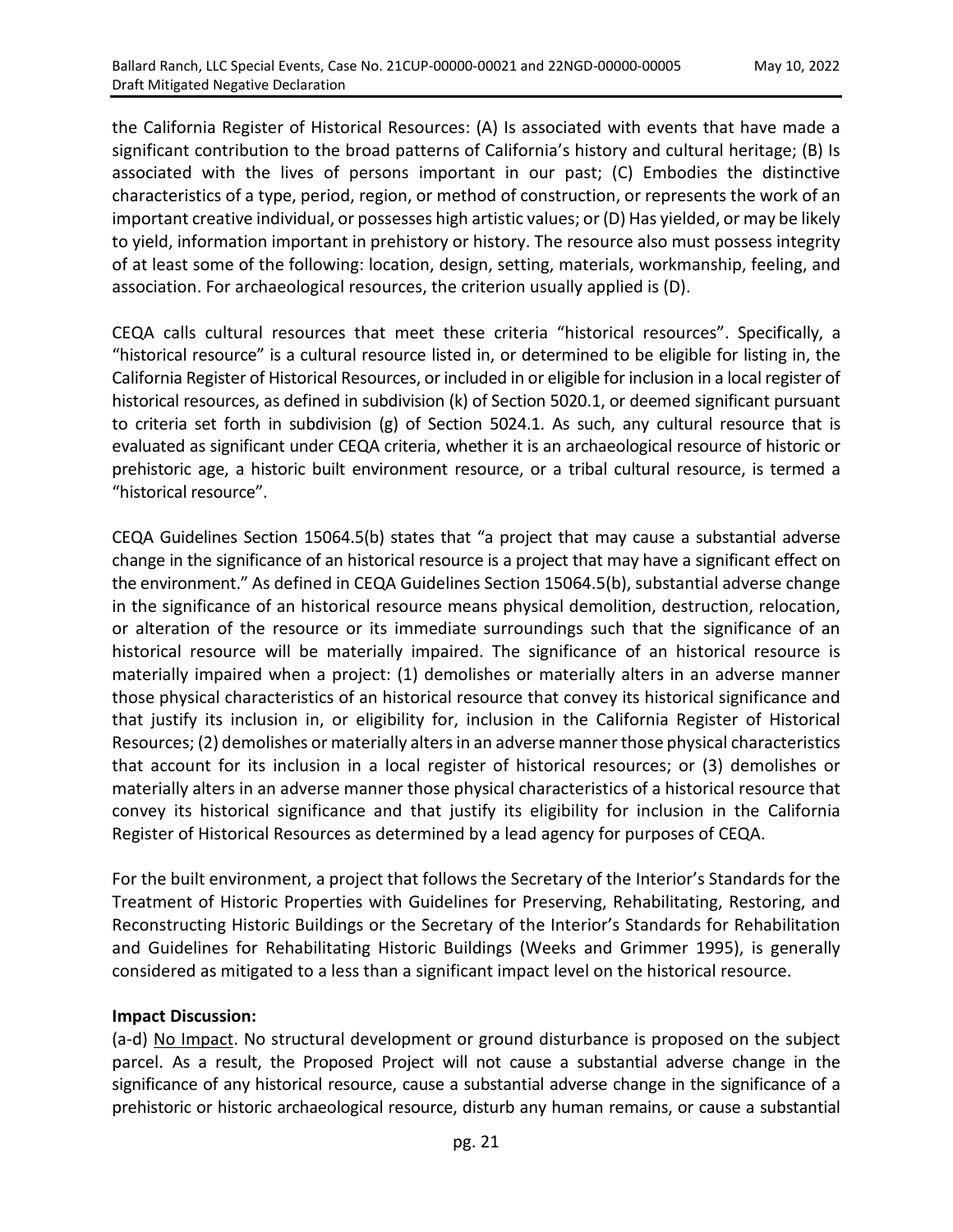adverse change in the significance of a tribal cultural resource. In order to comply with cultural resource policies, the Proposed Project will be conditioned with a standard archaeological discovery clause, which requires that any previously unidentified cultural resources discovered during site development are treated in accordance with the County's Cultural Resources Guidelines [Chapter 8 of the County's Environmental Thresholds and Guidelines Manual (rev.2/2018)]. Therefore, the Proposed Project will have **no impact**.

## **Cumulative Impacts**:

Since the Proposed Project will have **no impact** on cultural resources, it will not have a cumulatively considerable effect on the County's cultural resources.

## **Mitigation and Residual Impact:**

The Proposed Project will have **no impact**. No mitigations are necessary.

## **4.6 ENERGY**

|    | Will the proposal result in:                      | Potent.<br>Signif.<br>and<br>Unavoid. | Significant<br>but<br><b>Mitigable</b> | Insignif. | No.<br>Impact /<br><b>Beneficial</b><br>Impact | <b>Reviewed</b><br>Under<br><b>Previous</b><br><b>Document</b> |
|----|---------------------------------------------------|---------------------------------------|----------------------------------------|-----------|------------------------------------------------|----------------------------------------------------------------|
| а. | Substantial increase in demand, especially during |                                       |                                        | v         |                                                |                                                                |
|    | peak periods, upon existing sources of energy?    |                                       |                                        |           |                                                |                                                                |
| b. | Requirement for the development or extension of   |                                       |                                        |           | Χ                                              |                                                                |
|    | new sources of energy?                            |                                       |                                        |           |                                                |                                                                |

## **Impact Discussion:**

(a) Less Than Significant Impact. The County has not identified significance thresholds for electrical and/or natural gas service impacts (Thresholds and Guidelines Manual). Private electrical and natural gas utility companies provide service to customers in Central and Southern California, including the unincorporated areas of Santa Barbara County. The Proposed Project consists of temporary facilities, temporary lighting, and no structural development, hence the Proposed Project will have no long-term energy requirements and a negligible effect on regional energy needs. The Proposed Project will therefore result in an **insignificant** impact.

(b) No Impact. The Proposed Project is a temporary use consisting of up to 12 special events per year. The Proposed Project will not require the development of new or extended sources of energy. Therefore, the Proposed Project will have **no impact**.

## **Cumulative Impacts**:

As described under Section 3.1 Physical Setting, there are 17 approved permits for special events and three applications for proposed special events. These projects include limitations on the number of special events annually, ranging from two to 48. Many of these projects also do not require permanent buildings and will instead use temporary facilities that connect to existing energy connections or utilize temporary generators. For these reasons, the Proposed Project's contribution to the regionally significant demand for energy is not considerable, and is therefore **insignificant**.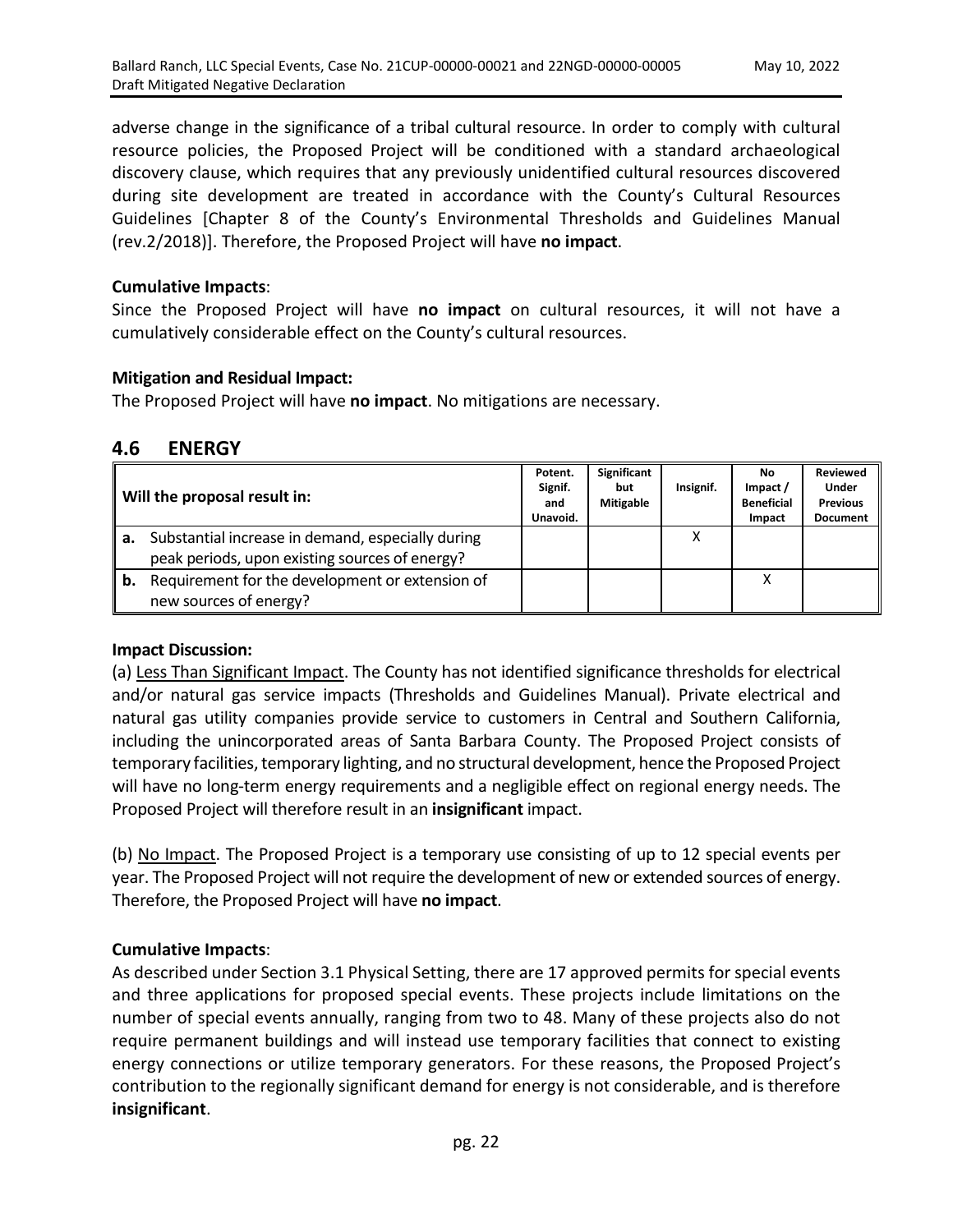## **Mitigation and Residual Impact:**

No mitigation is required. Impacts will be **insignificant**.

# **4.7 FIRE PROTECTION**

|    | Will the proposal result in:                           | Potent.<br>Signif.<br>and<br>Unavoid. | Significant<br>but<br><b>Mitigable</b> | Insignif. | No<br>Impact /<br><b>Beneficial</b><br>Impact | <b>Reviewed</b><br><b>Under</b><br><b>Previous</b><br><b>Document</b> |
|----|--------------------------------------------------------|---------------------------------------|----------------------------------------|-----------|-----------------------------------------------|-----------------------------------------------------------------------|
| a. | Introduction of development into an existing high fire |                                       |                                        | X         |                                               |                                                                       |
|    | hazard area?                                           |                                       |                                        |           |                                               |                                                                       |
| b. | Project-caused high fire hazard?                       |                                       |                                        | x         |                                               |                                                                       |
| c. | Introduction of development into an area without       |                                       |                                        |           | x                                             |                                                                       |
|    | adequate water pressure, fire hydrants or adequate     |                                       |                                        |           |                                               |                                                                       |
|    | access for fire fighting?                              |                                       |                                        |           |                                               |                                                                       |
| d. | Introduction of development that will hamper fire      |                                       |                                        |           | x                                             |                                                                       |
|    | prevention techniques such as controlled burns or      |                                       |                                        |           |                                               |                                                                       |
|    | backfiring in high fire hazard areas?                  |                                       |                                        |           |                                               |                                                                       |
| e. | Development of structures beyond safe Fire Dept.       |                                       |                                        |           | X                                             |                                                                       |
|    | response time?                                         |                                       |                                        |           |                                               |                                                                       |

## **County Standards:**

The following County Fire Department standards are applied in evaluating impacts associated with the proposed development:

- The emergency response thresholds include Fire Department staff standards of one on-duty firefighter per 4000 persons (generally 1 engine company per 12,000 people, assuming three firefighters/station). The emergency response time standard is approximately 5-6 minutes.
- Water supply thresholds include a requirement for 750 gpm at 20 psi for all single family dwellings.
- The ability of the County's engine companies to extinguish fires (based on maximum flow rates through hand held line) meets state and national standards assuming a 5,000 square foot structure. Therefore, in any portion of the Fire Department's response area, all structures over 5,000 square feet are an unprotected risk (a significant impact) and therefore should have internal fire sprinklers.
- Access road standards include a minimum width (depending on number of units served and whether parking will be allowed on either side of the road), with some narrowing allowed for driveways. Cul-de-sac diameters, turning radii and road grade must meet minimum Fire Department standards based on project type.
- Two means of egress may be needed and access must not be impeded by fire, flood, or earthquake. A potentially significant impact could occur in the event any of these standards is not adequately met.

#### **Impact Discussion:**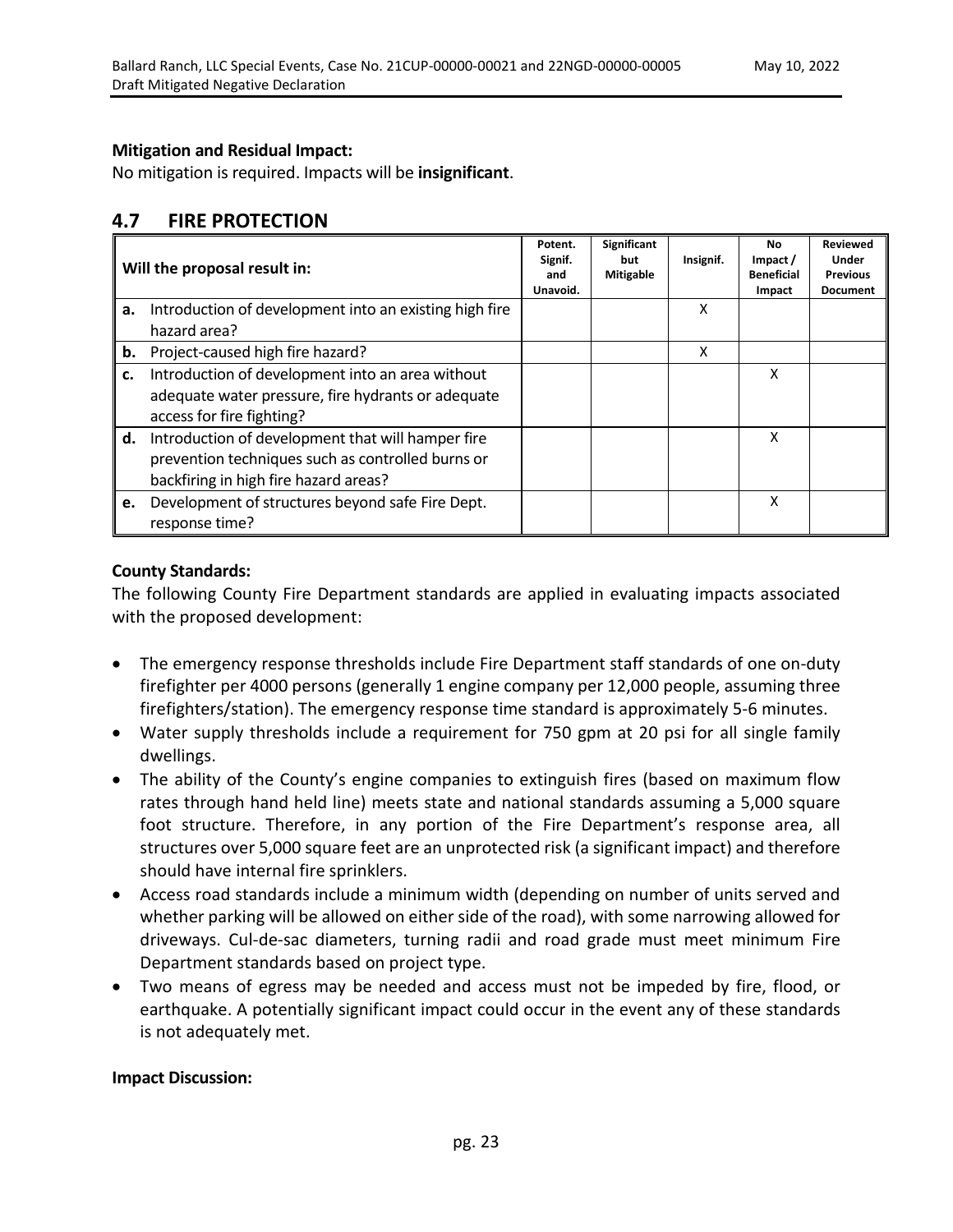(a-b) Less Than Significant Impact. Though the Proposed Project site is located in the High Fire Hazard Area, no structural development is proposed and the Proposed Project meets all relevant standards listed above, including the emergency response threshold and access road width requirements. The Proposed Project will have a **insignificant** impact on fire hazards.

(c-e) No Impact. No structural development is proposed, and the Proposed Project is for a temporary use consisting of up to 12 events per year. Therefore, there will be **no impact**.

## **Cumulative Impacts**:

As described under Section 3.1 Physical Setting, there are 17 approved permits for special events and three applications for proposed special events. These projects include limitations on the number of special events annually, ranging from two to 48. Many of these projects also do not require permanent buildings and will instead use temporary facilities. All of the approved and proposed special events are served by existing fire stations. The Proposed Project is served by Santa Barbara County Fire Stations #30 and #31. For these reasons, Since the Proposed Project will not create significant fire hazards, it will not have a cumulatively considerable effect on fire safety within the County.

## **Mitigation and Residual Impact:**

No mitigation is required. Impacts will be **insignificant**.

# **4.8 GEOLOGIC PROCESSES**

|    | Will the proposal result in:                                                                                                                                                                                                        | Potent.<br>Signif.<br>and<br>Unavoid. | <b>Significant</b><br>but<br><b>Mitigable</b> | Insignif. | <b>No</b><br>Impact /<br><b>Beneficial</b><br>Impact | <b>Reviewed</b><br><b>Under</b><br><b>Previous</b><br><b>Document</b> |
|----|-------------------------------------------------------------------------------------------------------------------------------------------------------------------------------------------------------------------------------------|---------------------------------------|-----------------------------------------------|-----------|------------------------------------------------------|-----------------------------------------------------------------------|
| а. | Exposure to or production of unstable earth<br>conditions such as landslides, earthquakes,<br>liquefaction, soil creep, mudslides, ground failure<br>(including expansive, compressible, collapsible soils),<br>or similar hazards? |                                       |                                               |           | X                                                    |                                                                       |
| b. | Disruption, displacement, compaction or<br>overcovering of the soil by cuts, fills or extensive<br>grading?                                                                                                                         |                                       |                                               |           | X                                                    |                                                                       |
| c. | Exposure to or production of permanent changes in<br>topography, such as bluff retreat or sea level rise?                                                                                                                           |                                       |                                               |           | X                                                    |                                                                       |
| d. | The destruction, covering or modification of any<br>unique geologic, paleontologic or physical features?                                                                                                                            |                                       |                                               |           | X                                                    |                                                                       |
| e. | Any increase in wind or water erosion of soils, either<br>on or off the site?                                                                                                                                                       |                                       |                                               |           | X                                                    |                                                                       |
| f. | Changes in deposition or erosion of beach sands or<br>dunes, or changes in siltation, deposition or erosion<br>which may modify the channel of a river, or stream,<br>or the bed of the ocean, or any bay, inlet or lake?           |                                       |                                               |           | X                                                    |                                                                       |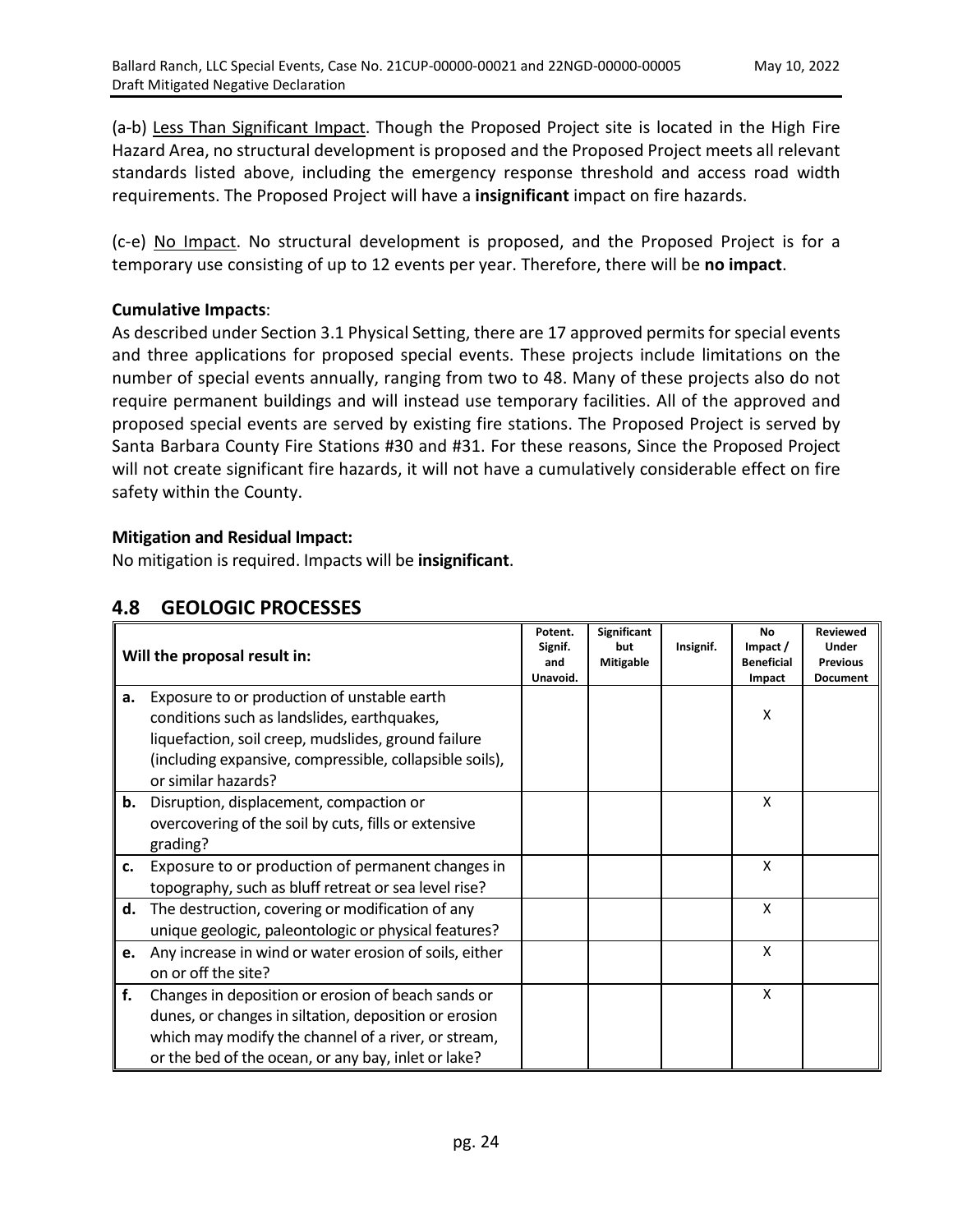|    | Will the proposal result in:                          | Potent.<br>Signif.<br>and<br>Unavoid. | <b>Significant</b><br>but<br>Mitigable | Insignif. | No<br>Impact /<br><b>Beneficial</b><br>Impact | <b>Reviewed</b><br>Under<br><b>Previous</b><br><b>Document</b> |
|----|-------------------------------------------------------|---------------------------------------|----------------------------------------|-----------|-----------------------------------------------|----------------------------------------------------------------|
| g. | The placement of septic disposal systems in           |                                       |                                        |           | x                                             |                                                                |
|    | impermeable soils with severe constraints to disposal |                                       |                                        |           |                                               |                                                                |
|    | of liquid effluent?                                   |                                       |                                        |           |                                               |                                                                |
| h. | Extraction of mineral or ore?                         |                                       |                                        |           | X                                             |                                                                |
|    | Excessive grading on slopes of over 20%?              |                                       |                                        |           | x                                             |                                                                |
|    | Sand or gravel removal or loss of topsoil?            |                                       |                                        |           | x                                             |                                                                |
| k. | Vibrations, from short-term construction or long-     |                                       |                                        |           | x                                             |                                                                |
|    | term operation, which may affect adjoining areas?     |                                       |                                        |           |                                               |                                                                |
|    | Excessive spoils, tailings or over-burden?            |                                       |                                        |           | Χ                                             |                                                                |

#### **Impact Discussion:**

(a-l) No Impact. The Proposed Project site does not have substantial geological constraints or slopes exceeding 20%. The Proposed Project will not result in excessive grading. As such, the Proposed Project will have **no impact** on geological resources.

#### **Cumulative Impacts**:

Since the Proposed Project will have **no impact** on significant geologic hazards, it will not have a cumulatively considerable effect on geologic conditions within the County.

#### **Mitigation and Residual Impact:**

The Proposed Project will have **no impact**. No mitigations are necessary.

## **4.9 HAZARDOUS MATERIALS/RISK OF UPSET**

|    | Will the proposal result in:                                                                                                                                                                                            | Potent.<br>Signif. and<br>Unavoid. | Significa<br>nt but<br><b>Mitigable</b> | Insignif. | No<br>Impact /<br><b>Beneficial</b><br>Impact | <b>Reviewed</b><br><b>Under</b><br><b>Previous</b><br><b>Document</b> |
|----|-------------------------------------------------------------------------------------------------------------------------------------------------------------------------------------------------------------------------|------------------------------------|-----------------------------------------|-----------|-----------------------------------------------|-----------------------------------------------------------------------|
| а. | In the known history of this property, have there<br>been any past uses, storage or discharge of<br>hazardous materials (e.g., fuel or oil stored in<br>underground tanks, pesticides, solvents or other<br>chemicals)? |                                    |                                         |           | X                                             |                                                                       |
| b. | The use, storage or distribution of hazardous or toxic<br>materials?                                                                                                                                                    |                                    |                                         |           | X                                             |                                                                       |
| c. | A risk of an explosion or the release of hazardous<br>substances (e.g., oil, gas, biocides, bacteria,<br>pesticides, chemicals or radiation) in the event of an<br>accident or upset conditions?                        |                                    |                                         |           | X                                             |                                                                       |
| d. | Possible interference with an emergency response<br>plan or an emergency evacuation plan?                                                                                                                               |                                    |                                         |           | x                                             |                                                                       |
| e. | The creation of a potential public health hazard?                                                                                                                                                                       |                                    |                                         |           | X                                             |                                                                       |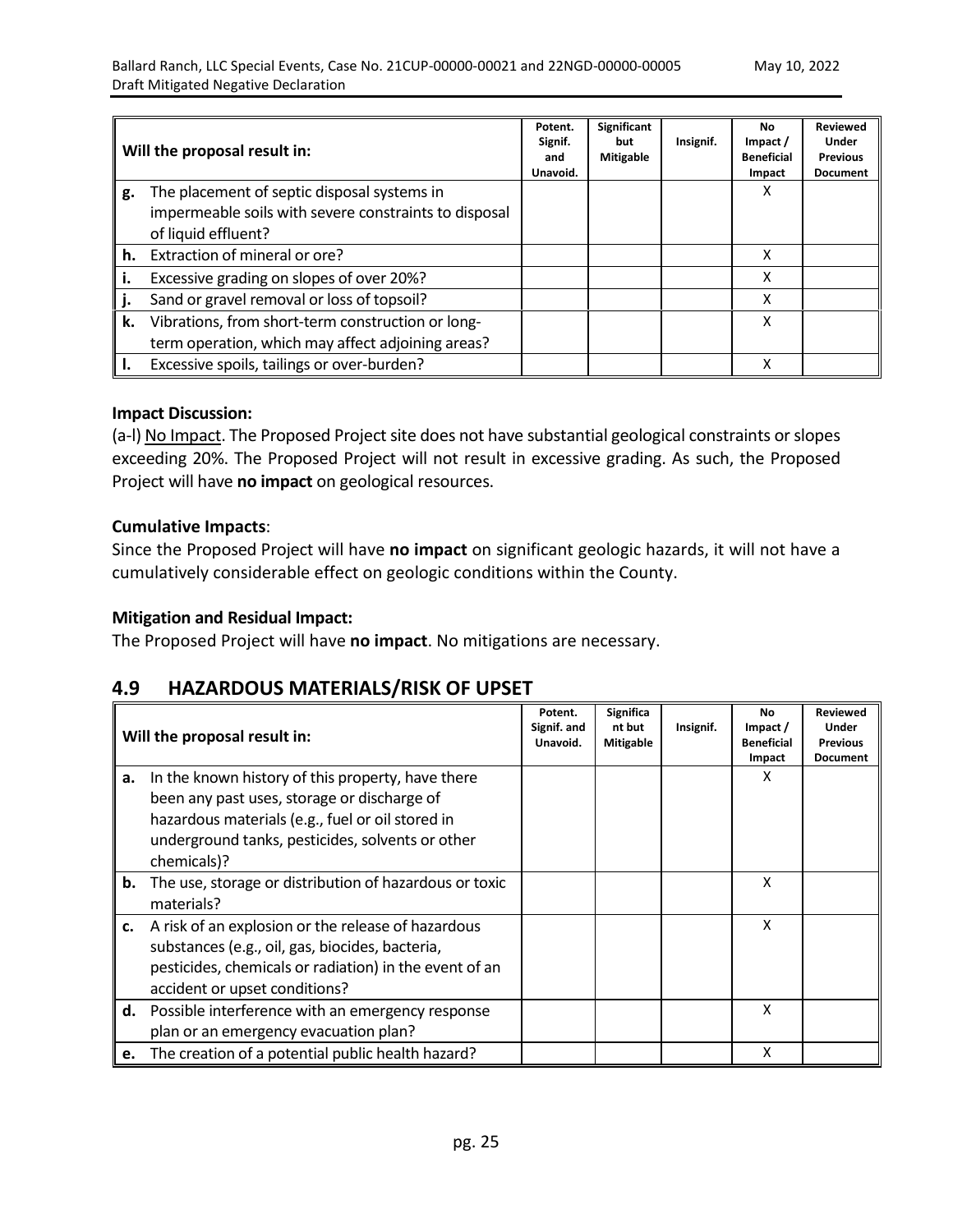|    | Will the proposal result in:                                                                                                                  | Potent.<br>Signif. and<br>Unavoid. | Significa<br>nt but<br><b>Mitigable</b> | Insignif. | No.<br>Impact /<br><b>Beneficial</b><br>Impact | <b>Reviewed</b><br><b>Under</b><br><b>Previous</b><br><b>Document</b> |
|----|-----------------------------------------------------------------------------------------------------------------------------------------------|------------------------------------|-----------------------------------------|-----------|------------------------------------------------|-----------------------------------------------------------------------|
|    | Public safety hazards (e.g., due to development near<br>chemical or industrial activity, producing oil wells,<br>toxic disposal sites, etc.)? |                                    |                                         |           | X                                              |                                                                       |
| g. | Exposure to hazards from oil or gas pipelines or oil<br>well facilities?                                                                      |                                    |                                         |           | x                                              |                                                                       |
| h. | The contamination of a public water supply?                                                                                                   |                                    |                                         |           | x                                              |                                                                       |

#### **Impact Discussion:**

(a-h) No Impact. There is no evidence that hazardous materials were used, stored or spilled on site in the past, and there are no aspects of the proposed use that will include or involve hazardous materials at levels that will constitute a hazard to human health or the environment. There will be **no impact**.

#### **Cumulative Impacts**:

Since the Proposed Project will have **no impact** on significant disturbance or storage of hazardous materials, it will not have a cumulatively considerable effect on public health or hazardous materials within the County.

#### **Mitigation and Residual Impact:**

The Proposed Project will have **no impact**. No mitigations are necessary.

## **4.10 LAND USE**

|    | Will the proposal result in:                          | Potent.<br>Signif.<br>and<br>Unavoid. | <b>Significant</b><br>but<br><b>Mitigable</b> | Insignif. | <b>No</b><br>Impact /<br><b>Beneficial</b><br>Impact | <b>Reviewed</b><br>Under<br><b>Previous</b><br><b>Document</b> |
|----|-------------------------------------------------------|---------------------------------------|-----------------------------------------------|-----------|------------------------------------------------------|----------------------------------------------------------------|
| a. | Structures and/or land use incompatible with existing |                                       |                                               | X         |                                                      |                                                                |
|    | land use?                                             |                                       |                                               |           |                                                      |                                                                |
| b. | Conflict with any applicable land use plan, policy,   |                                       |                                               | X         |                                                      |                                                                |
|    | or regulation of an agency with jurisdiction over     |                                       |                                               |           |                                                      |                                                                |
|    | the project (including, but not limited to the        |                                       |                                               |           |                                                      |                                                                |
|    | general plan, specific plan, local coastal program,   |                                       |                                               |           |                                                      |                                                                |
|    | or zoning ordinance) adopted for the purpose of       |                                       |                                               |           |                                                      |                                                                |
|    | avoiding or mitigating an environmental effect?       |                                       |                                               |           |                                                      |                                                                |
| c. | The induction of substantial growth or concentration  |                                       |                                               |           | X                                                    |                                                                |
|    | of population?                                        |                                       |                                               |           |                                                      |                                                                |
| d. | The extension of sewer trunk lines or access roads    |                                       |                                               |           | X                                                    |                                                                |
|    | with capacity to serve new development beyond this    |                                       |                                               |           |                                                      |                                                                |
|    | Proposed Project?                                     |                                       |                                               |           |                                                      |                                                                |
| e. | Loss of existing affordable dwellings through         |                                       |                                               |           | X                                                    |                                                                |
|    | demolition, conversion or removal?                    |                                       |                                               |           |                                                      |                                                                |
| f. | Displacement of substantial numbers of existing       |                                       |                                               |           | X                                                    |                                                                |
|    | housing, necessitating the construction of            |                                       |                                               |           |                                                      |                                                                |
|    | replacement housing elsewhere?                        |                                       |                                               |           |                                                      |                                                                |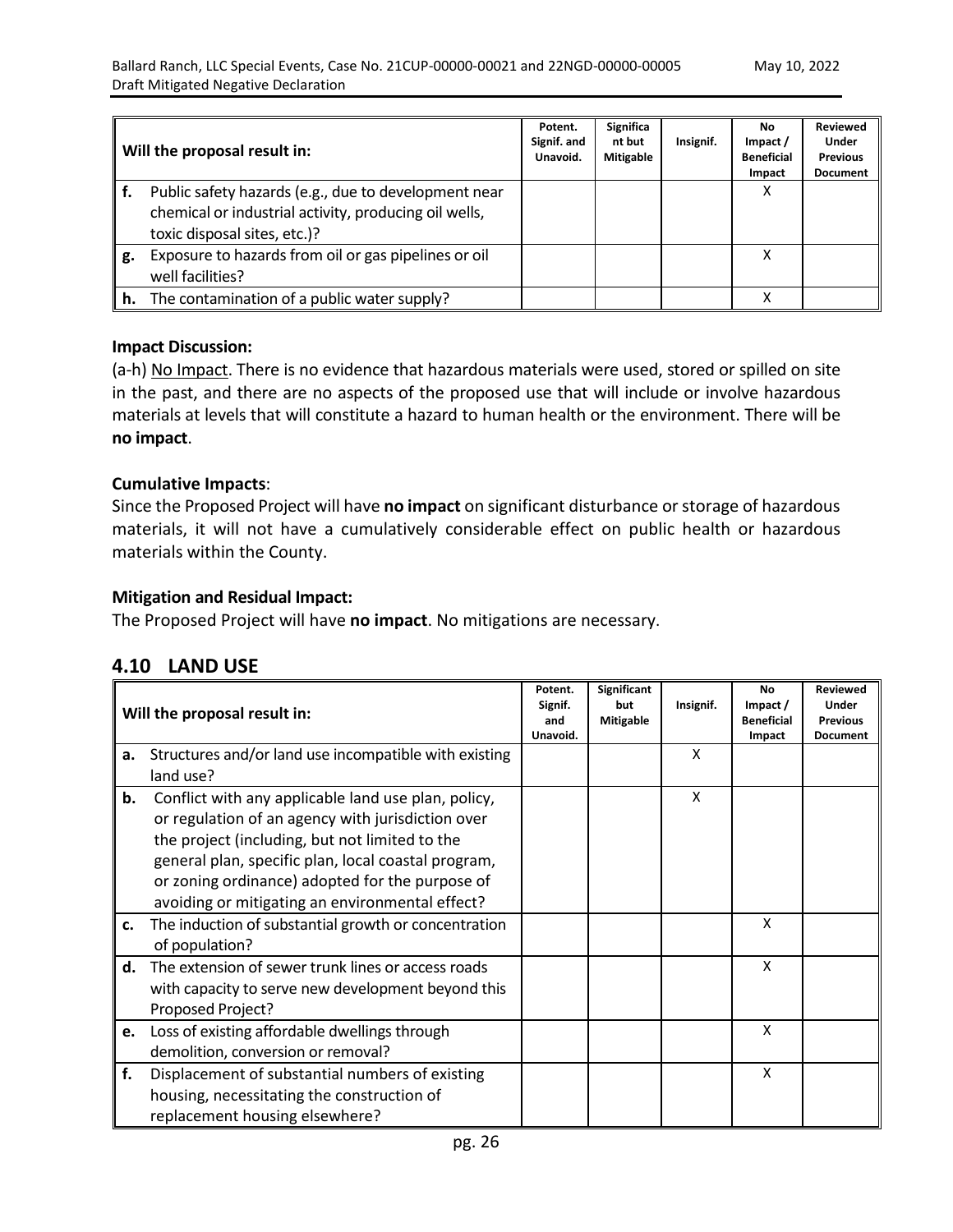|    | Will the proposal result in:                           | Potent.<br>Signif.<br>and<br>Unavoid. | Significant<br>but<br>Mitigable | Insignif. | No<br>Impact /<br><b>Beneficial</b><br>Impact | <b>Reviewed</b><br>Under<br><b>Previous</b><br><b>Document</b> |
|----|--------------------------------------------------------|---------------------------------------|---------------------------------|-----------|-----------------------------------------------|----------------------------------------------------------------|
| g. | Displacement of substantial numbers of people,         |                                       |                                 |           | X                                             |                                                                |
|    | necessitating the construction of replacement          |                                       |                                 |           |                                               |                                                                |
|    | housing elsewhere?                                     |                                       |                                 |           |                                               |                                                                |
| h. | The loss of a substantial amount of open space?        |                                       |                                 |           | X                                             |                                                                |
| i. | An economic or social effect that will result in a     |                                       |                                 |           | X                                             |                                                                |
|    | physical change? (i.e. Closure of a freeway ramp       |                                       |                                 |           |                                               |                                                                |
|    | results in isolation of an area, businesses located in |                                       |                                 |           |                                               |                                                                |
|    | the vicinity close, neighborhood degenerates, and      |                                       |                                 |           |                                               |                                                                |
|    | buildings deteriorate. Or, if construction of new      |                                       |                                 |           |                                               |                                                                |
|    | freeway divides an existing community, the             |                                       |                                 |           |                                               |                                                                |
|    | construction will be the physical change, but the      |                                       |                                 |           |                                               |                                                                |
|    | economic/social effect on the community will be the    |                                       |                                 |           |                                               |                                                                |
|    | basis for determining that the physical change will be |                                       |                                 |           |                                               |                                                                |
|    | significant.)                                          |                                       |                                 |           |                                               |                                                                |
|    | Conflicts with adopted airport safety zones?           |                                       |                                 |           | X                                             |                                                                |

## **Existing Setting:**

The Proposed Project site is located in the Solvang area. The Proposed Project site proposed for event use is located approximately 1,150 feet north of Highway 246. Events will take place in one of two designated reception areaslocated in the centersection of the property. The subject parcel is located near other agriculturally, residentially, and commercially zoned parcels. Surrounding parcels contain land uses similar to existing development on the subject parcel, including single family dwellings, residential accessory structures, barns, pastures, equestrian accessory structures and riding arenas.

## **Environmental Threshold:**

The Thresholds and Guidelines Manual contains no specific thresholds for land use. Generally, a potentially significant impact can occur if a project will result in substantial growth inducing effects or result in a physical change in conflict with County policies adopted for the purpose of avoiding or mitigating an environmental effect.

#### **Impact Discussion:**

(a-b) Insignificant. The Proposed Project is limited to 12 temporary events annually which will utilize a shuttle service to minimize neighborhood traffic. Special Events are an allowed use in the AG-I zone district with a minor Conditional Use Permit. In the Solvang area, there are already a number of AG-I and AG-II parcels that have permits to hold special events.

No structural development is proposed as a part of the Proposed Project, and temporary facilities will be compatible with existing Land Use policy related to Aesthetics, Noise, or Transportation/Circulation, as discussed in Sections 4.1, 4.11, and 4.14, respectively. The temporary and infrequent nature of the Proposed Project will be consistent with the County Land Use and Development Code and the Santa Ynez Valley Community Plan, particularly in regards to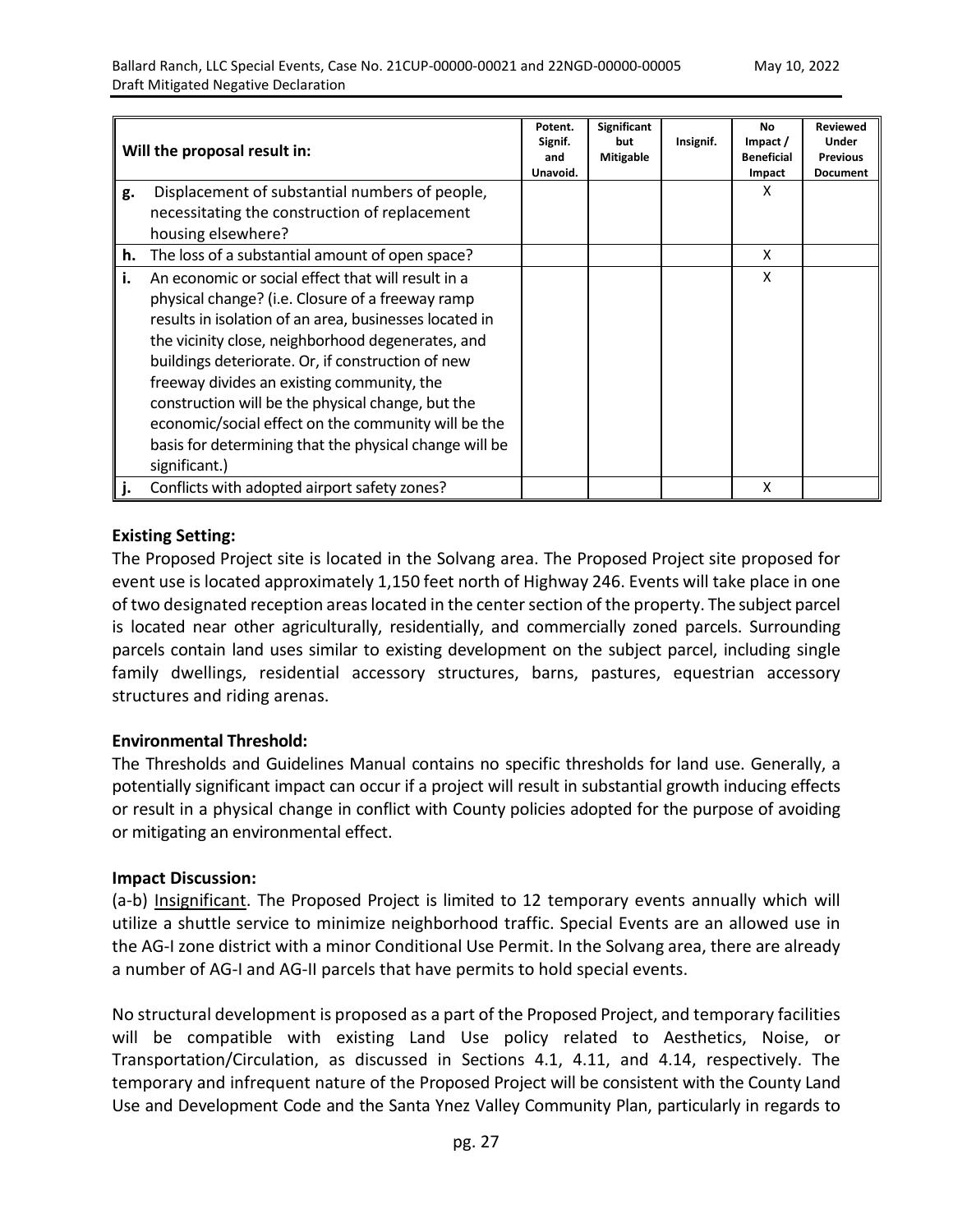vehicular traffic, noise, or visual impacts. The Proposed Project therefore will have an **insignificant** impact on Land Use.

(c-j) No Impact. The Proposed Project is for a temporary use consisting of up to 12 events per year. Therefore, there will be **no impact**.

## **Cumulative Impacts**:

The implementation of the Proposed Project is not anticipated to result in any substantial change to the site's conformance with environmentally protective policies and standards or have significant growth inducing effects. Thus, the Proposed Project will not cause a cumulatively considerable effect on land use.

#### **Mitigation and Residual Impact:**

No mitigation is required. Impacts will be **insignificant**.

## **4.11 NOISE**

|    | Will the proposal result in:                                                                                                            | Potent.<br>Signif.<br>and<br>Unavoid. | Significant<br>but<br><b>Mitigable</b> | Insignif. | <b>No</b><br>Impact /<br><b>Beneficial</b><br>Impact | <b>Reviewed</b><br><b>Under</b><br><b>Previous</b><br><b>Document</b> |
|----|-----------------------------------------------------------------------------------------------------------------------------------------|---------------------------------------|----------------------------------------|-----------|------------------------------------------------------|-----------------------------------------------------------------------|
| а. | Long-term exposure of people to noise levels<br>exceeding County thresholds (e.g. locating noise<br>sensitive uses next to an airport)? |                                       |                                        | x         |                                                      |                                                                       |
| b. | Short-term exposure of people to noise levels<br>exceeding County thresholds?                                                           |                                       | x                                      |           |                                                      |                                                                       |
| c. | Project-generated substantial increase in the ambient<br>noise levels for adjoining areas (either day or night)?                        |                                       |                                        | x         |                                                      |                                                                       |

## **Setting/Threshold:**

Noise is generally defined as unwanted or objectionable sound which is measured on a logarithmic scale and expressed in decibels (dB(A)). The duration of noise and the time period at which it occurs are important values in determining impacts on noise-sensitive land uses. The Community Noise Equivalent Level (CNEL) and Day-Night Average Level  $(L_{dn})$  are noise indices which account for differences in intrusiveness between day- and night-time uses. County noise thresholds are: 1) 65 dB(A) CNEL maximum for exterior exposure, and 2) 45 dB(A) CNEL maximum for interior exposure of noise-sensitive uses. Noise-sensitive land uses include: residential dwellings; transient lodging; hospitals and other long-term care facilities; public or private educational facilities; libraries, churches; and places of public assembly.

The property is situated on approximately 1,150 feet from Highway 246 in Solvang. The Proposed Project site is located outside of 65 dBA noise contours for roadways, public facilities, airport approach and take-off zones. Surrounding noise-sensitive uses consist of single family residences on adjacent parcels.

#### **Impact Discussion:**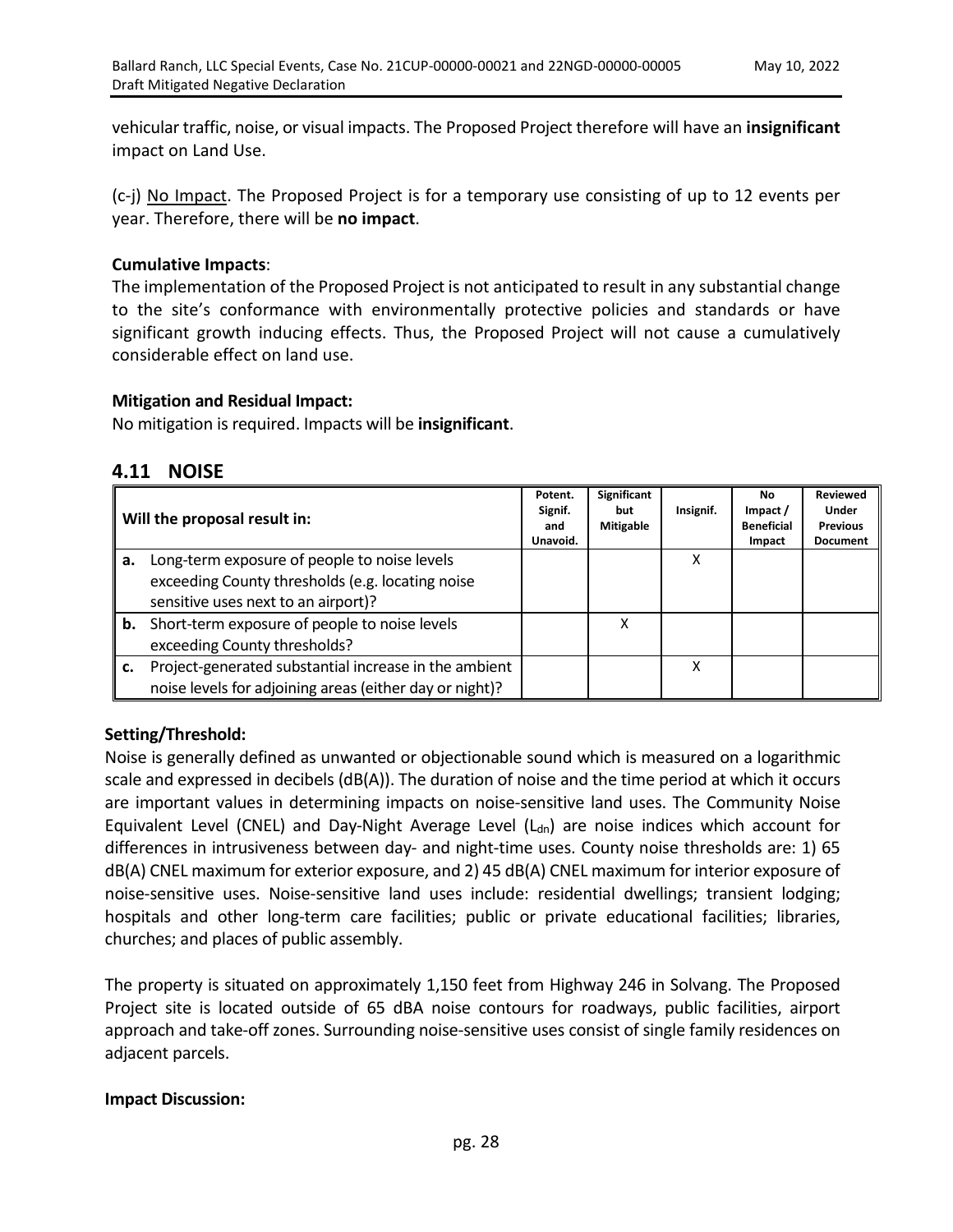(a, c) Insignificant. The Proposed Project consists of up to 12 events annually. Long-term noise generated onsite will not: 1) exceed County thresholds, or 2) substantially increase ambient noise levels in adjoining areas. Noise sensitive uses on the Proposed Project site will not be exposed to or impacted by off-site noise levels exceeding County thresholds. Impacts will be **insignificant**.

(b) Significant but Mitigable. The owner intends to have live and/or amplified music played for events in two event locations on the property. An acoustical report was conducted to determine if the average A-weighted sound levels from the amplified music will exceed 65 dBA at any of the four property lines (Kuntz Acoustical Engineering, June 7 2021, Attachment 2). The report evaluated the use of a dual loudspeaker system spaced 26 feet apart in each location. The acoustical engineer concluded that a maximum noise level of 95 dBA at ten feet in front of either loudspeaker should be considered as an average, upper limit to the music. According to the engineer, this sound level is high enough to easily be heard over the dance floor and still not exceed the 65 dBA sound level at any property line.

In conclusion, short-term noise exposure will remain below the 65 dBA threshold with a maximum A-weighted sound level of 95 dBA at 10 feet from either loudspeakerin both event locations. In order to reduce the Proposed Project's noise effects to a less than significant level, a mitigation measure to require compliance with this maximum has been included below. Impacts from the Proposed Project will be **significant but mitigable.**

## **Cumulative Impacts**:

The implementation of the Proposed Project is not anticipated to result in any substantial noise effects. Therefore, the Proposed Project will not contribute in a cumulatively considerable manner to noise impacts.

#### **Mitigation and Residual Impact:**

The following mitigation measure will reduce the Proposed Project's noise effects to an insignificant level:

**MM 1. Amplified Sound.** Amplified sound associated with special events shall not exceed 65 dBA at the exterior property boundary of the property and shall cease by 10 PM. Events with amplified sound must utilize the approved noise layout (two loudspeakers located at the northern end of the proposed dancefloor and directed to the south) or provide Permit Compliance staff with an acoustical report of a revised layout to show compliance with the County Noise Ordinance. Maximum A-weighted sound level from approved loudspeaker configurations shall be 95 dBA at 10 feet from either of the two loudspeakers.

**PLAN REQUIREMENTS AND TIMING:** The applicant shall include approved loudspeaker configurations and a note regarding maximum sound level on architectural drawings of the Proposed Project prior to Zoning Clearance issuance.

**MONITORING:** The applicant shall demonstrate to P&D compliance monitoring staff that the sound level requirements and loudspeaker configuration details have been included in a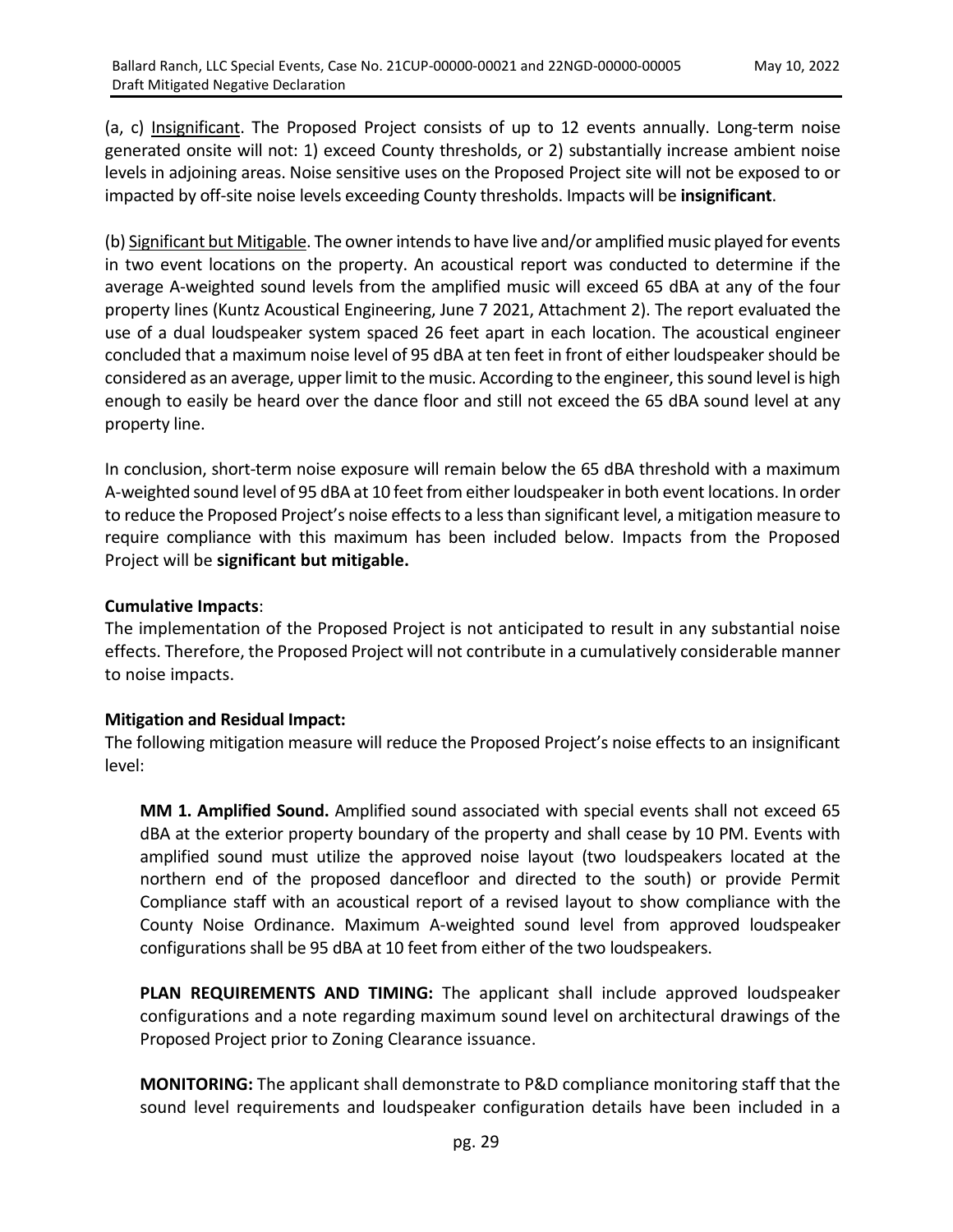contract for clients prior to Zoning Clearance Issuance.

With the incorporation of this measure, impacts will be **insignificant**.

# **4.12 PUBLIC FACILITIES**

|    | Will the proposal result in:                                                                                                                                                                                                    | Potent.<br>Signif.<br>and<br>Unavoid. | Significant<br>but<br><b>Mitigable</b> | Insignif. | <b>No</b><br>Impact /<br><b>Beneficial</b><br>Impact | <b>Reviewed</b><br>Under<br><b>Previous</b><br><b>Document</b> |
|----|---------------------------------------------------------------------------------------------------------------------------------------------------------------------------------------------------------------------------------|---------------------------------------|----------------------------------------|-----------|------------------------------------------------------|----------------------------------------------------------------|
| a. | A need for new or altered police protection and/or<br>health care services?                                                                                                                                                     |                                       |                                        | X         |                                                      |                                                                |
| b. | Student generation exceeding school capacity?                                                                                                                                                                                   |                                       |                                        |           | X                                                    |                                                                |
| c. | Significant amounts of solid waste or breach any<br>national, state, or local standards or thresholds<br>relating to solid waste disposal and generation<br>(including recycling facilities and existing landfill<br>capacity)? |                                       |                                        | X         |                                                      |                                                                |
| d. | A need for new or altered sewer system facilities<br>(sewer lines, lift-stations, etc.)?                                                                                                                                        |                                       |                                        |           | X                                                    |                                                                |
| e. | The construction of new storm water drainage or<br>water quality control facilities or expansion of<br>existing facilities, the construction of which could<br>cause significant environmental effects?                         |                                       |                                        |           | X                                                    |                                                                |

#### **Impact Discussion:**

(a, c) Insignificant. The Proposed Project will allow 12 outdoor commercial special events per year with a limit of 150 people per event. In the case of an emergency, police protection will be provided by the County Sheriff. Emergency medical attention will be provided by County Fire station #30 and #31. No new police protection or health care services will be required to serve the Proposed Project. Solid waste, including recycling, will be disposed of at County landfill facilities. The Proposed Project will not generate solid waste in excess of County thresholds. The Proposed Project does not include structural development or additional permanent restroom facilities within the area. Temporary toilet facilities will be brought onto the site up to 12 times annually to provide services for proposed special events. The existing development onsite utilizes a private septic disposal system for wastewater disposal, and a proposed new system is not required to serve the infrequent events on the property. Therefore, impactsto police protection, health care services, and solid waste thresholds will be **insignificant**.

 $(b, d, e)$  No Impact. No new students will be generated by the Proposed Project. The subject parcel is not located within service area of sewer system facilities. Additionally, the Proposed Project will not create new impervious surfaces that could result in greater surface runoff from the site, as no new structural development is proposed. No additional drainages or water quality control facilities will be necessary to serve the Proposed Project. Therefore, the Proposed Project will have **no impact** to schools, sewer system facilities, or water control facilities.

## **Mitigation and Residual Impact:**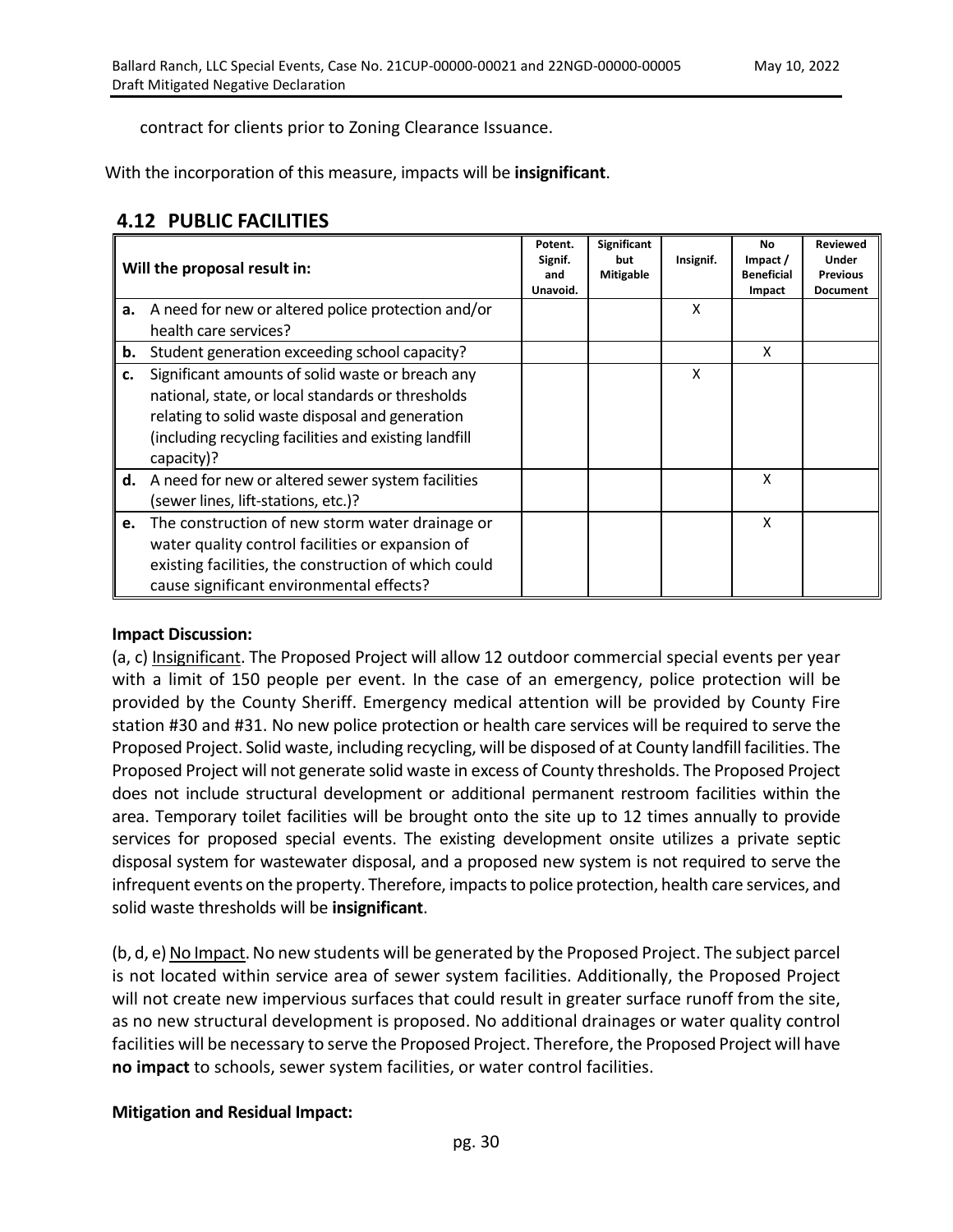Impacts are **insignificant**. No mitigation is necessary.

# **4.13 RECREATION**

|    | Will the proposal result in:                                                                                                                                                                                                | Potent.<br>Signif.<br>and<br>Unavoid. | Significant<br>but<br><b>Mitigable</b> | Insignif. | <b>No</b><br>Impact /<br><b>Beneficial</b><br>Impact | <b>Reviewed</b><br>Under<br><b>Previous</b><br><b>Document</b> |
|----|-----------------------------------------------------------------------------------------------------------------------------------------------------------------------------------------------------------------------------|---------------------------------------|----------------------------------------|-----------|------------------------------------------------------|----------------------------------------------------------------|
| а. | Conflict with established recreational uses of the<br>area?                                                                                                                                                                 |                                       |                                        |           | х                                                    |                                                                |
| b. | Conflict with biking, equestrian and hiking trails?                                                                                                                                                                         |                                       |                                        |           | x                                                    |                                                                |
| c. | Substantial impact on the quality or quantity of<br>existing recreational opportunities (e.g., overuse of<br>an area with constraints on numbers of people,<br>vehicles, animals, etc. which might safely use the<br>area)? |                                       |                                        |           | x                                                    |                                                                |

## **Setting/Threshold:**

The Thresholds and Guidelines Manual contains no threshold for park and recreation impacts. However, the Board of Supervisors has established a minimum standard ratio of 4.7 acres of recreation/open space per 1,000 people to meet the needs of a community. The Santa Barbara County Parks Department maintains more than 900 acres of parks and open spaces, as well as 84 miles of trails and coastal access easements.

No established recreational uses (including parks, biking, equestrian or hiking trails) are located on or adjacent to the Proposed Project site in the interior of the lot where events will be held.

#### **Impact Discussion**:

(a-c) No Impact. The Proposed Project will result in up to 12 special events annually. Implementation of the Proposed Project will not result in any conflicts with established recreational uses of the area, including biking, equestrian or hiking trails. The Proposed Project does not include any structural development, will not result in any permanent population increase, and will have a less than significant impact on the quality or quantity of existing recreational opportunities, either in the Proposed Project vicinity or County-wide. The Proposed Project will have **no impact**.

#### **Cumulative Impacts**:

Since the Proposed Project will not affect recreational resources, it will not have a cumulatively considerable effect on recreational resources within the County.

#### **Mitigation and Residual Impact:**

Impacts will be **insignificant**. No mitigation is required.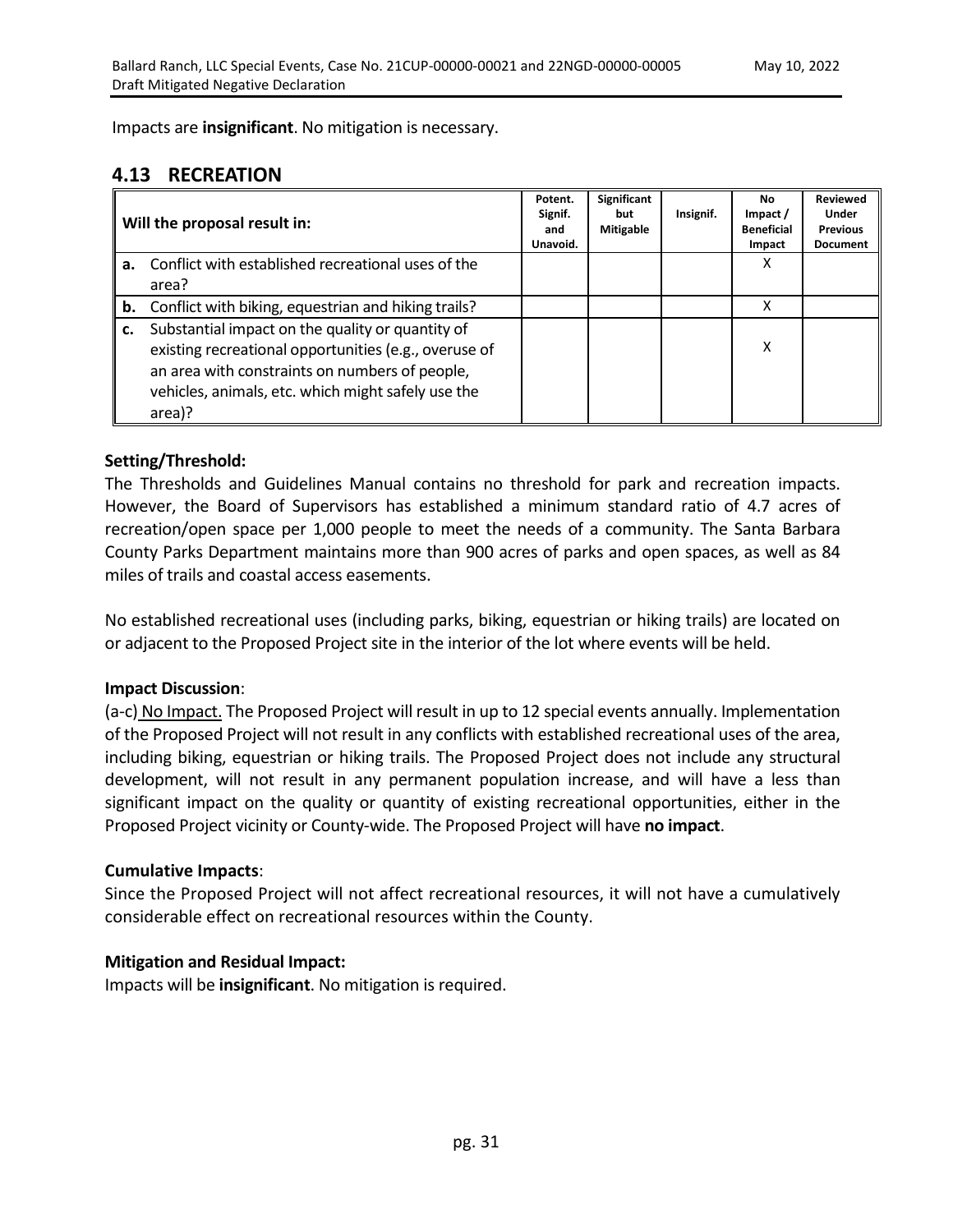# **4.14 TRANSPORTATION/CIRCULATION**

|    | Will the proposal result in:                                                                                                                                        | Potent.<br>Signif.<br>and<br>Unavoid. | Significant<br>but<br><b>Mitigable</b> | Insignif. | No.<br>Impact /<br><b>Beneficial</b><br>Impact | <b>Reviewed</b><br>Under<br><b>Previous</b><br><b>Document</b> |
|----|---------------------------------------------------------------------------------------------------------------------------------------------------------------------|---------------------------------------|----------------------------------------|-----------|------------------------------------------------|----------------------------------------------------------------|
| а. | Conflict with a program, plan, ordinance, or policy                                                                                                                 |                                       |                                        |           | χ                                              |                                                                |
|    | addressing the circulation system, including transit,<br>roadways, bicycle, and pedestrian facilities?                                                              |                                       |                                        |           |                                                |                                                                |
| b. | Conflict or be inconsistent with CEQA Guidelines Section<br>15064.3(b)?                                                                                             |                                       |                                        | x         |                                                |                                                                |
| c. | Substantially increase hazards due to a geometric design<br>feature (e.g., sharp curves or dangerous intersections) or<br>incompatible uses (e.g., farm equipment)? |                                       |                                        |           | x                                              |                                                                |
| d. | Result in inadequate emergency access?                                                                                                                              |                                       |                                        |           | χ                                              |                                                                |

#### **Setting:**

The Proposed Project site is accessed via an existing 1,150-ft.-long driveway off Highway 246 over one mile east of Highway 101 and over one mile west of the City of Solvang. SBCAG is responsible for all regional transportation planning within Santa Barbara County, including identifying and funding major infrastructure improvements, determining transit needs, creating and updating bicycle and pedestrian master plans, determining the feasibility of and planning of enhancements to the passenger rail system, and developing and implementing ongoing efforts to reduce traffic congestion throughout the region (SBCAG, 2020). SBCAG adopted the Regional Transportation Plan and Sustainable Communities Strategy in 2017, and this plan applies to the Proposed Project. Other applicable plans include the Circulation Element of the Santa Barbara County Comprehensive Plan (2014) and the Santa Ynez Valley Community Plan (2009).

#### **Thresholds:**

On December 28, 2018, the California Natural Resources Agency certified and adopted proposed revisions to CEQA Guidelines Section 15064.3 and Appendix G: Environmental Checklist Form, Section XVII, Transportation. Section 15064.3 includes new criteria for determining the significance of a project's transportation impacts. Specifically, Section 15064.3(a) states "vehicle miles traveled is the most appropriate measure of transportation impacts." Therefore, the following thresholds reflect the specific guidance set forth in CEQA Guidelines Section 15064.3 regarding estimating VMT and developing thresholds of significance for VMT and transportation impacts.

According to the County's Environmental Thresholds and Guidelines Manual, a significant transportation impact may occur when:

**a. Potential Conflict with a Program, Plan, Ordinance, or Policy**. The SBCAG's 2040 Regional Transportation Plan and Sustainable Communities Strategy (SBCAG, 013) and the County's Comprehensive Plan, zoning ordinances, capital improvement programs, and other planning documents contain transportation and circulation programs, plans, ordinances, and policies. A significant impact may occur if a project conflicts with the overall purpose of an applicable transportation and circulation program, plan, ordinance, or policy, including impacts to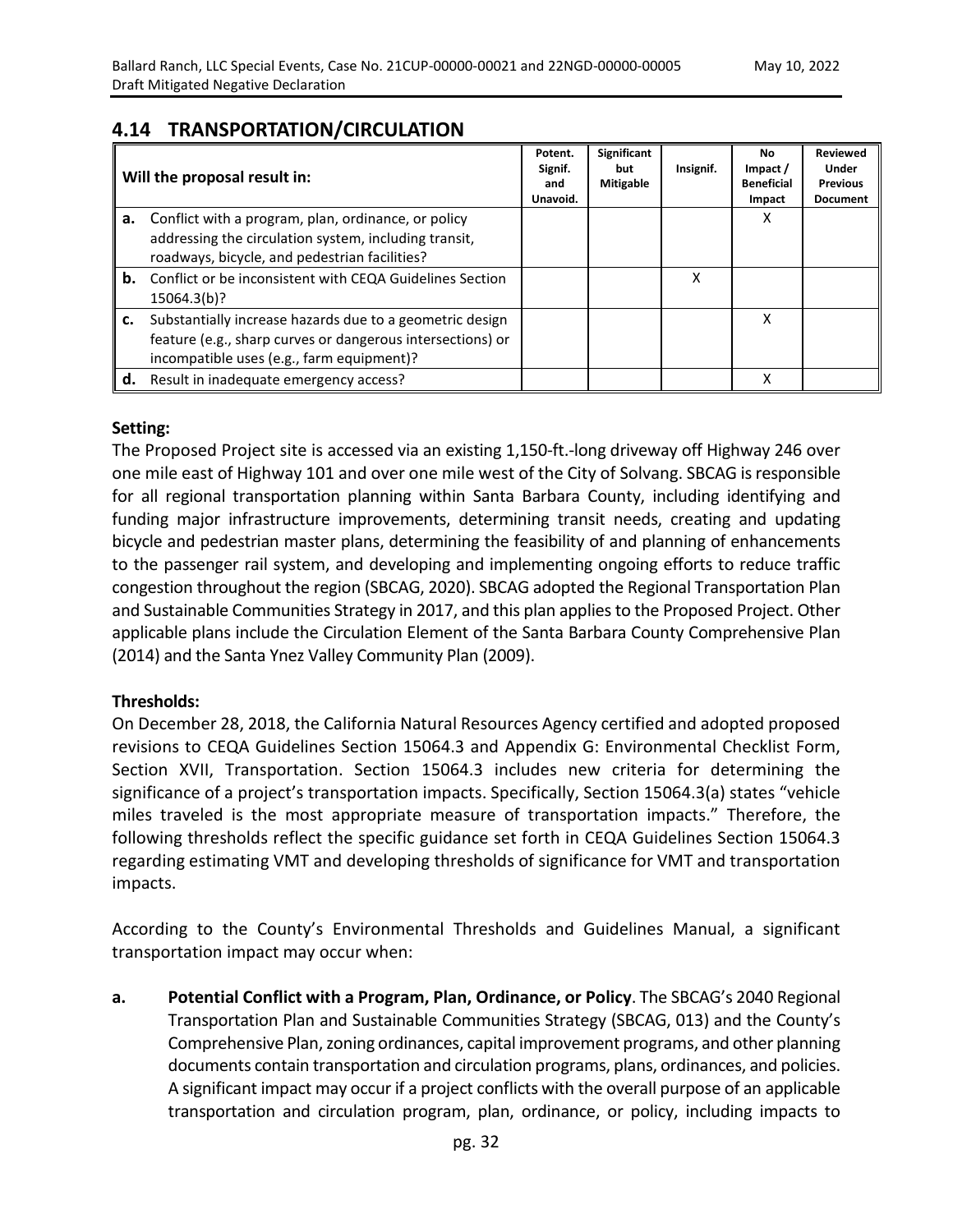existing transit systems and bicycle and pedestrian networks pursuant to Public Resources Code Section 21099(b)(1).

**b. Potential Impact to VMT.** The County expresses thresholds of significance in relation to existing, or baseline, county VMT. Specifically, the County compares the existing, or baseline, County VMT (i.e., pre-construction) to a project's VMT. The County's Project-Level VMT Calculator incorporates screening criteria, thresholds of significance, mitigation measures, and data from the Santa Barbara County Association of Governments' (SBCAG) Regional Travel Demand Model (RTDM).

| <b>Screening Category</b>                          |                                                                                                                                                                                                                                                                                                                                                                                                                                                                                                                                                                                                                                                                                                                                                                                                                                                                                                                                                                                                                                                                              |
|----------------------------------------------------|------------------------------------------------------------------------------------------------------------------------------------------------------------------------------------------------------------------------------------------------------------------------------------------------------------------------------------------------------------------------------------------------------------------------------------------------------------------------------------------------------------------------------------------------------------------------------------------------------------------------------------------------------------------------------------------------------------------------------------------------------------------------------------------------------------------------------------------------------------------------------------------------------------------------------------------------------------------------------------------------------------------------------------------------------------------------------|
| <b>Small Projects</b>                              | A project that generates 110 or fewer average daily trips                                                                                                                                                                                                                                                                                                                                                                                                                                                                                                                                                                                                                                                                                                                                                                                                                                                                                                                                                                                                                    |
| <b>Locally Serving Retail</b>                      | A project that has locally serving retail uses that are 50,000 square<br>feet or less, such as specialty retail, shopping center, grocery/food<br>store, bank/financial facilities, fitness center, restaurant, or café. If<br>a project also contains a non-locally serving retail use(s), that<br>use(s) must meet other applicable screening criteria.                                                                                                                                                                                                                                                                                                                                                                                                                                                                                                                                                                                                                                                                                                                    |
| Projects Located in a<br><b>VMT Efficient Area</b> | A residential or office project that is located in an area that is<br>already 15 percent below the county VMT (i.e., "VMT efficient<br>area"). The County's Project-Level VMT Calculator determines<br>whether a proposed residential or office project is located within a<br>VMT efficient area.                                                                                                                                                                                                                                                                                                                                                                                                                                                                                                                                                                                                                                                                                                                                                                           |
| Projects near Major<br><b>Transit Stop</b>         | A project that is located within a $\frac{1}{2}$ mile of a major transit stop or<br>within a $\frac{1}{2}$ mile of a bus stop on a high-quality transit corridor<br>(HQTC). A major transit stop is a rail station or a bus stop with two<br>or more intersecting bus routes with service frequency of 15<br>minutes or less during peak commute periods. A HQTC is a corridor<br>with fixed route bus service with frequency of 15 minutes or less<br>during peak commute periods. However, these screening criteria<br>do not apply if project-specific or location-specific information<br>indicates the project will still generate significant levels of VMT.<br>Therefore, in addition to the screening criteria listed above, the<br>project should also have the following characteristics:<br>Floor area ratio (FAR) of 0.75 or greater;<br>Consistent with the applicable SBCAG Sustainable<br>Communities Strategy (as determined by the County);<br>Does not provide more parking than required by the<br>County's Comprehensive Plan and zoning ordinances; and |

The screening criteria for land use projects is included in the table below: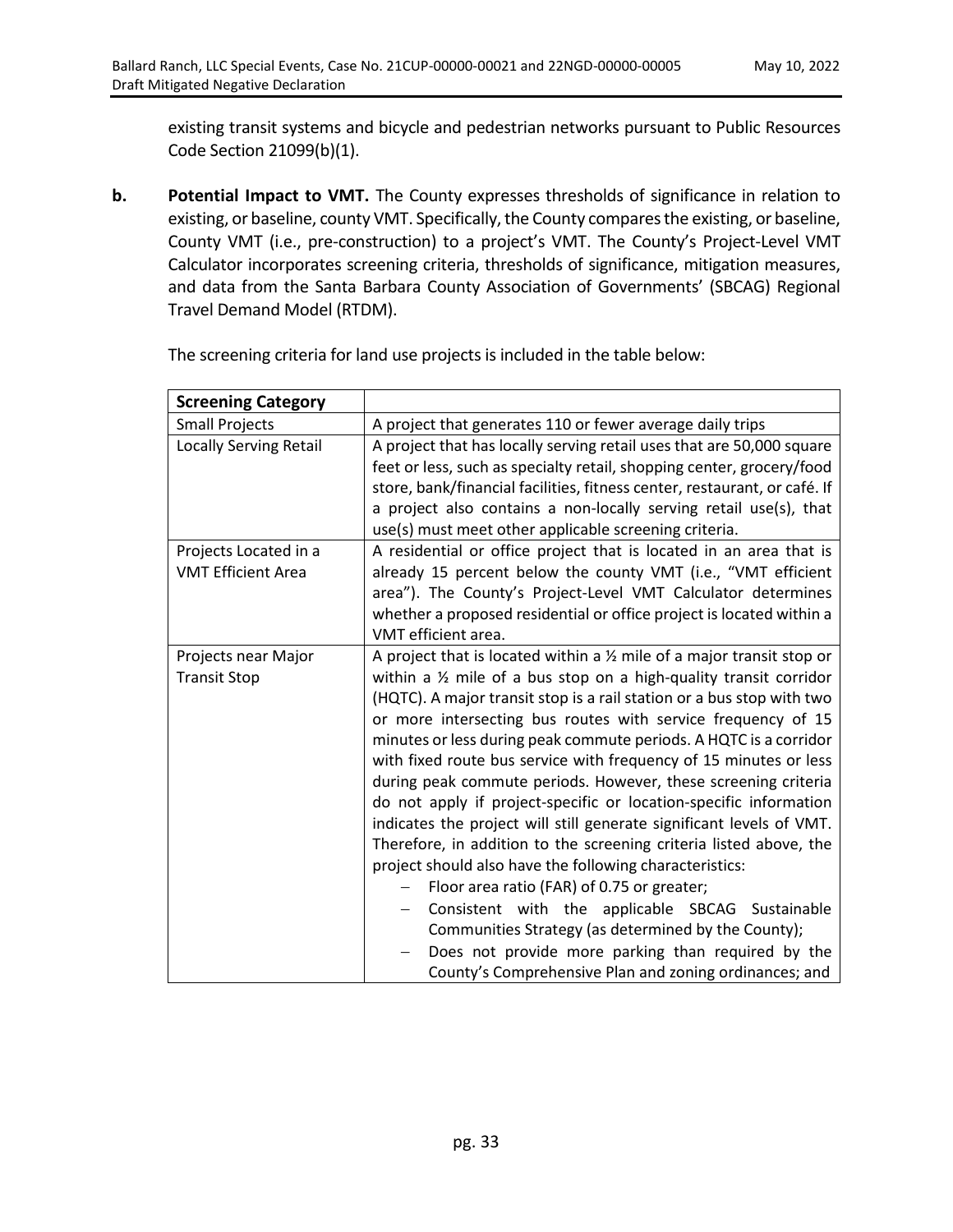|                           | Does not replace affordable housing units (units set aside<br>for very low income <sup>1</sup> and low income <sup>2</sup> households) with a<br>smaller number of moderate or high-income housing<br>units.                                                                           |
|---------------------------|----------------------------------------------------------------------------------------------------------------------------------------------------------------------------------------------------------------------------------------------------------------------------------------|
| <b>Affordable Housing</b> | A residential project that provides 100 percent affordable housing<br>units (units set aside for very low income and low income<br>households); if part of a larger development, only those units that<br>meet the definition of affordable housing satisfy the screening<br>criteria. |

The County presumes that land use projects meeting any of the screening criteria, absent substantial evidence to the contrary, would have less than significant VMT impacts and would not require further analysis. Projects that do not meet any of the screening criteria require an analysis of VMT.

| <b>Project Type</b>    | <b>Threshold for Determination of Significant VMT Impacts</b>                                                                                                                                                                                                                                                                                                                                                         |
|------------------------|-----------------------------------------------------------------------------------------------------------------------------------------------------------------------------------------------------------------------------------------------------------------------------------------------------------------------------------------------------------------------------------------------------------------------|
| Residential            | Project VMT exceeds a level of 15 percent below existing county VMT                                                                                                                                                                                                                                                                                                                                                   |
|                        | for home-based VMT per resident.                                                                                                                                                                                                                                                                                                                                                                                      |
| Employment             | Project VMT exceeds a level of 15 percent below existing county VMT                                                                                                                                                                                                                                                                                                                                                   |
|                        | for home-based work VMT per employee.                                                                                                                                                                                                                                                                                                                                                                                 |
| <b>Regional Retail</b> | Project VMT results in a net increase in total VMT.                                                                                                                                                                                                                                                                                                                                                                   |
| Mixed-Use Projects     | Evaluate each project component independently using the<br>applicable threshold of significance above for each component (e.g.,<br>for a mixed-use project with residential and office uses, apply the<br>residential and employment thresholds of significance for each<br>component separately).                                                                                                                    |
| Other Land Use Types   | For project types not listed above (e.g., school, sports or<br>entertainment facility, park), the County will apply an absolute VMT<br>threshold (e.g., total VMT or total roadway VMT) or efficiency-based<br>VMT threshold (e.g., home-based VMT per resident, home-based<br>work VMT per employee, or total VMT per service population). The<br>applicable threshold will depend on the project's characteristics, |

VMT thresholds for land use projects are provided in the following table:

 $\overline{a}$ 

<span id="page-34-0"></span><sup>&</sup>lt;sup>1</sup> As referenced in California Government Code Section 65584(f)(2) and defined in California Health and Safety Code Section 50079.5(a), "'Very low income households' means persons and families whose incomes do not exceed the qualifying limits for very low income families as established and amended from time to time pursuant to Section 8 of the United States Housing Act of 1937. ... In the event the federal standards are discontinued, the department shall, by regulation, establish income limits for very low income households for all geographic areas of the state at 50 percent of area median income, adjusted for family size and revised annually."

<span id="page-34-1"></span> $2$  As referenced in California Government Code Section 65584(f)(2) and defined in California Health and Safety Code Section 50079.5(a), "'Lower income households' means persons and families whose income does not exceed the qualifying limits for lower income families as established and amended from time to time pursuant to Section 8 of the United States Housing Act of 1937. ... In the event the federal standards are discontinued, the department shall, by regulation, establish income limits for lower income households for all geographic areas of the state at 80 percent of area median income, adjusted for family size and revised annually."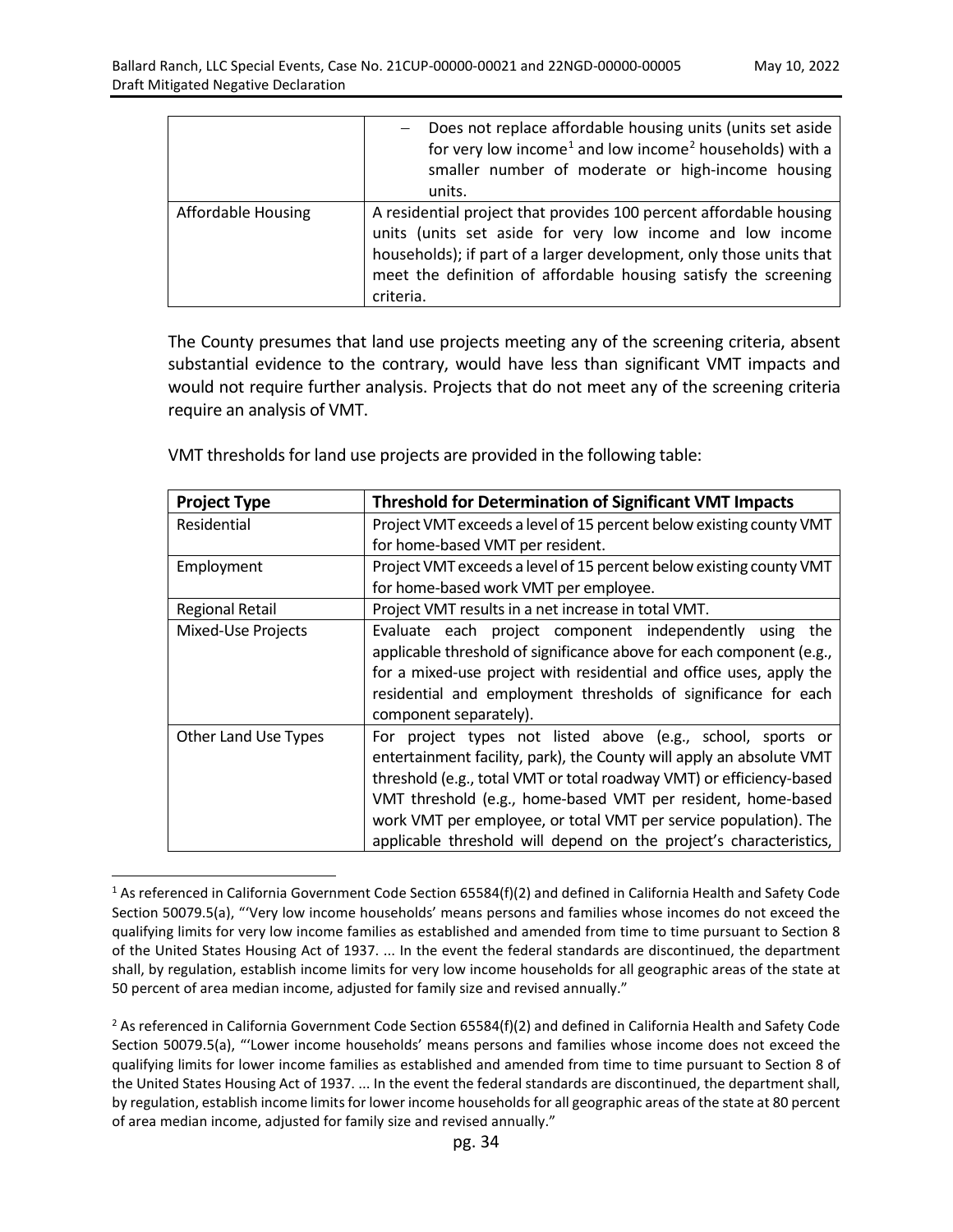| including whether the project is locally or regionally serving. For    |
|------------------------------------------------------------------------|
| projects that generally produce job-related travel (i.e., employment), |
| the analysis can compare the project's VMT (i.e., home-based work      |
| VMT per employee) to existing county VMT. For projects that serve      |
| the region, the analysis can compare the project's total VMT to        |
| existing VMT, or compare the project's net increase in total VMT to    |
| the study area VMT.                                                    |

Projects with VMT below the applicable threshold would normally result in a less than significant VMT impact and, therefore, would not require further analyses or studies. Projects with a VMT above the applicable threshold would normally result in a significant VMT impact and, therefore, would require further analyses and studies, and, if necessary, project modifications or mitigation measures. CEQA Guidelines Section 15064.3 establish VMT as the most appropriate measure of transportation impacts under CEQA.

- **c. Design Features and Hazards.** A significant impact occurs if a project will increase roadway hazards. An increase could result from existing or proposed uses or geometric design features.
- **d. Emergency Access.** A significant impact occurs if a project will potentially impede emergency access vehicles.

#### **Impact Discussion:**

(b) Insignificant. The Proposed Project meets the screening criteria for small projects (i.e., projects that generates 110 or fewer average daily trips). The Proposed Project is limited to 12 temporary events annually, which will utilize a shuttle service to minimize guest trip generation; 12 spaces will be provided onsite for staff, special guests, and limited mobility guests. Each event of the 12 events will include approximately 25 new trips (15-20 from special guests, staff, and deliveries, and 4-8 from shuttles), for a total of up to approximately 300 new trips annually, or less total trips than a new single family dwelling. Trips generated by 12 annual events will result in a negligible increase over existing traffic levels, and levels of service will not be affected. Trips will take place primarily on weekends, outside of peak hours. As such, the temporary and infrequent nature of the Proposed Project will not substantially increase vehicular traffic to or from the site nor will it substantially affect roadways; parking facilities; pedestrian, bicycle, or transit access; or any other type of transportation facility. Therefore, the Proposed Project will have an **insignificant** VMT impact.

(a, c-d) No Impact. The Proposed Project is consistent with programs, plans, ordinances, and policies related to circulation. The Proposed Project islimited to 12 temporary events annually. All facilities for events will be portable and temporary in nature and do not involve any permanent structural developments or improvements. Existing roads providing access to the Project site are established and meet current design standards for emergency response. Existing roads support existing residential and commercial agricultural uses of the Project site and surrounding area. The Proposed Project would not introduce any new design features or incompatible uses that would result in new hazards in the Project area. Traffic generated by the Proposed Project would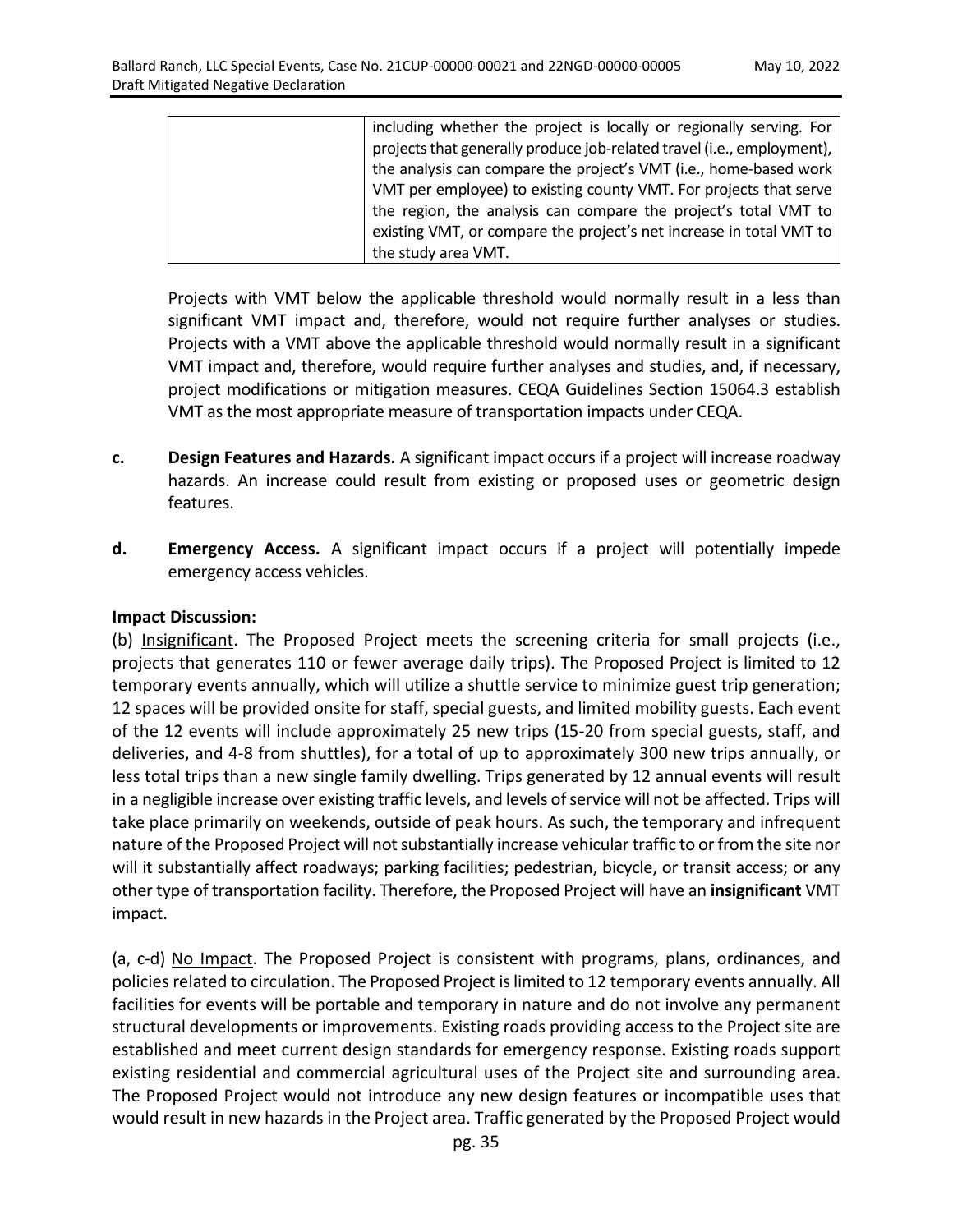result in a negligible increase over existing traffic levels and would not impact traffic flow of the surrounding roads. Therefore, the Proposed Project will have **no impact**.

## **Cumulative Impacts**:

The County's Environmental Thresholds were developed, in part, to define the point at which a project's contribution to a regionally significant impact constitutes a significant effect at the project level. In this instance, the Proposed Project has been found not to exceed the threshold of significance for traffic. Therefore, the Proposed Project's contribution to the regionally significant traffic congestion is not considerable, and is **insignificant**.

#### **Mitigation and Residual Impact:**

Impacts will be **insignificant**. No mitigation is required.

| Will the proposal result in: |                                                        | Potent.<br>Signif.<br>and<br>Unavoid. | Significant<br>but<br><b>Mitigable</b> | Insignif. | <b>No</b><br>Impact /<br><b>Beneficial</b><br>Impact | Reviewed<br><b>Under</b><br><b>Previous</b><br><b>Document</b> |
|------------------------------|--------------------------------------------------------|---------------------------------------|----------------------------------------|-----------|------------------------------------------------------|----------------------------------------------------------------|
| a.                           | Changes in currents, or the course or direction of     |                                       |                                        |           | X                                                    |                                                                |
|                              | water movements, in either marine or fresh waters?     |                                       |                                        |           |                                                      |                                                                |
| b.                           | Changes in percolation rates, drainage patterns or the |                                       |                                        |           | X                                                    |                                                                |
|                              | rate and amount of surface water runoff?               |                                       |                                        |           |                                                      |                                                                |
| c.                           | Change in the amount of surface water in any water     |                                       |                                        |           | X                                                    |                                                                |
|                              | body?                                                  |                                       |                                        |           |                                                      |                                                                |
| d.                           | Discharge, directly or through a storm drain system,   |                                       |                                        |           | $\pmb{\mathsf{X}}$                                   |                                                                |
|                              | into surface waters (including but not limited to      |                                       |                                        |           |                                                      |                                                                |
|                              | wetlands, riparian areas, ponds, springs, creeks,      |                                       |                                        |           |                                                      |                                                                |
|                              | streams, rivers, lakes, estuaries, tidal areas, bays,  |                                       |                                        |           |                                                      |                                                                |
|                              | ocean, etc) or alteration of surface water quality,    |                                       |                                        |           |                                                      |                                                                |
|                              | including but not limited to temperature, dissolved    |                                       |                                        |           |                                                      |                                                                |
|                              | oxygen, turbidity, or thermal water pollution?         |                                       |                                        |           |                                                      |                                                                |
| e.                           | Alterations to the course or flow of flood water or    |                                       |                                        |           | $\mathsf{x}$                                         |                                                                |
|                              | need for private or public flood control projects?     |                                       |                                        |           |                                                      |                                                                |
| f.                           | Exposure of people or property to water related        |                                       |                                        |           | X                                                    |                                                                |
|                              | hazards such as flooding (placement of project in 100  |                                       |                                        |           |                                                      |                                                                |
|                              | year flood plain), accelerated runoff or tsunamis, sea |                                       |                                        |           |                                                      |                                                                |
|                              | level rise, or seawater intrusion?                     |                                       |                                        |           |                                                      |                                                                |
| g.                           | Alteration of the direction or rate of flow of         |                                       |                                        |           | X                                                    |                                                                |
|                              | groundwater?                                           |                                       |                                        |           |                                                      |                                                                |
| h.                           | Change in the quantity of groundwater, either          |                                       |                                        |           | X                                                    |                                                                |
|                              | through direct additions or withdrawals, or through    |                                       |                                        |           |                                                      |                                                                |
|                              | interception of an aquifer by cuts or excavations or   |                                       |                                        |           |                                                      |                                                                |
|                              | recharge interference?                                 |                                       |                                        |           |                                                      |                                                                |
| i.                           | Overdraft or over-commitment of any groundwater        |                                       |                                        |           | X                                                    |                                                                |
|                              | basin? Or, a significant increase in the existing      |                                       |                                        |           |                                                      |                                                                |
|                              | overdraft or over-commitment of any groundwater        |                                       |                                        |           |                                                      |                                                                |
|                              | basin?                                                 |                                       |                                        |           |                                                      |                                                                |

# **4.15 WATER RESOURCES/FLOODING**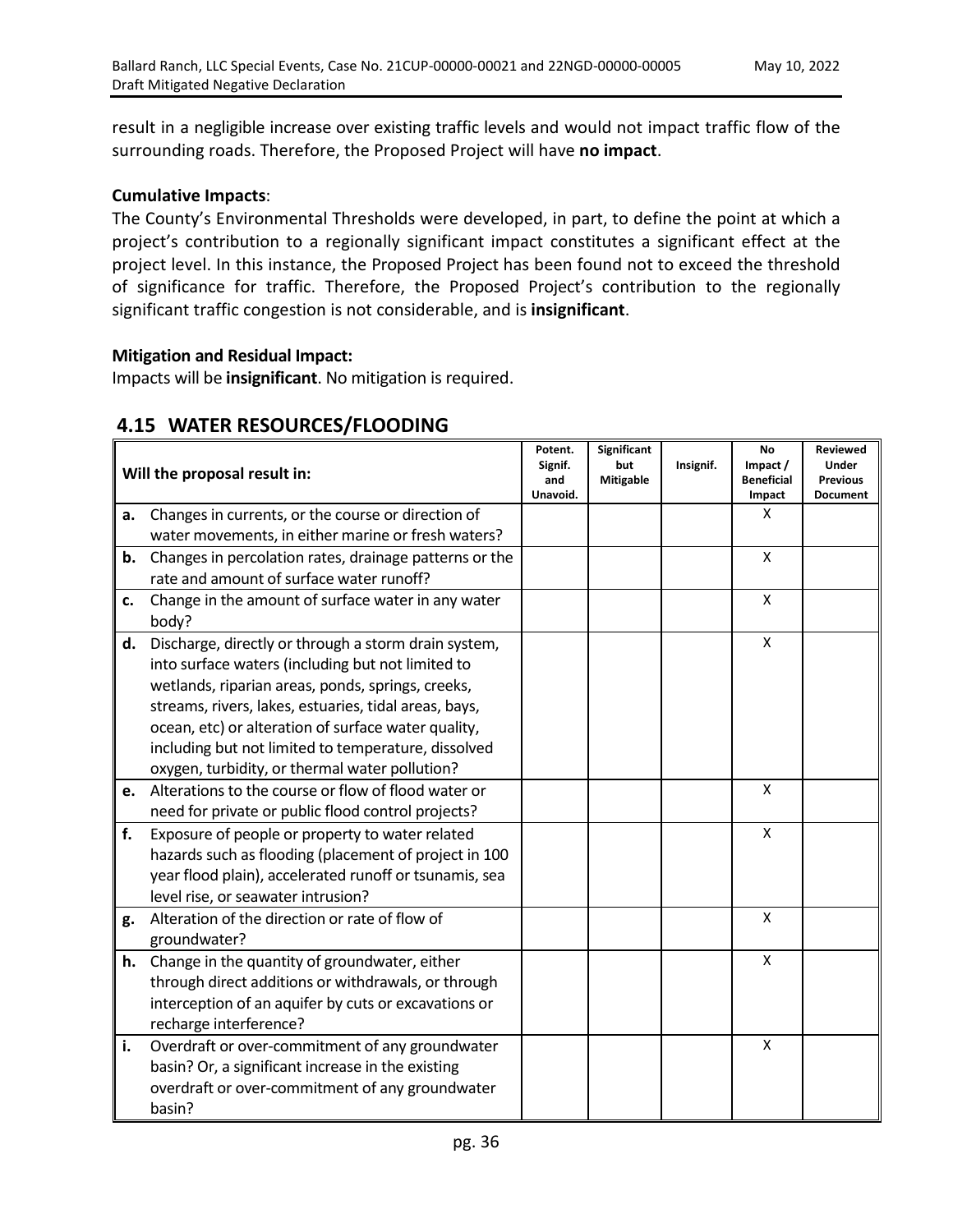| Will the proposal result in:                                                                                                                           |  | Significant<br>but<br><b>Mitigable</b> | Insignif. | No.<br>Impact /<br><b>Beneficial</b><br>Impact | <b>Reviewed</b><br><b>Under</b><br><b>Previous</b><br><b>Document</b> |
|--------------------------------------------------------------------------------------------------------------------------------------------------------|--|----------------------------------------|-----------|------------------------------------------------|-----------------------------------------------------------------------|
| The substantial degradation of groundwater quality<br>including saltwater intrusion?                                                                   |  |                                        |           | x                                              |                                                                       |
| k. Substantial reduction in the amount of water<br>otherwise available for public water supplies?                                                      |  |                                        |           | χ                                              |                                                                       |
| Introduction of storm water pollutants (e.g., oil,<br>grease, pesticides, nutrients, sediments, pathogens,<br>etc.) into groundwater or surface water? |  |                                        | x         |                                                |                                                                       |

#### **Water Resources Thresholds:**

A project is determined to have a significant effect on water resources if it will exceed established threshold values which have been set for each overdrafted groundwater basin. These values were determined based on an estimation of a basin's remaining life of available water storage. If the project's net new consumptive water use [total consumptive demand adjusted for recharge less discontinued historic use] exceeds the threshold adopted for the basin, the project's impacts on water resources are considered significant.

A project is also deemed to have a significant effect on water resources if a net increase in pumpage from a well will substantially affect production or quality from a nearby well.

#### **Water Quality Thresholds:**

 $\overline{a}$ 

A significant water quality impact is presumed to occur if the project:

- Is located within an urbanized area of the county and the project construction or redevelopment individually or as a part of a larger common plan of development or sale will disturb one (1) or more acres of land;
- Increases the amount of impervious surfaces on a site by 25% or more;
- Results in channelization or relocation of a natural drainage channel;
- Results in removal or reduction of riparian vegetation or other vegetation (excluding nonnative vegetation removed for restoration projects) from the buffer zone of any streams, creeks or wetlands;
- Is an industrial facility that falls under one or more of categories of industrial activity regulated under the NPDES Phase I industrial storm water regulations (facilities with effluent limitation; manufacturing; mineral, metal, oil and gas, hazardous waste, treatment or disposal facilities; landfills; recycling facilities; steam electric plants; transportation facilities; treatment works; and light industrial activity);
- Discharges pollutants that exceed the water quality standards set forth in the applicable NPDES permit, the Regional Water Quality Control Board's (RWQCB) Basin Plan or otherwise impairs the beneficial uses<sup>3</sup> of a receiving water body;

<span id="page-37-0"></span><sup>&</sup>lt;sup>3</sup> Beneficial uses for Santa Barbara County are identified by the Regional Water Quality Control Board in the Water Quality Control Plan for the Central Coastal Basin, or Basin Plan, and include (among others) recreation, agricultural supply, groundwater recharge, fresh water habitat, estuarine habitat, support for rare, threatened or endangered species, preservation of biological habitats of special significance.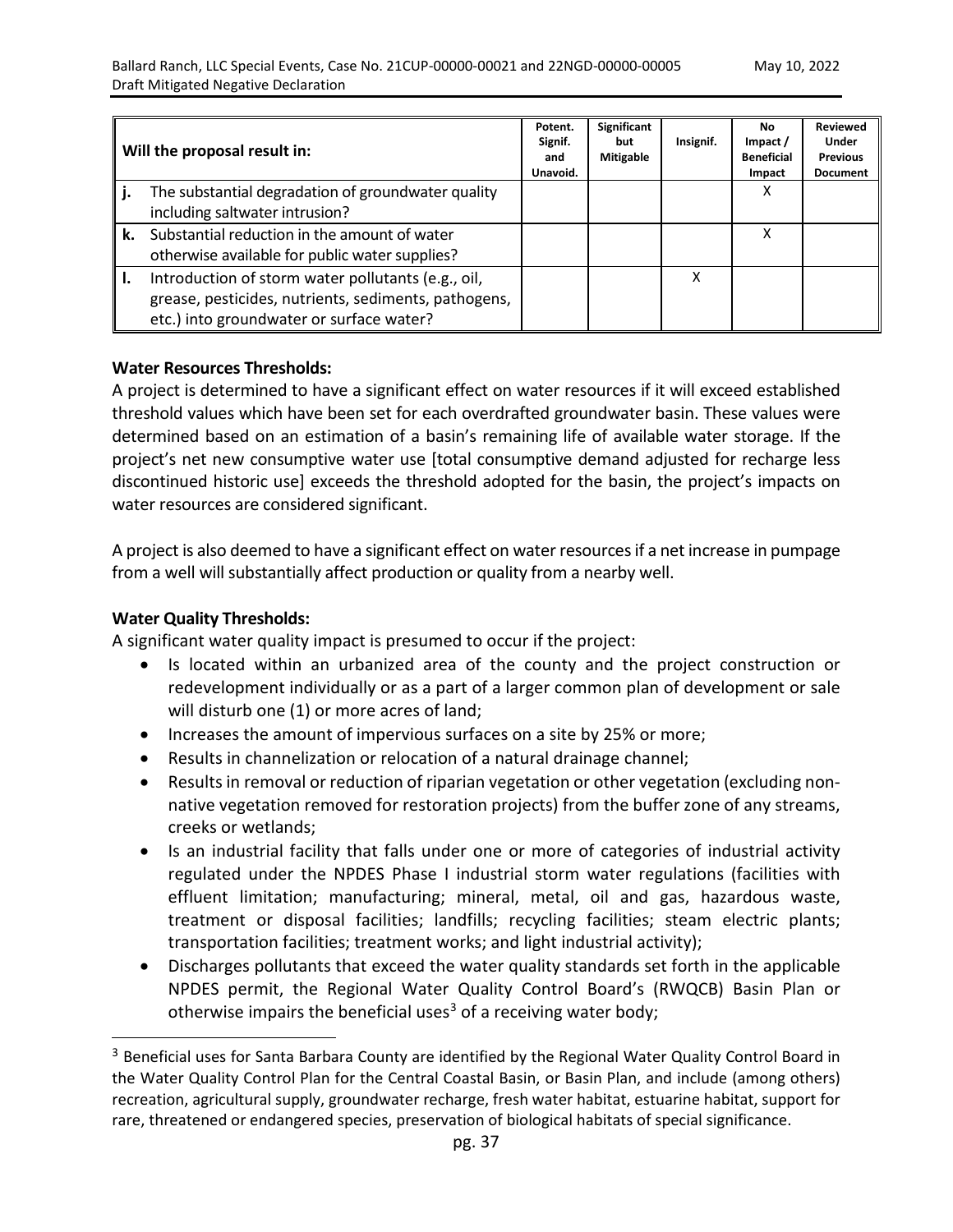- Results in a discharge of pollutants into an "impaired" water body that has been designated as such by the State Water Resources Control Board or the RWQCB under Section 303 (d) of the Federal Water Pollution Prevention and Control Act (i.e., the Clean Water Act); or
- Results in a discharge of pollutants of concern to a receiving water body, as identified by the RWQCB.

## **Impact Discussion:**

(a-k) No Impact. The Proposed Project does not include structural development and will not result in impacts on surface water quality, including storm water runoff, direction or course of surface or ground water or the direction, volume, or frequency of runoff. Temporary structures for events will not significantly increase impermeable surfaces (i.e. structures, driveways, patios, etc.). No construction activities such as grading or earthwork are proposed, therefore no significant increase of erosion or storm water runoff will occur. People utilizing the event space will not be subject to water related hazards such as flooding, accelerated runoff or tsunamis, sea level rise, or seawater intrusion. The proposed event space is located in an inland area of the County, is outside of a 100 year flood plain, and is approximately 850 feet above sea level. The Proposed Project does not require additional water service or permanent wastewater treatment; as such, the Proposed Project will not contribute to overdraft or contamination of groundwater resources. There will be **no impact**.

(l) Insignificant. The Proposed Project will be expected to generate only minor amounts of storm water pollutants. Runoff from driveways and/or parking lots could introduce oil and other hydrocarbons into drainage facilities. The Proposed Project could involve the use of fertilizers, pesticides, and household cleaners and chemicals. However, minor amounts of such household hazardous material will not present a significant potential for release of waterborne pollutants and will be highly unlikely to create a public health hazard. Impacts will be **insignificant**.

#### **Cumulative Impacts**:

The County's Environmental Thresholds were developed, in part, to define the point at which a project's contribution to a regionally significant impact constitutes a significant effect at the project level. In this instance, the Proposed Project has been found not to exceed the threshold of significance for water resources. As described under Section 3.1 Physical Setting, there are 17 approved permits for special events and three applications for proposed special events. These projects include limitations on the number of special events annually, ranging from two to 48. These are temporary uses that will either draw water from an existing well pump, an existing services district connection, or will use hauled water provided by an offsite vendor. Water for the Proposed Project will be hauled onsite and will be provided by the caterer. For these reasons, the Proposed Project's contribution to the regionally significant issues of water supplies and water quality is not considerable, and is **insignificant**.

## **Mitigation and Residual Impact:**

The Proposed Project's water resource impacts are **insignificant**, and no mitigation is required.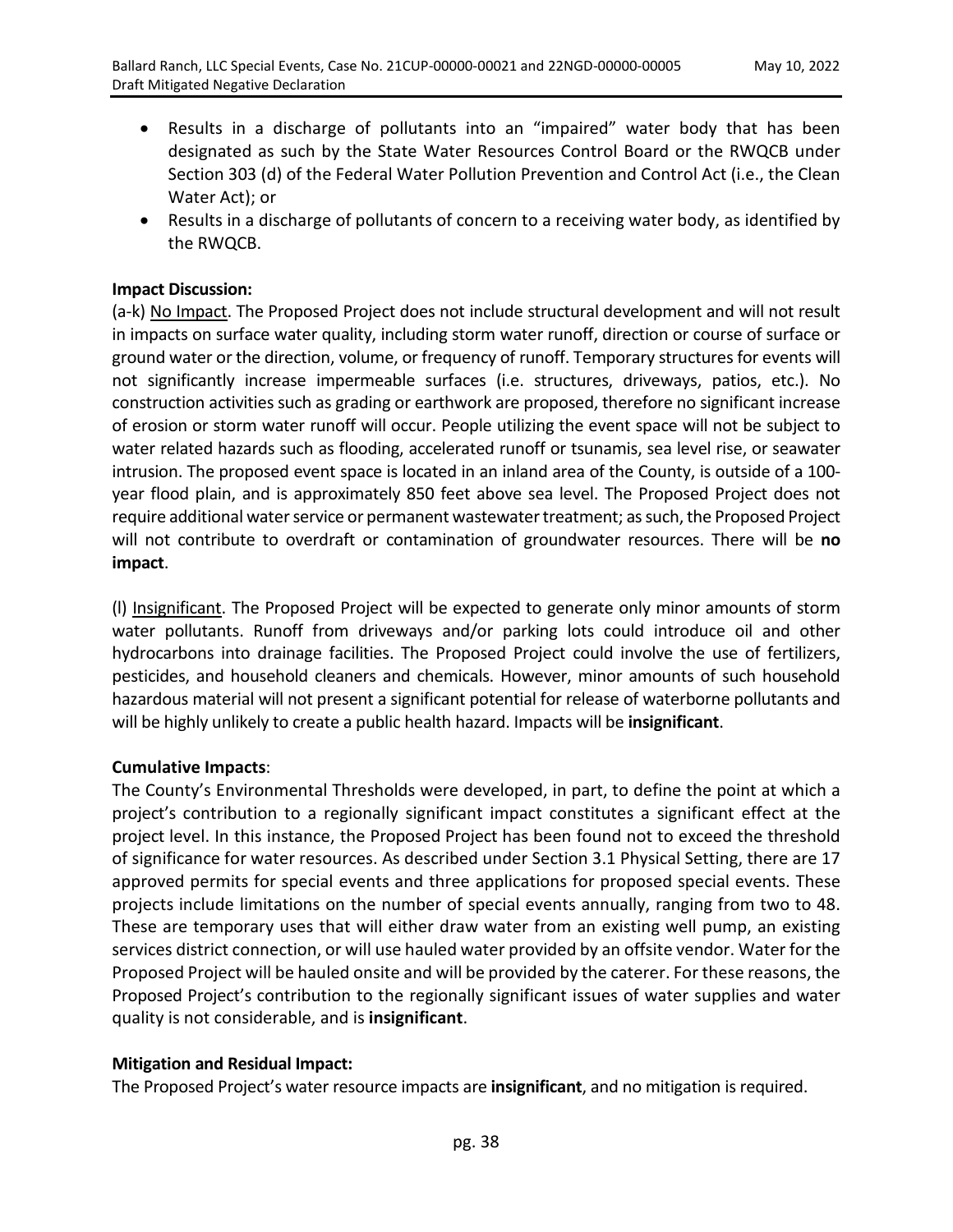# **5.0 INFORMATION SOURCES**

#### **5.1 County Departments Consulted**

Fire, Public Works, Flood Control, Parks, Environmental Health, Air Pollution Control District

| 5.2 |                    | <b>Comprehensive Plan</b>           |                                 |                                 |  |  |  |
|-----|--------------------|-------------------------------------|---------------------------------|---------------------------------|--|--|--|
|     |                    | Seismic Safety/Safety Element       | <b>Conservation Element</b>     |                                 |  |  |  |
|     | Open Space Element |                                     |                                 | Noise Element<br>X              |  |  |  |
|     |                    | <b>Coastal Plan and Maps</b>        | <b>Circulation Element</b><br>X |                                 |  |  |  |
|     |                    | <b>ERME</b>                         |                                 |                                 |  |  |  |
| 5.3 |                    | <b>Other Sources</b>                |                                 |                                 |  |  |  |
|     |                    | Field work                          | X.                              | Ag Preserve maps                |  |  |  |
|     | x                  | Calculations                        | X.                              | Flood Control maps              |  |  |  |
|     | X                  | Project plans                       | X.                              | Other technical references      |  |  |  |
|     |                    | Traffic studies                     |                                 | (reports, survey, etc.)         |  |  |  |
|     | x                  | Records                             | X                               | Planning files, maps, reports   |  |  |  |
|     |                    | Grading plans                       | x                               | Zoning maps                     |  |  |  |
|     | X                  | Elevation, architectural renderings | X                               | Soils maps/reports              |  |  |  |
|     |                    | Published geological map/reports    | X                               | Plant maps                      |  |  |  |
|     | X                  | Topographical maps                  | X                               | Archaeological maps and reports |  |  |  |
|     | X                  | Environmental Thresholds and        |                                 | Other                           |  |  |  |
|     |                    | <b>Guidelines Manual</b>            |                                 |                                 |  |  |  |
|     |                    |                                     |                                 |                                 |  |  |  |

# **6.0 PROJECT SPECIFIC** *(short- and long-term)* **AND CUMULATIVE IMPACT SUMMARY**

The Proposed Project will have significant but mitigable impacts for Noise. Cumulative Impacts will be insignificant.

## **7.0 MANDATORY FINDINGS OF SIGNIFICANCE**

|    | Will the proposal result in:                                                                                                                                                                                                                                                                                                                                                                                                                                                                                                                                                                                                  | Potent.<br>Signif.<br>and<br>Unavoid. | Significant<br>but<br><b>Mitigable</b> | Insignif. | No<br>Impact /<br><b>Beneficial</b><br>Impact | <b>Reviewed</b><br>Under<br><b>Previous</b><br><b>Document</b> |
|----|-------------------------------------------------------------------------------------------------------------------------------------------------------------------------------------------------------------------------------------------------------------------------------------------------------------------------------------------------------------------------------------------------------------------------------------------------------------------------------------------------------------------------------------------------------------------------------------------------------------------------------|---------------------------------------|----------------------------------------|-----------|-----------------------------------------------|----------------------------------------------------------------|
| 1. | Does the project have the potential to substantially<br>degrade the quality of the environment, substantially<br>reduce the habitat of a fish or wildlife species, cause a<br>fish or wildlife population to drop below self-<br>sustaining levels, threaten to eliminate a plant or<br>animal community, substantially reduce the number<br>or restrict the range of a rare or endangered plant or<br>animal, contribute significantly to greenhouse gas<br>significantly<br>emissions or<br>increase<br>energy<br>consumption, or eliminate important examples of the<br>major periods of California history or prehistory? |                                       |                                        | x         |                                               |                                                                |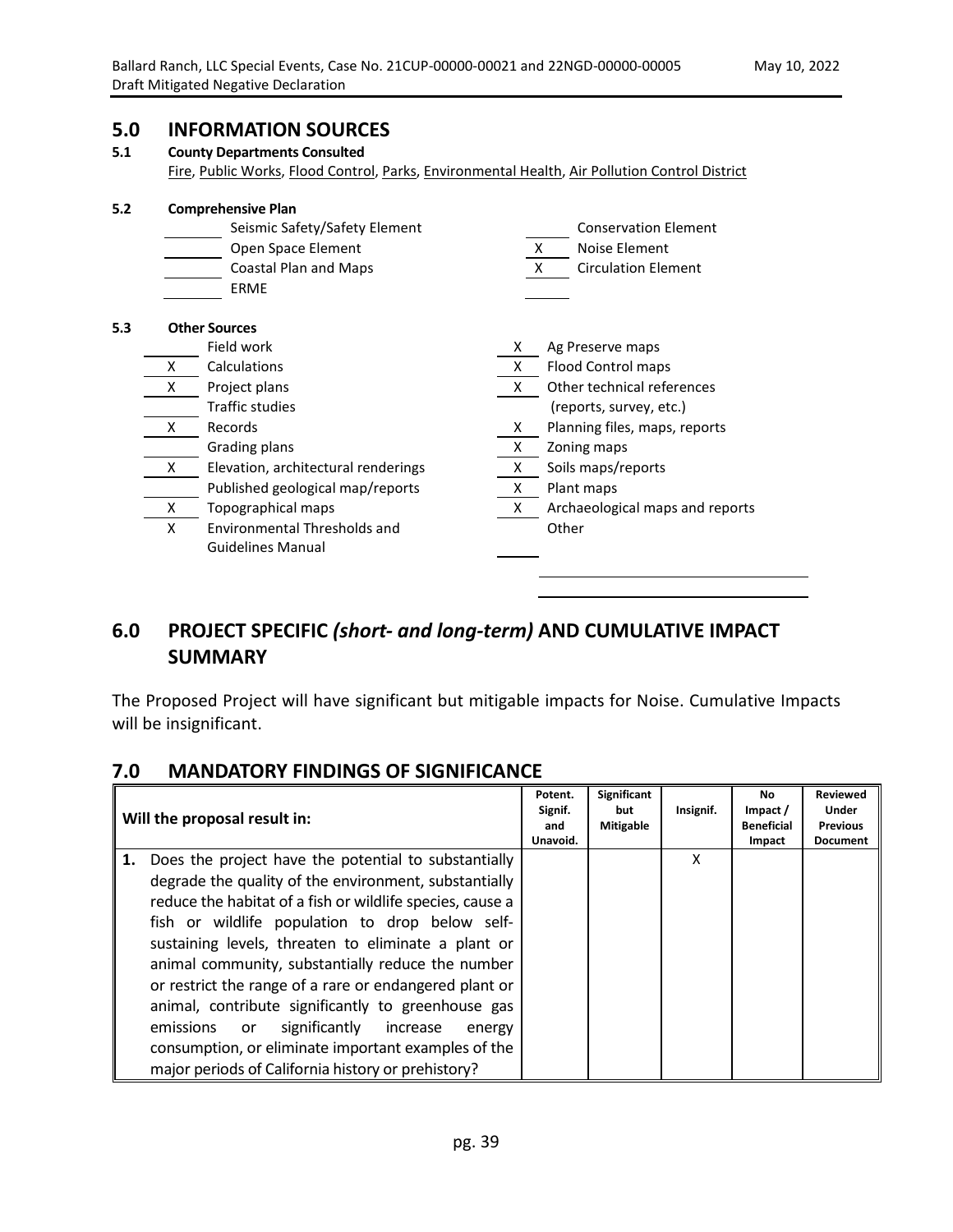| Will the proposal result in: |                                                                                                                                                                                                                                                                                                                                                              | Potent.<br>Signif.<br>and<br>Unavoid. | Significant<br>but<br><b>Mitigable</b> | Insignif. | <b>No</b><br>Impact /<br><b>Beneficial</b><br>Impact | <b>Reviewed</b><br>Under<br><b>Previous</b><br><b>Document</b> |
|------------------------------|--------------------------------------------------------------------------------------------------------------------------------------------------------------------------------------------------------------------------------------------------------------------------------------------------------------------------------------------------------------|---------------------------------------|----------------------------------------|-----------|------------------------------------------------------|----------------------------------------------------------------|
| 2.                           | Does the project have the potential to achieve short-<br>term to the disadvantage of long-term environmental<br>goals?                                                                                                                                                                                                                                       |                                       |                                        |           | x                                                    |                                                                |
| 3.                           | Does the project have impacts that are individually<br>limited, but cumulatively considerable?<br>("Cumulatively considerable" means that the<br>incremental effects of a project are considerable<br>when viewed in connection with the effects of past<br>projects, the effects of other current projects and the<br>effects of probable future projects.) |                                       |                                        | x         |                                                      |                                                                |
| 4.                           | Does the project have environmental effects which<br>will cause substantial adverse effects on human<br>beings, either directly or indirectly?                                                                                                                                                                                                               |                                       | X                                      |           |                                                      |                                                                |
| 5.                           | Is there disagreement supported by facts, reasonable<br>assumptions predicated upon facts and/or expert<br>opinion supported by facts over the significance of an<br>effect which will warrant investigation in an EIR?                                                                                                                                      |                                       |                                        | X         |                                                      |                                                                |

## **8.0 PROJECT ALTERNATIVES** N/A

# **9.0 INITIAL REVIEW OF PROJECT CONSISTENCY WITH APPLICABLE SUBDIVISION, ZONING AND COMPREHENSIVE PLAN REQUIREMENTS**

## **Zoning**

The Proposed Project is consistent with the requirements of the Santa Barbara County Land Use and Development Code (Inland Zoning Ordinance). The AG-I zoning of the site allows for Special Events with a Minor Conditional Use Permit (LUDC 35.42.260.F.9).

## **Comprehensive Plan**

The Proposed Project will be subject to all applicable requirements and policies under the Santa Barbara County Land Use and Development Code and the County's Comprehensive Plan. This analysis will be provided in the forthcoming Staff Report. The following policies will be included but are not limited to the Proposed Project:

- 1. Land Use Development Policy #4
- 2. Hillside & Watershed Protection Policy #7
- 3. Noise Element Policy #1
- 4. Santa Ynez Valley Community Plan policies and development standards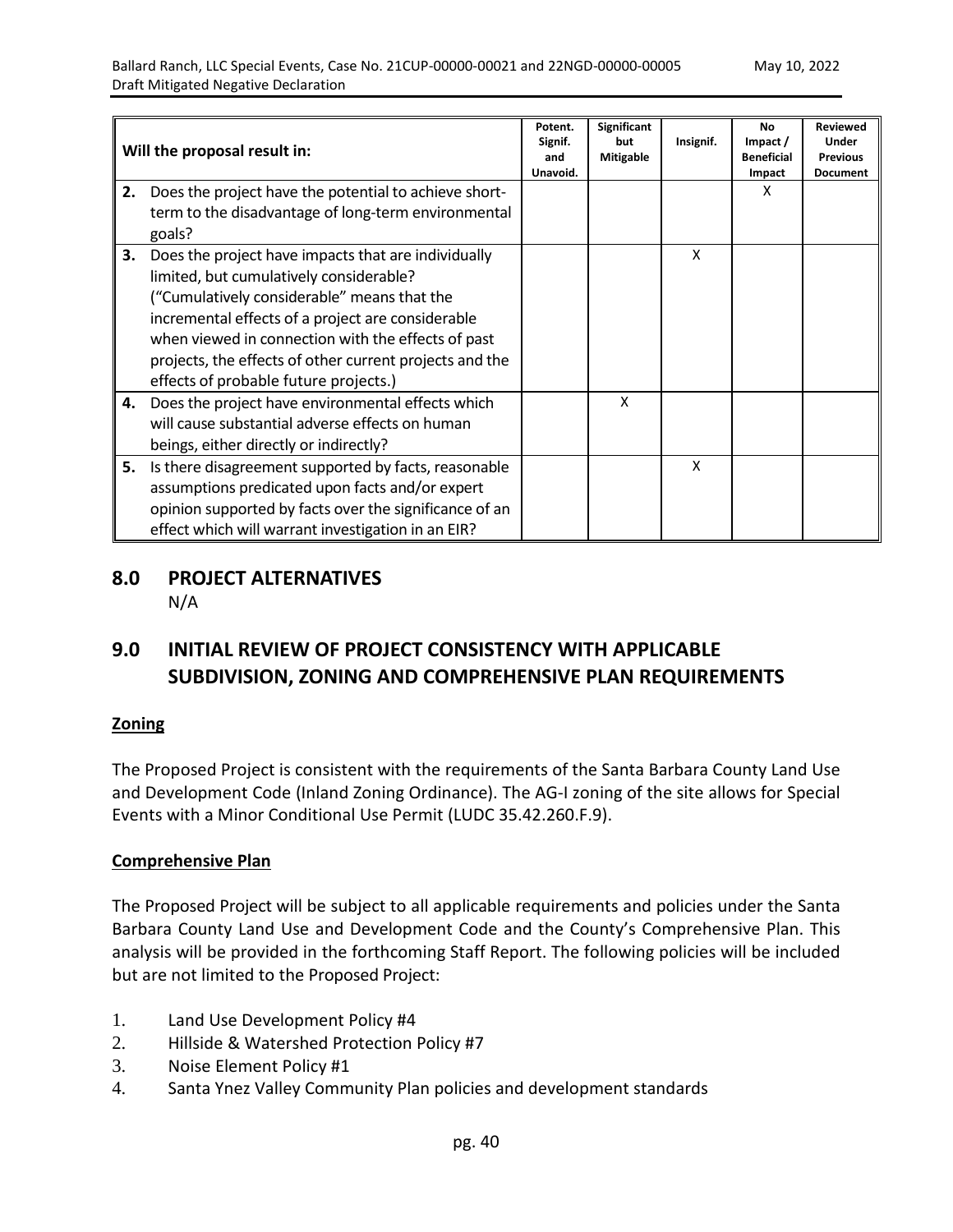## **10.0 RECOMMENDATION BY P&D STAFF**

**On the basis of the Mitigated Negative Declaration, the staff of Planning and Development:**

- Finds that the proposed project WILL NOT have a significant effect on the environment and, therefore, recommends that a Negative Declaration (ND) be prepared.
- $X$  Finds that although the proposed project could have a significant effect on the environment, there will not be a significant effect in this case because the mitigation measures incorporated into the REVISED PROJECT DESCRIPTION would successfully mitigate the potentially significant impacts. Staff recommends the preparation of an ND. The ND finding is based on the assumption that mitigation measures will be acceptable to the applicant; if not acceptable a revised Initial Study finding for the preparation of an EIR may result.
- Finds that the proposed project MAY have a significant effect on the environment, and recommends that an EIR be prepared.
- Finds that from existing documents (previous EIRs, etc.) that a subsequent document (containing updated and site-specific information, etc.) pursuant to CEQA Sections 15162/15163/15164 should be prepared.

Potentially significant unavoidable adverse impact areas:

With Public Hearing X Without Public Hearing

#### **PREVIOUS DOCUMENT:** N/A

#### **PROJECT EVALUATOR: Gwen Beyeler <b>DATE:** May 5, 2022

## **11.0 DETERMINATION BY ENVIRONMENTAL HEARING OFFICER**

- X I agree with staff conclusions. Preparation of the appropriate document may proceed.
- I DO NOT agree with staff conclusions. The following actions will be taken:
- I require consultation and further information prior to making my determination.

| <b>SIGNATURE:</b> | Goseph Dargel | <b>INITIAL STUDY DATE:</b> May 5, 2022                    |
|-------------------|---------------|-----------------------------------------------------------|
| SIGNATURE:        | Joseph Dargel | <b>DRAFT MITIGATED NEGATIVE DECLARATION:</b> May 10, 2022 |

## **12.0 ATTACHMENTS**

- 1. Site Plan
- 2. Acoustical Report

G:\GROUP\PERMITTING\Case Files\CUP\21 Cases\21CUP-00000-00021 BALLARD RANCH\500 CEQA\01 Draft MND EIR\2022.5.5 IS 21CUP-21 Ballard Ranch.docx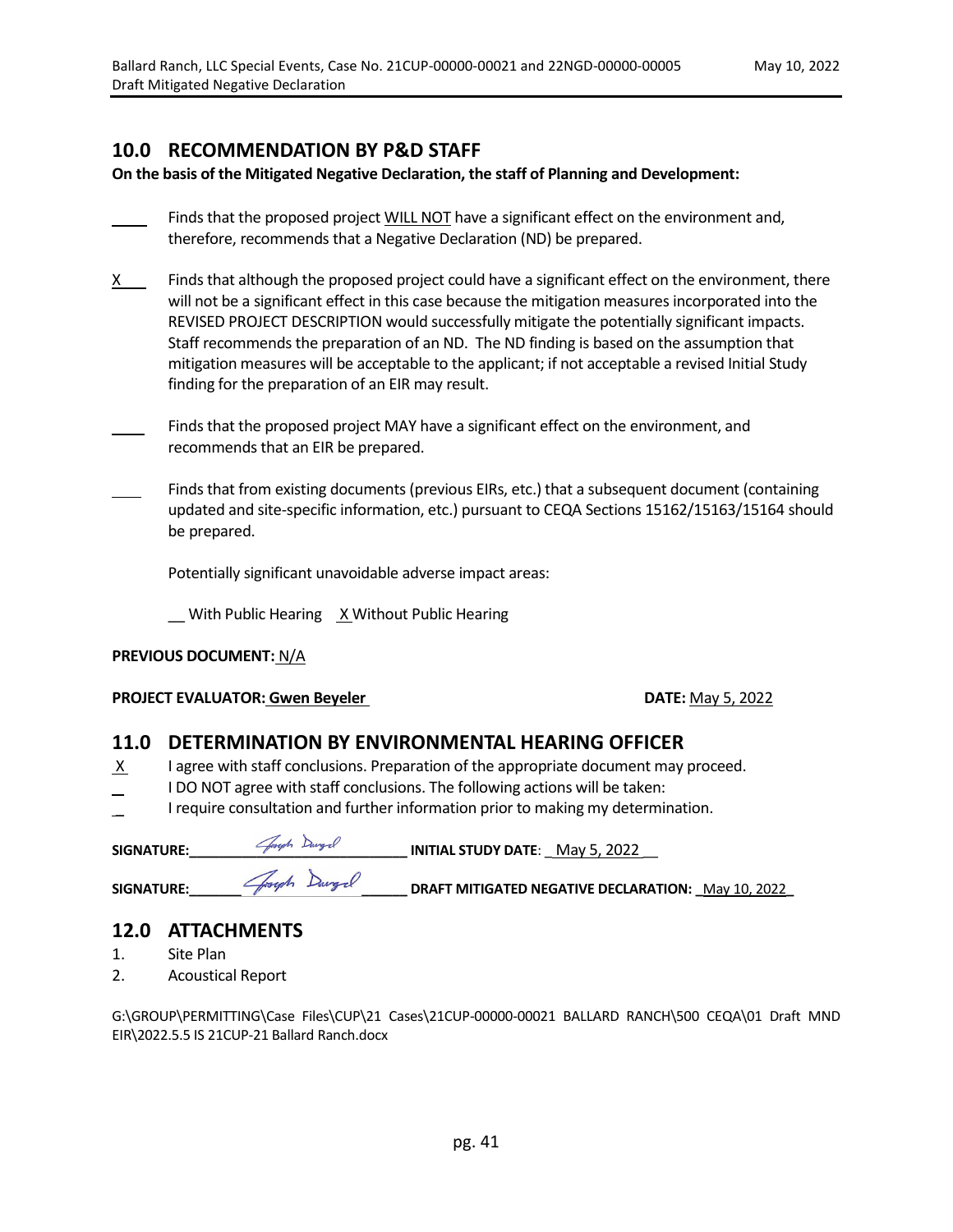#### **ATTACHMENT 1: SITE PLAN**